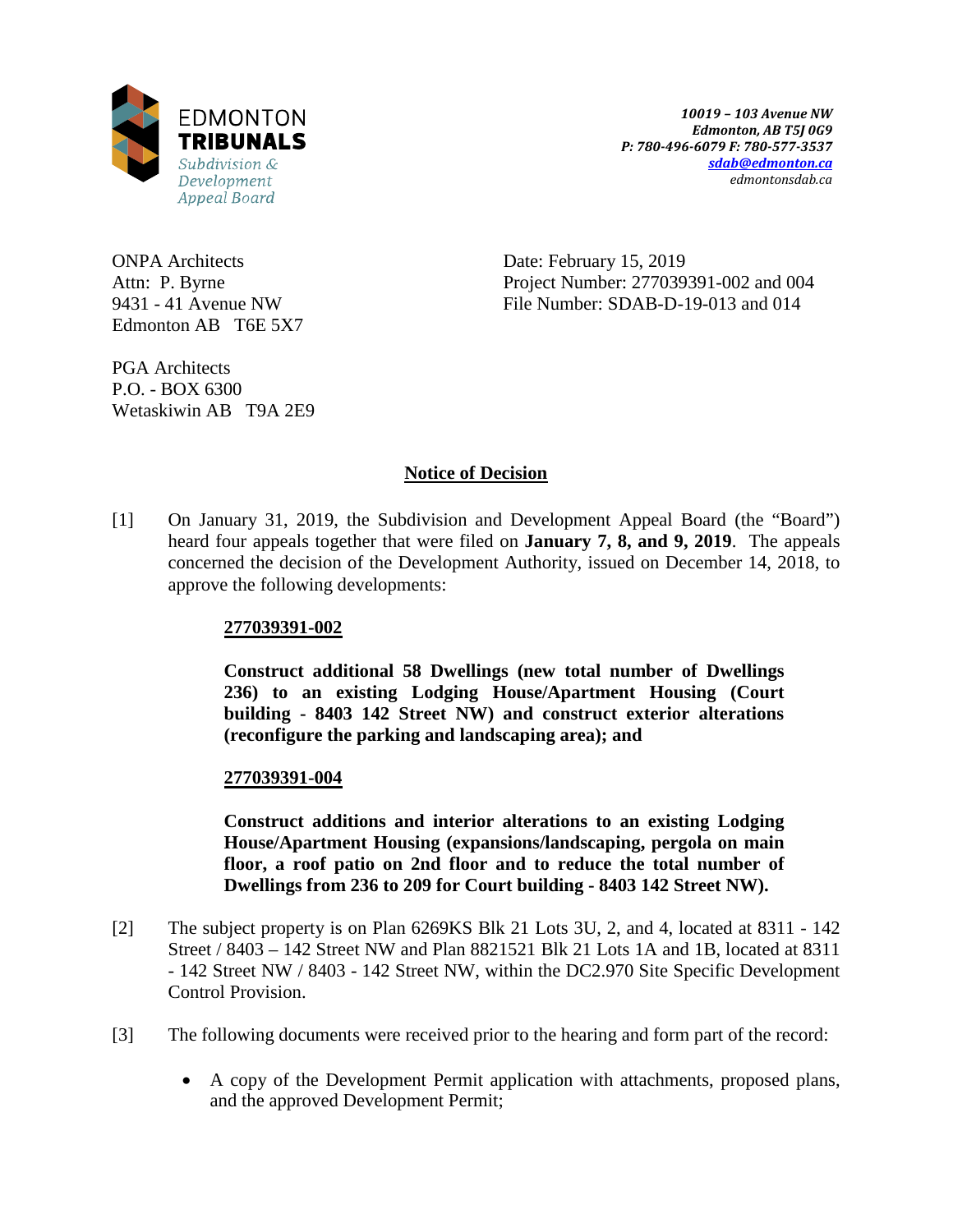- The Development Officer's written submissions;
- Several written submissions from the four Appellants including from their legal counsel;
- Written responses from 13 additional properties;
- Written submissions from the Respondent's legal counsel; and
- Two postponement requests.
- [4] The following exhibits were presented during the hearing and form part of the record:
	- Exhibit A Safety Evaluation of Lane Widths in the City of Edmonton submitted by T. Hamilton
	- Exhibit B Excerpts of text messages with Canterbury Administration including two photographs by T. Hamilton
	- Exhibit  $C -$  Speaking notes of S. Cooper
	- Exhibit  $D A$  Written submission of legal counsel for the Respondent

## **Preliminary Matters**

- [5] At the outset of the appeal hearing, the Presiding Officer (Mr. R. Handa) indicated that two of the panel members would like to make disclosures. Ms. M. McCallum advised she is acquainted with Mr. P. Lefebvre, one of the affected parties in attendance. Mr. R. Hobson advised that his grandson attends kindergarten at Laurier Heights School. The Presiding Officer confirmed with the parties in attendance that there was no opposition to the composition of the panel.
- [6] The Presiding Officer outlined how the hearing would be conducted, including the order of appearance of parties, and no opposition was noted.
- [7] The appeal was filed on time, in accordance with section 686 of the *Municipal Government Act*, RSA 2000, c M-26.
- [8] The Presiding Officer asked if a postponement request was still on the table. Ms. L. Roberts, a resident who resides a few blocks away only became aware of the appeal hearing through the newspaper. While she does live outside of the 60 metre notification area she would have liked time to prepare a presentation. As no other party indicated they would like to request a postponement Ms. Roberts confirmed she was prepared to proceed.
- [9] The Presiding Officer stated the following:

Before we get into the merits of this case this appeal being in a Direct Control District is governed by section 685(4) of the *Municipal Government Act*. That limits this Board's authority when dealing with a Direct Control District. The only consideration we can make is whether or not the Development Authority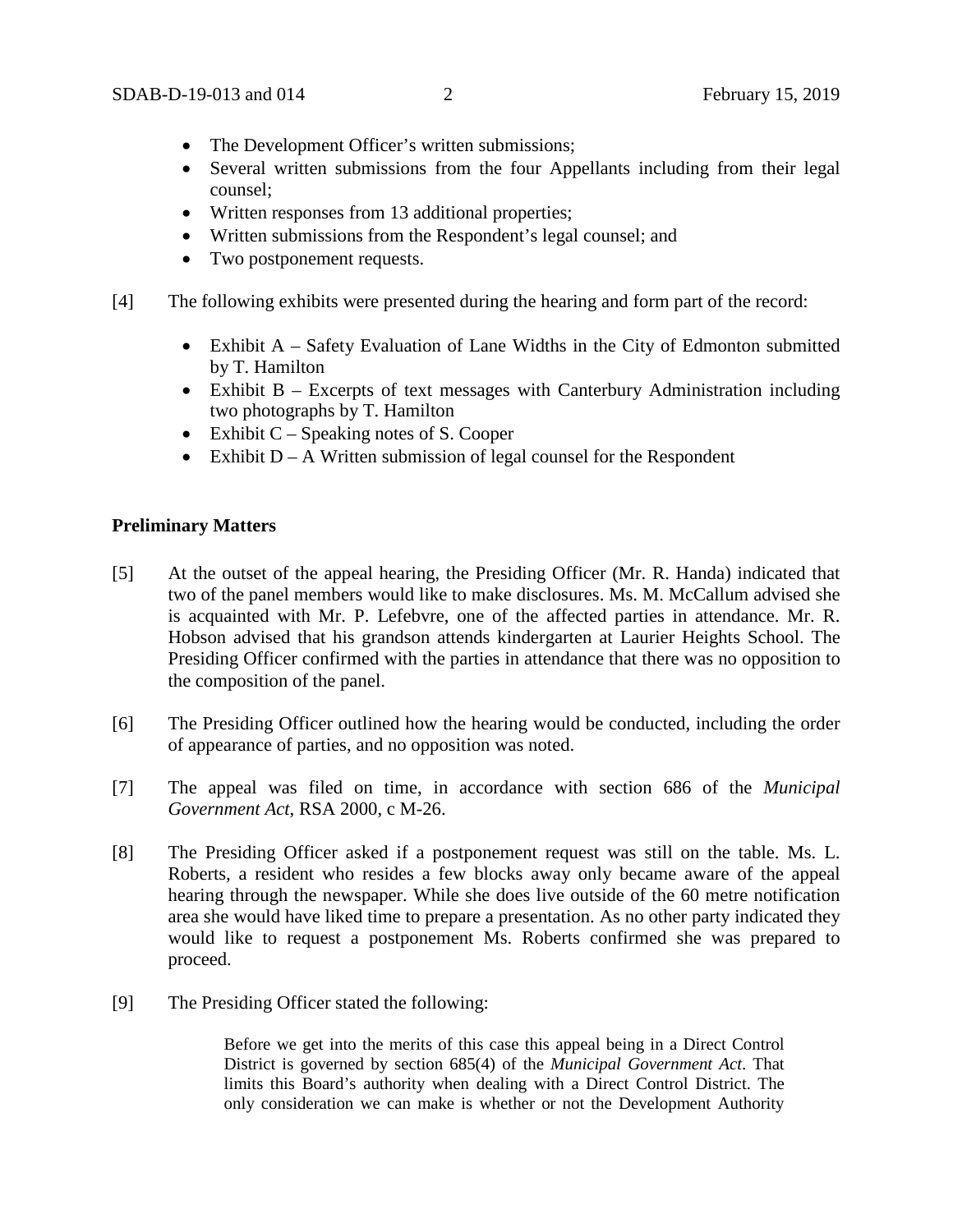failed to follow the directions of City Council and those directions are contained within the DC. That is the first hurdle we need to get over. If we find that the Development Officer did follow the directions of City Council this Board does not have any jurisdiction to make any changes. We must first be satisfied that the Development Officer did not follow the directions of City Council. Once we get over that hurdle we may substitute a decision but our decision must be also be in accordance with the directions of City Council. We do not have our typical variance power that we have on other appeals in other zones. We are very limited here. I also remind you that we are an Appeal Board; we are not a re-zoning Board. We need to deal with the zone as it is presented to us and as it is written in the zoning bylaws.

## **Summary of Hearing**

- [10] Mr. K. Wakefield, legal counsel for one of the Appellants, Mr. S. Cooper, suggested that he should present first as he would address the jurisdiction issue. Ms. T. Hamilton and Ms. L. Pateman were already seated at the front and indicated they were ready to proceed.
	- *i) Position of the Appellant No. 1 (T. Hamilton)*
- [11] Ms. Hamilton lives directly east of the Canterbury complex.
- [12] After filing her appeal she met with the Development Officer, Mr. J. Angeles, to review the parking impact study and she also spoke with a representative from City Transportation. She obtained a 2018 document that evaluated the width of Edmonton's streets (submitted as *Exhibit A*).
- [13] Things in the neighbourhood have changed dramatically since the parking assessment study was done. That assessment included a number of recommendations that were supposed to address the on-street parking problems in the neighbourhood. Similar recommendations were also contained in a 2017 letter from Greg MacKenzie & Associates Consulting Ltd. ("GMAC") to K. Rutherford of the City of Edmonton, Sustainable Development Department and also in the re-zoning report itself. These recommendations seem to have largely been ignored or are not effective. A new staff entrance was constructed close to 85 Avenue and 141 Street which has resulted in a lot of problems.
	- a) Two rows of parking on 85 Avenue create a bottleneck and the yield sign at 141 Street is often obstructed by parked vehicles.
	- b) Vehicles parking too close to the intersection create an unsafe situation for children travelling to the nearby school.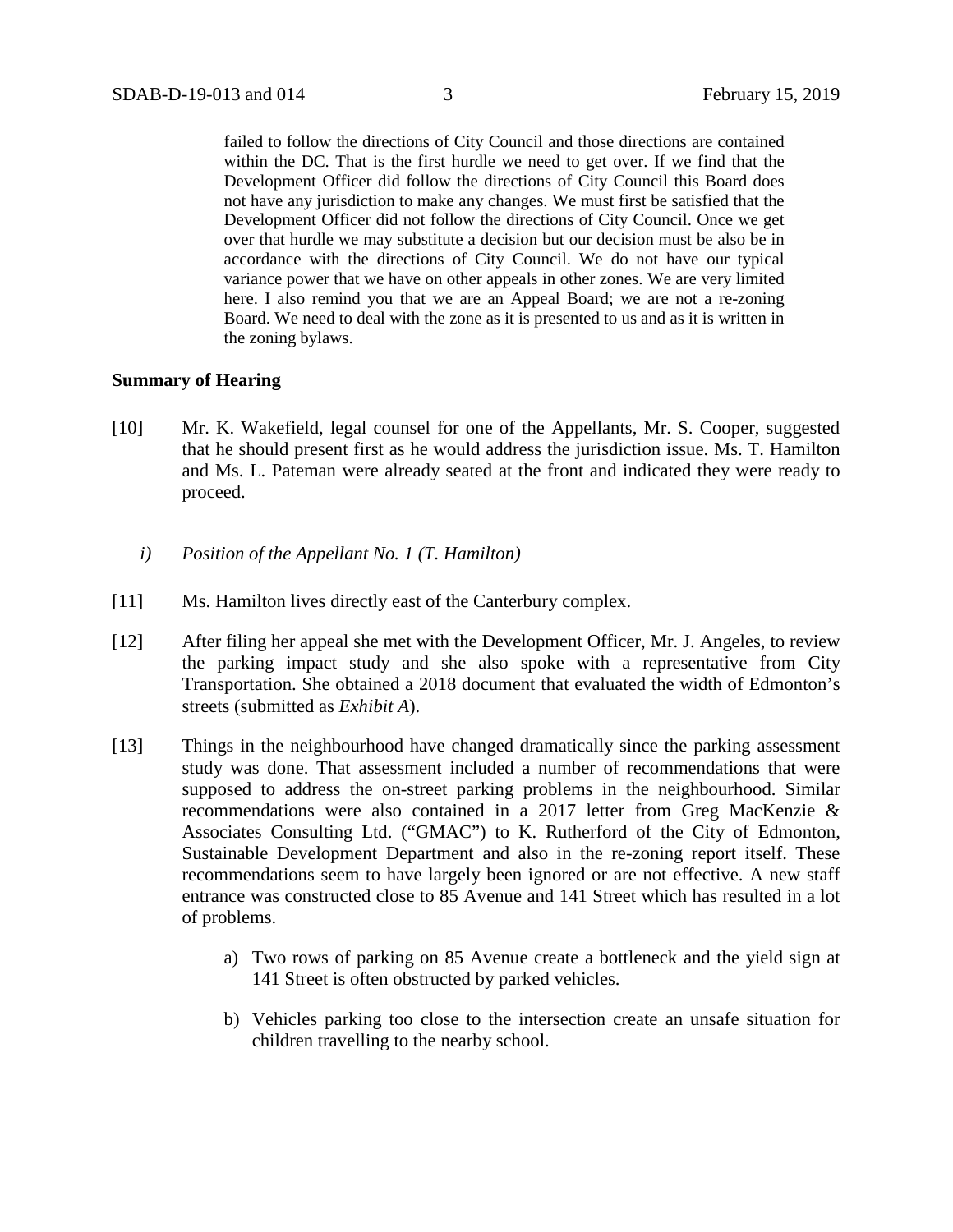- c) She understands that there is now a plan to move this staff entrance further down towards 82 Avenue which is even a bigger concern and is just moving the problem. 141 Street is narrower than 85 Avenue.
- d) Canterbury was to ensure that employee vehicles were removed during neighbourhood blading, but this does not happen.

At this point the Presiding Officer reminded Ms. Hamilton that the Board needed to hear how the Development Officer did not follow the directions of Council and how he erred in granting the permits. He indicated that this Board has a very limited scope with relation to this development and does not have any jurisdiction beyond what is in the *Municipal Government Act* (the *Act*).

Mr. Wakefield reminded the Presiding Officer that he had proposed to go first as he would be providing submissions that this is a Class B Discretionary Development and as a result the Board has much more jurisdiction than has been stated by the Presiding Officer.

Ms. Hamilton continued with her presentation:

- e) Canterbury was to take responsibility for removing the windrows along the west side of 141 Street, the south side of 85 Avenue and the north side of 80 Avenue.
- f) Canterbury should be providing education to the staff which is not being very well done. The parking passes they give out should carry some responsibilities with them.
- g) Canterbury was to install no-parking signage at all intersections. This has only been partially done and the signs tend to be ignored.
- [14] Reporting parking violations to City Bylaw Enforcement has not been effective. This creates stress to both the employees parking as well as to the neighbours.
- [15] Staff generally start arriving at 6:00 a.m. and are parked all day; therefore, those parking spaces are effectively blocked for use by anyone else. While it was not mentioned in the parking analysis, there are neighbours that require access to on-street parking at times. Ms. Hamilton feels the existing parking issues need to be addressed before any further development of any kind is permitted on the subject site.
- [16] The number of available on-street parking spaces indicated in the parking study did not take into account such neighbourhood features as fire hydrants and double driveways. It also did not account for changes in traffic flow and reductions in bus service on 142 Street.
- [17] Ms. Hamilton reviewed a series of photographs which had previously been submitted to the Board which highlight the parking issues in the area surrounding the proposed site: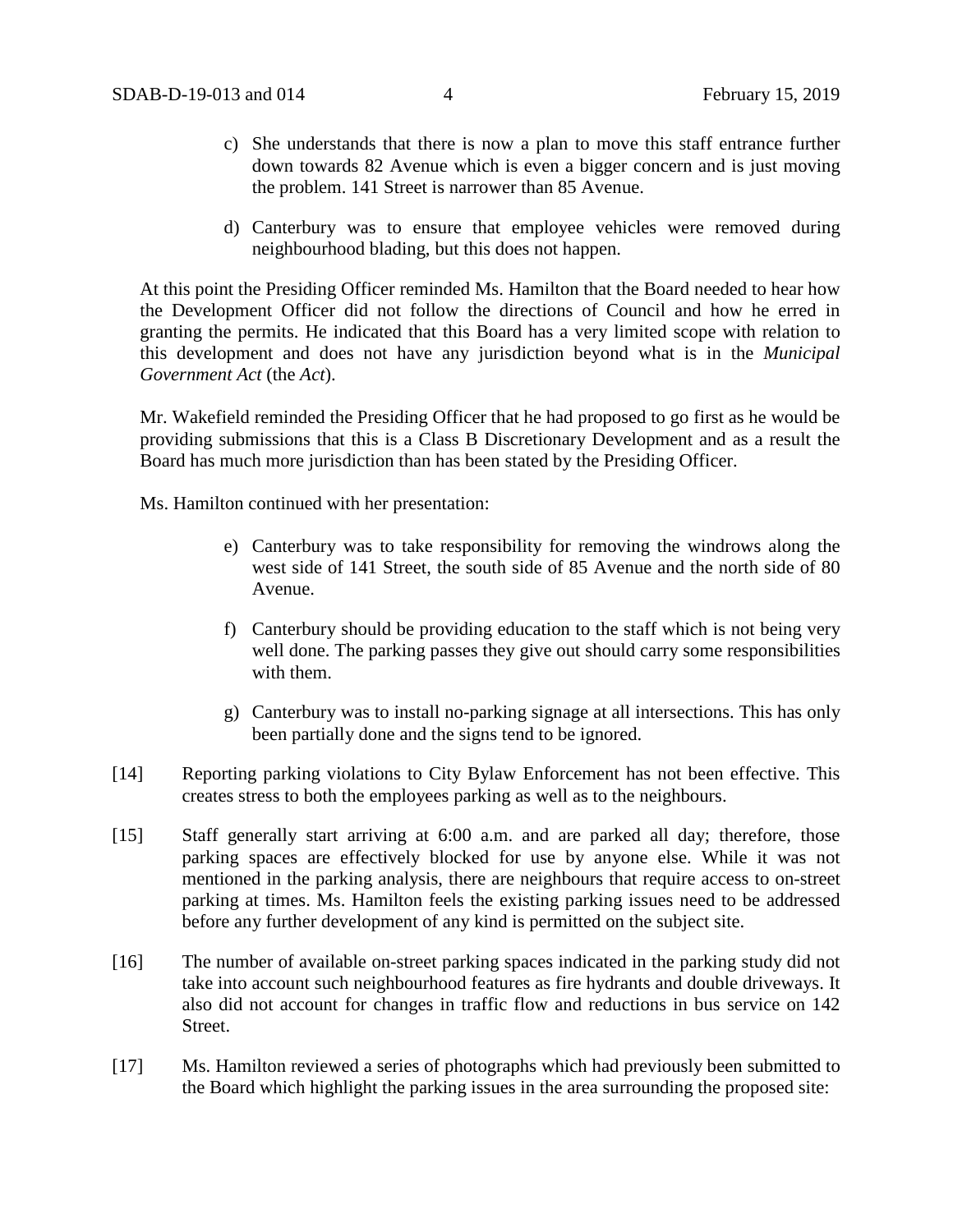- a) Signs are ignored or blocked by parked vehicles.
- b) Vehicles are parked too close to the intersection.
- c) Children crossing the street have to come out from between parked vehicles.
- d) Streets are not properly cleaned because of parked vehicles.
- e) Vehicles are parked too far from the curb.
- f) There are large spaces between parked vehicles.
- g) The width of the travel lane is reduced due to large vehicles being parked. This is a safety issue as large emergency vehicles are unable to get through.

Community feedback has consistently raised the parking issues which have been brushed aside.

- [18] The value of her property will decrease as a result of the proposed development.
- [19] The Development Permit should be turned down. The development has met the minimum, but this is not appropriate in this case. Laurier Heights was not built on minimum standards.
- [20] The existing development already results in many negative impacts to the neighbourhood. The new development will bring added pressure from construction workers and additional staff.

The Presiding Officer invited Ms. Pateman to proceed but cautioned her to confine her comments to the permits at hand, the development that is being proposed and specifically whether not or she felt the Development Officer followed the directions of Council.

Mr. Wakefield wanted it put on the record that he felt the Presiding Officer was providing improper directions for the reasons he stated earlier.

- *ii) Position of the Appellant No. 2 (L. Pateman)*
- [21] Ms. Pateman has lived in the neighbourhood since 1969. When the seniors' residence was originally proposed in 1969, neighbourhood residents were concerned about traffic and parking on 141 Street. The same concerns were raised by residents in the 1980s when the Canterbury Manor proposal was made. In both cases residents were promised that Canterbury Foundation would not take up any parking along 141 Street.
- [22] These promises were broken two years ago when a staff entrance was moved to 141 Street and staff were instructed to park along 141 Street, 80 Avenue and 85 Avenue.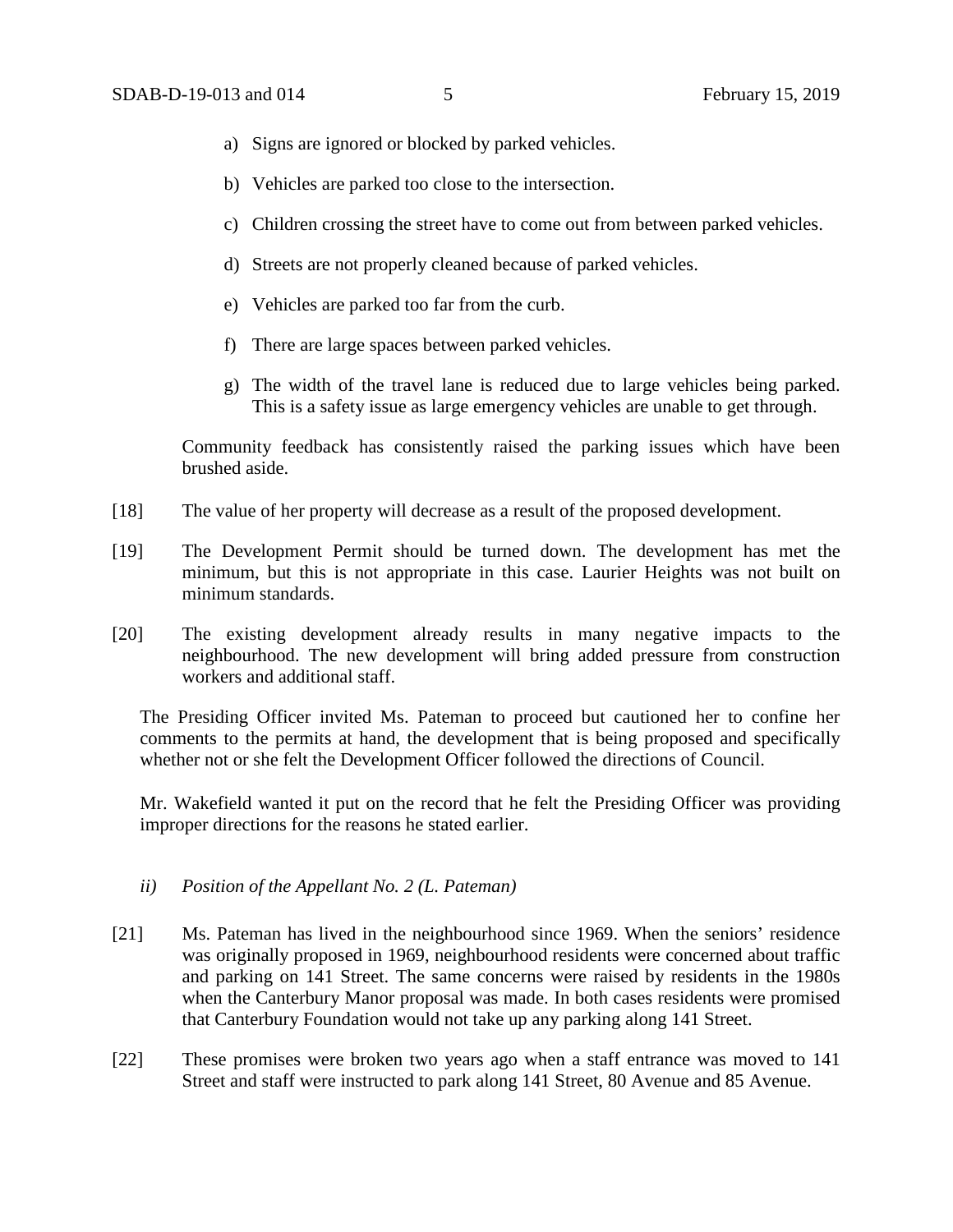- [23] The proposed development will bring additional staff, visitors, volunteers, service people and residents which will result in additional traffic, parking, congestion and safety issues.
- [24] Staff vehicles parked on the streets create the following issues:
	- a) It is difficult to back out of her driveway, particularly in the winter when windrows are present.
	- b) Snow removal and street sweeping cannot be done.
	- c) Safety issues for children.

Canterbury Court should be required to provide sufficient off street parking for staff, residents, and visitors and they should not be using the neighbourhood streets as their parking lot.

- [25] Area residents pay high taxes and take pride in their properties. They feel like they have been double crossed and duped by Canterbury Foundation. The good relations that the residents have had over the years with Canterbury Foundation have deteriorated over the past few years and Canterbury administration are no longer good neighbours. Canterbury is turning into an eyesore for the community.
- [26] Ms. Pateman provided the following information in response to questions from the Board:
	- a) Her concerns relate to both parking and the development proceeding. The new development will exacerbate the existing parking problems.
	- b) There has been a lack of communication regarding the proposed development and many neighbours received no prior notification.
	- c) Staff vehicles are parked from 80 Avenue to 85 Avenue and arrive between 6:00 a.m. and 6:30 a.m. Residents are disturbed by staff greeting each other loudly and beeping their vehicles to lock.
	- d) They have spoken to a realtor who has advised them that the new addition will have a negative impact on their property values due to additional parking and traffic pressures.
	- e) The assurances given to residents that there would never be parking on 141 Street may have been verbal.
	- *iii) Position of the Appellant No. 3 (S. Cooper / K. Wakefield)*
- [27] Mr. K. Wakefield of Dentons Canada LLP appeared to represent Mr. S. Cooper, who lives within the notification area and was also present.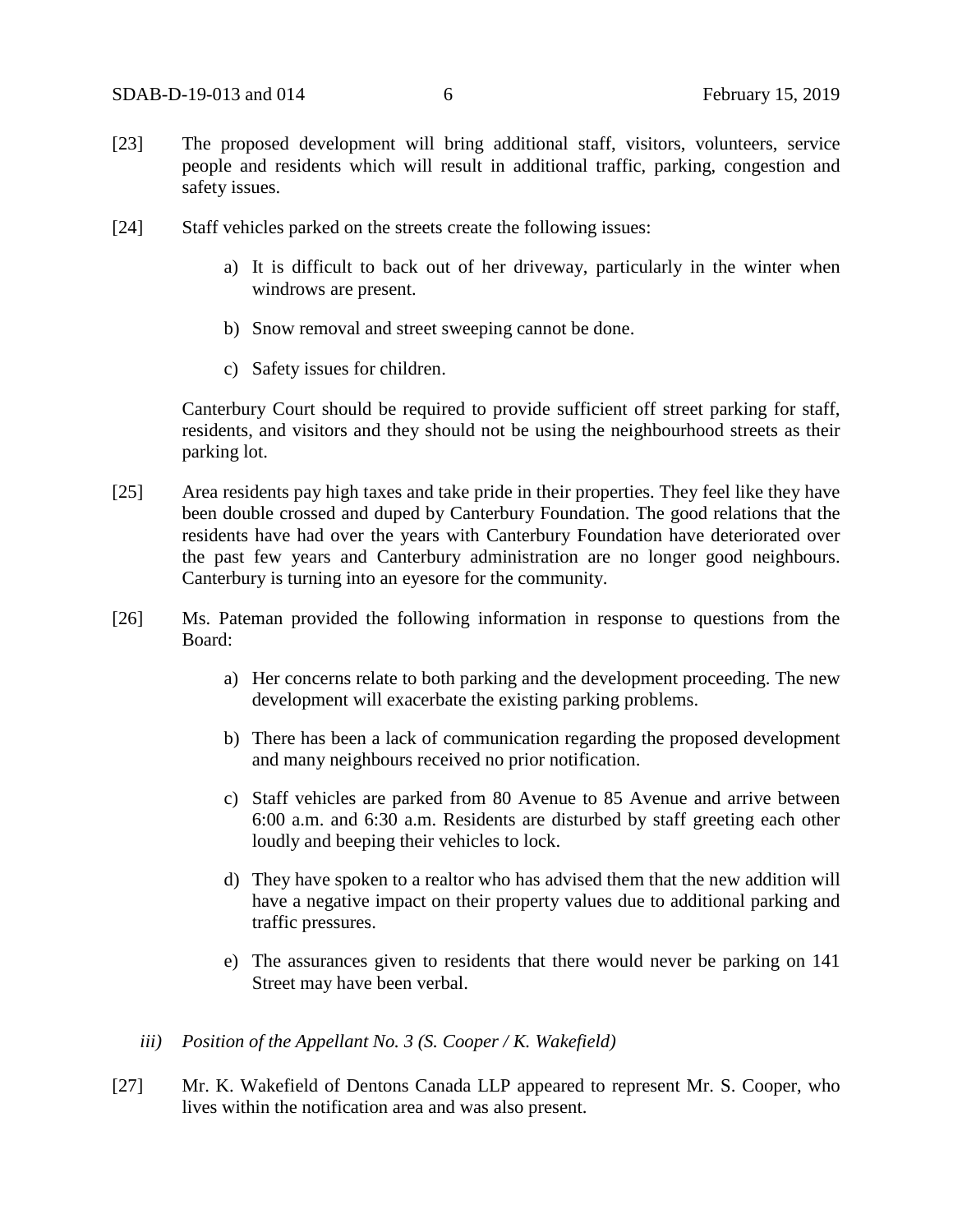- [28] Mr. Wakefield asked that the Presiding Officer recuse himself from the hearing based on the Presiding Officer's statement of the law pertaining to section 685(4) of the *Act* and on the previous hearing interactions with the Appellants. Mr. Wakefield believed that they were not being provided a fair hearing and the Presiding Officer already made his decision. He felt the Presiding Officer was not approaching the appeals with an open mind.
- [29] The Presiding Officer disagreed; however, he called a recess to discuss with the Board panel if it was appropriate for him to recuse himself.
- [30] After a brief recess the hearing resumed without Mr. R. Handa who took no further part in the appeals. Ms. K. Cherniawsky took over as Presiding Officer. Ms. Cherniawsky confirmed with all parties in attendance that there was no opposition to the appeal hearings proceeding with only the remaining four members of the panel.
- [31] Mr. Wakefield first referred the Board to Development Permit 277039391-002 which is for the additional tower and the associated application document. The Development Permit states that this is a Class B permit and that it is a Discretionary Development.
- [32] The Board was then referred to Development Permit 277039391-004 for the alterations to the existing lodge and the associated application document. This permit also shows that the proposed development is a Discretionary Development.
- [33] There are very clearly two separate Development Permit applications one for the tower and one for the renovations. There are two separate architects and two separate Development Permits have been issued. The SDAB required that two separate permit appeals be filed. Mr. Cooper only filed an appeal on the tower permit; therefore, he was only able to attain on-line access to the documents related to that Development Permit. There is nothing that legally links the two permits.
- [34] The drawing (A001DP) included with Development Permit application 277039391-002 indicates a total of 366 units are proposed (128 Manor units, 180 Court units plus the proposed addition of 58 units). A different set of numbers within the development permit application shows a total of 364 units. Either way the maximum permitted 355 units per DC2.970 has been exceeded.
- [35] There is nothing to stop these two separate Development Permits from operating independently. The Developer would be within his legal rights to not act on the second Development Permit.
- [36] The Development Officer characterized both Development Permits as Discretionary Developments which is defined in section 12.4 of the *Edmonton Zoning Bylaw* (the *Bylaw*) as follows:

This class includes all developments for which applications are required and are for a Discretionary Use or require a variance to any of the regulations of this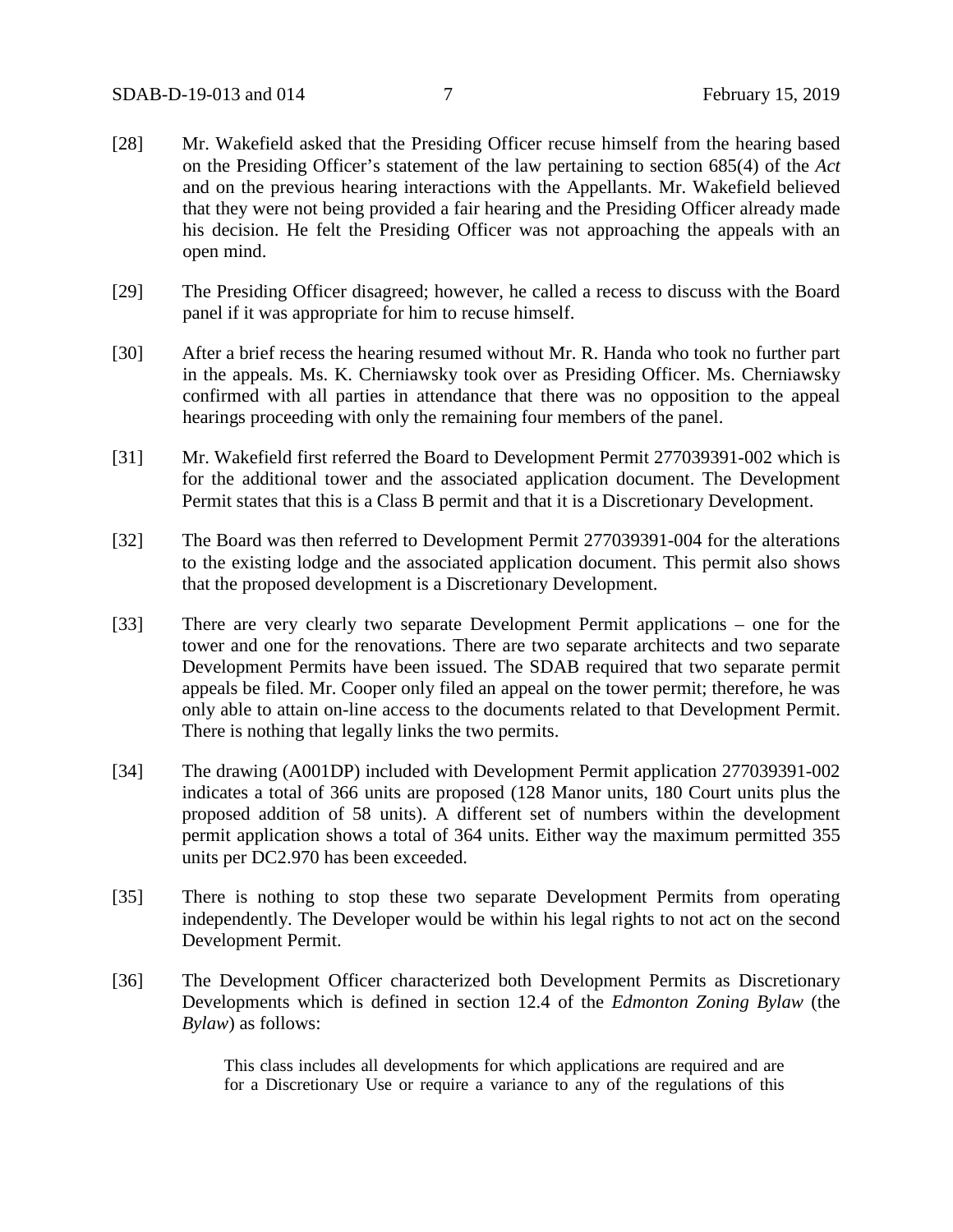Bylaw. This class of Development Permit also includes all applications on Sites designated Direct Control not noted in Section 12.3.

[37] Mr. Wakefield reviewed the powers of the Development Officer as outlined in section 11 of the *Bylaw* with regard to Class B Discretionary Developments.

He first referred to section  $11.1(f)$  (g) and (h):

The Development Officer shall receive all applications for development and:

…

- f. may relax a regulation in a Zone or other Section of this Bylaw in accordance with the regulations contained in that Zone or Section, or may relax regulations in accordance with Sections 11.3 and 11.4, and in such case, the development applied for shall be a Class B Discretionary Development;
- g. may refuse or approve, with or without conditions, with or without changes in the design of the development, or with or without the imposition of regulations more restrictive than those required by this Bylaw, an application for development of a Discretionary Use, having regard to the regulations of this Bylaw and the provisions of any applicable Statutory Plan;
- h. may refuse, or approve, with or without conditions, an application for development in a Direct Control Provision, in accordance with the regulations of this Bylaw; and

…

Regarding section 11.1(g) Mr. Wakefield stated that there is no Statutory Plan for this area and stated we are talking about a Discretionary Use.

Section 11.3(2) provides the following variance power to the Development Officer:

The Development Officer may approve, with or without conditions as a Class B Discretionary Development, an enlargement, alteration or addition to a nonconforming building if the non-conforming building complies with the Uses prescribed for that land in this Bylaw and the proposed development would not, in their opinion:

- a. unduly interfere with the amenities of the neighbourhood; or
- b. materially interfere with or affect the use, enjoyment or value of neighbouring properties.

Section 11.4(1) provides a limitation on variance powers that would be considered only in cases of unnecessary hardship or practical difficulty peculiar to the Use, character or situation of the land.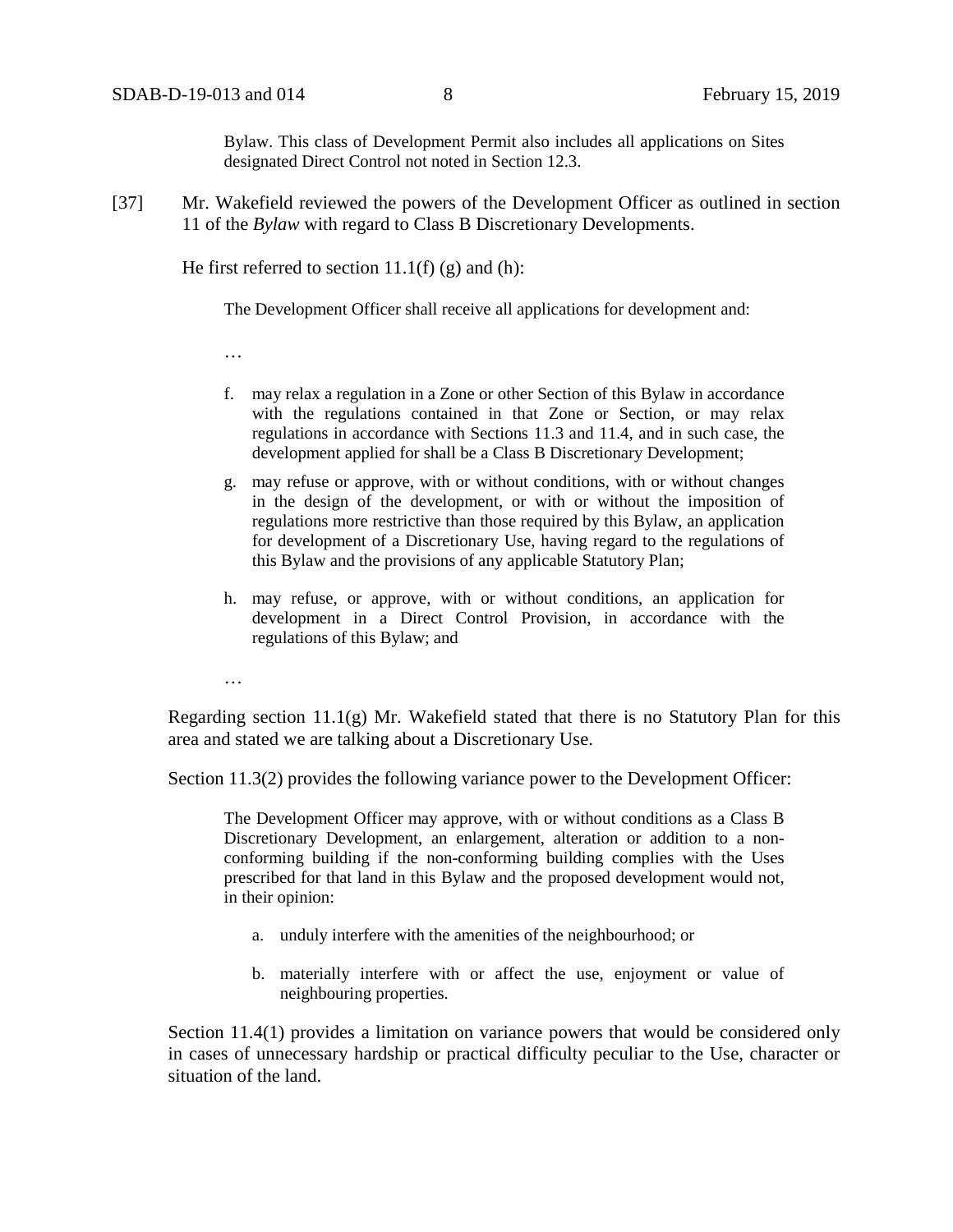[38] Section 720 of the *Bylaw* provides the General DC2 Site Specific Development Control Provision regulations. 720.3(3) states:

> All Regulations in the Zoning Bylaw shall apply to development in the Direct Control Provision, unless such Regulations are specifically excluded or modified in a Direct Control Provision.

- [39] Mr. Wakefield provided a copy of the original 1990 re-zoning application for historical interest. At that time the General Purpose of the Direct Control contained the following clause: "To establish site specific development criteria to ensure compatibility with surrounding low density residential and institutional land uses." Mr. Wakefield used the notification map to identify the current location of these various land uses.
- [40] In 1990 Bylaw 9553 gave the following power to the Development Officer: "The Development Officer may grant relaxations to Sections 50-79 of the Land Use Bylaw and the provisions of this District, if, in his opinion, such a variance would be in keeping with the general purpose of this District and would not affect the amenities, use and enjoyment of neighbouring properties".
- [41] DC2.970 is the Site Specific Development Control Provision for the subject site. The General Purpose is: "To accommodate low and mid-rise residential development with limited supporting Uses, while ensuring compatibility with adjacent existing development in Laurier Heights". Lodging Houses, which is what the proposed development would be described as, is contained in DC2.970.3.g.

DC2.970.4.d limits the maximum number of units to 355 as previously mentioned.

DC2.970.4.f.iv states that "the minimum setback shall be 6.0 m from the Lot line abutting 142 Street NW, except for a maximum length of 30.0 m along the Lot line where a setback of 0.0 m is permitted, as generally shown on Appendix I and Appendix II." The normal setback has been waived for a length of 30 metres to accommodate the new tower. The rest of the site still has the six metres minimum required setback.

DC2.970.6.b requires a minimum of 114 parking stalls to be provided – 48 at Grade stalls and 66 underground stalls. The underground stalls are located under the Manor (the southerly development).

- [42] Historically there has been a good relationship between the neighbourhood and the senior citizens lodge. That all changed when the Foundation opened up a staff access off of 141 Street and directed the staff to park on 141 Street. This change was done without any permit that he was aware of. While it is shown on the subject plans this change was already made 18 months ago, long before the subject plans were approved.
- [43] The unintended effect of this illegal change was that it showed how bad parking for staff on 141 Street would be even before a five storey tower is added.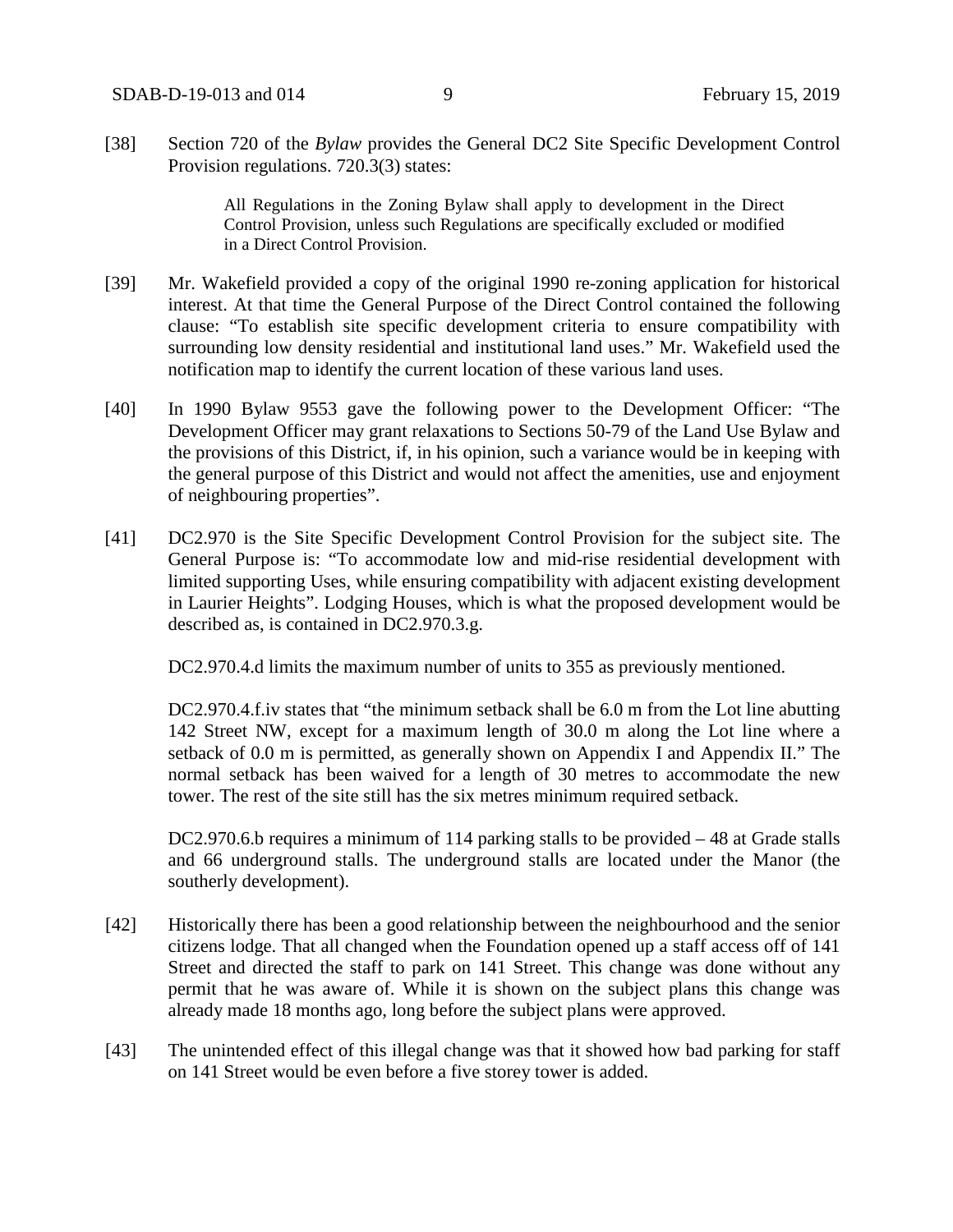[44] Mr. Wakefield referred to section 13.3 of the *Bylaw* which relates to Class B Discretionary Development Excluding Signs. Section 13.3(2)(a) states:

> If required by the Development Officer, the applicant shall also submit four copies of the following:

- a. an urban design context plan and vicinity map at a minimum scale of 1:500 showing the proposed development and its relationship to on-site and surrounding natural physical features, existing development and other factors affecting the design of the proposed development, and a statement describing how the design of the proposed development has responded to the following:
	- i. the Uses and amenities of surrounding properties within [100.0](javascript:void(0);) m of the boundaries of the project Site;
	- ii. the physical characteristics and human activity patterns characteristic of the Site, surrounding Uses and development;
	- iii. the urban design statements of any Statutory Plan which are applicable to the Site; […]

As the subject permits were for Class B Discretionary Developments, the Development Officer had the option to require an urban design context plan which would have shown the parking issues present today.

- [45] Section 685(4)(b) of the *Act* talks about the limited nature of an appeal in a Direct Control Zone as opposed to the normal power of the SDAB which is described in section 687(3)(d) of the *Act*.
- [46] Mr. Wakefield referred the Board to an extract from Professor Laux's Direct Control in Planning Law and Practice in Alberta (Third Edition). Section 6.2(2)(e) talks about the role of the SDAB in Direct Control. In the fourth paragraph of this section he talks about section 641 (now section 685(4)) of the *Act*. Professor Laux believes there are circumstances where the DC remains silent and council has not exercised direct control over a certain element. In these cases, where true Direct Control has not been utilized, the appeal rights and powers set forth in section 684 to 687 of the *Act* should apply.

The current DC2 is silent on parking. It sets a minimum but does not set a maximum.

- [47] Mr. Wakefield referred to a number of cases where discretion was used or should have been used to grant variances in Direct Control Districts:
	- a) Mr. Wakefield referred to a 2014 SDAB decision (SDAB-D-14-246). Paragraph 8 of that decision quoted the General Purpose of section 11.17.2 of the DC1 provisions. In paragraph 10 of that decision the SDAB found that per Professor Laux, the Direct Control is silent as to Height, Storey number, and Rear Setback requirements; therefore those three aspects of the development are not under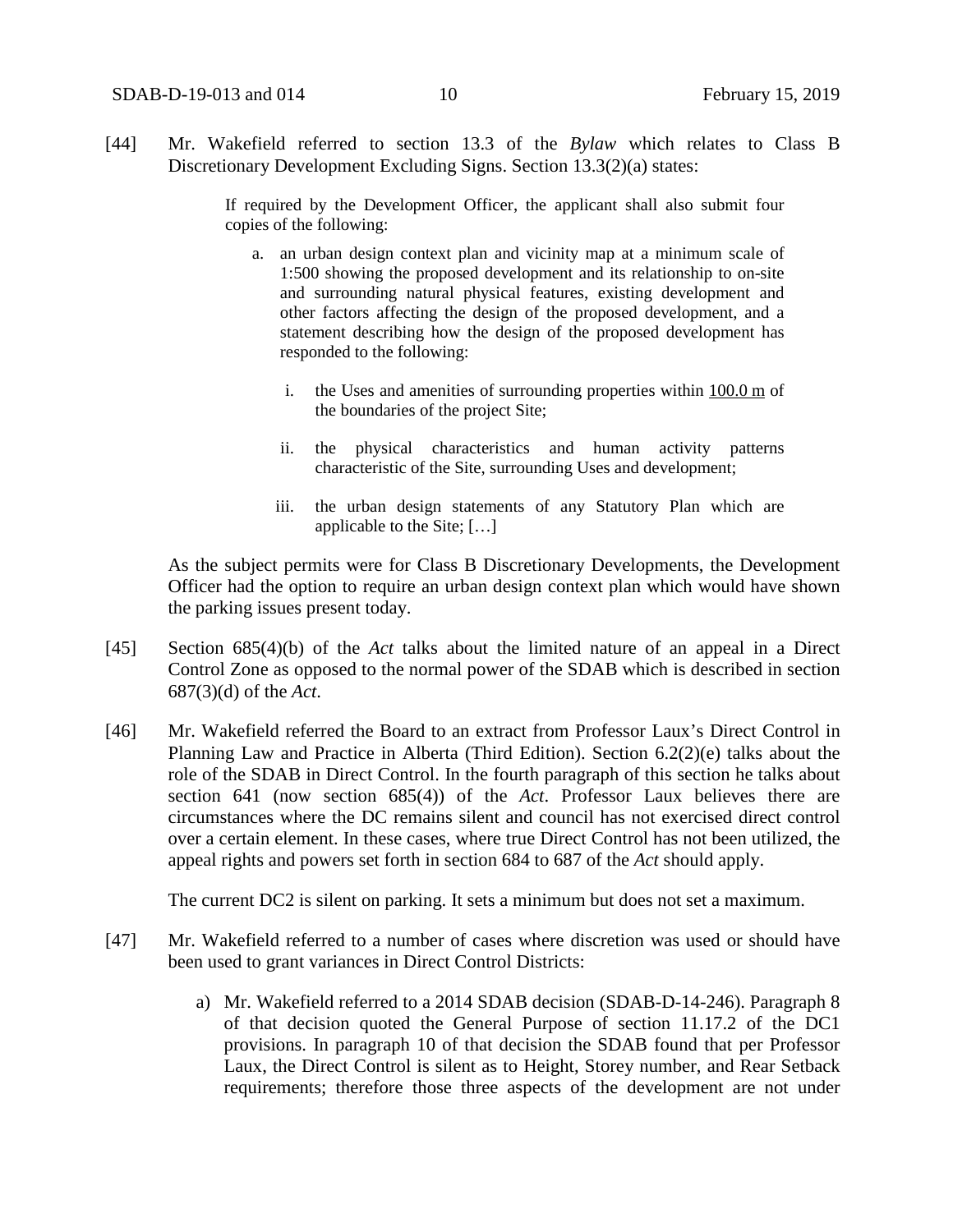Direct Control and the SDAB has its normal variance power per section 687(3) of the *Act*.

- b) The *Garneau Community League v Edmonton (City),* 2017 ABCA 374 case was referred to. At issue was what discretion the Development Officer had – did he have it under section 11 of the *Bylaw* or under the operative Garneau Area Redevelopment Plan. The Court of Appeal found that the Garneau Area Redevelopment Plan had discretion and that is what should have been used. On any Direct Control you have to look at whether there is discretion and what the focus of that discretion is.
- c) The *CFPM Management Services Ltd. v Edmonton (City)*, 2019 ABCA 3 case is a recent permission to appeal a decision on a Cannabis Retail Sales in a DC1 Direct Development Control Provision. A single Justice of the Court of Appeal, on an interim basis, has echoed the *Garneau* case and said you have to look at all the documents where there is discretion or a variance power.
- d) Another decision of the SDAB (SDAB-D-17-047) was governed by DC2.922. The SDAB allowed the appeal and revoked the decision of the Development Authority. This appeal found there was no justification to grant a variance regarding the size of a parkade in order to protect some trees.
- e) The Glenora Liquor Store Case (SDAB-D-17-071) was also in a DC2 Site Specific Development Control Provision. The Development Officer refused a liquor store permit because it fell within the separation distances specified for Major / Minor Alcohol Sales. This decision was overruled by the SDAB because they found that the DC2 specifically contemplated a liquor store within the site; therefore, there was no need to vary the generally applicable development regulations in section 85 of the *Bylaw* pertaining to Minor Alcohol Sales Uses.
- f) The *Investors Group Trust Co. v. Calgary (City of)*, 2005 ABCA 34 case is regarding a C-5 district in Calgary which is Calgary's version of Direct Control. Justice McFadyen, in her ruling, found that it was open to the Development Authority to raise the number of parking stalls. As far as the immunity goes, this is a Permission to Appeal decision, not a binding authority. Also, since 2004, a lot has happened with respect to Direct Control, culminating in *Garneau*.
- [48] In the subject case it is a situation where the amount of proposed units exceeds the maximum; a General Purpose clause that requires that the development must complement the surrounding neighbourhood; the fact that it is a Class B Discretionary Use; and silence regarding whether parking should or should not be increased over the minimum. Mr. Wakefield indicated that even though this is a DC2 Site Specific Development Control Provision this Board does, in fact, have discretion with respect to parking.
- [49] The decision to switch the staff parking to 141 Street, even before final approval and without a permit, has shown that parking is now a total mess and nearby neighbours are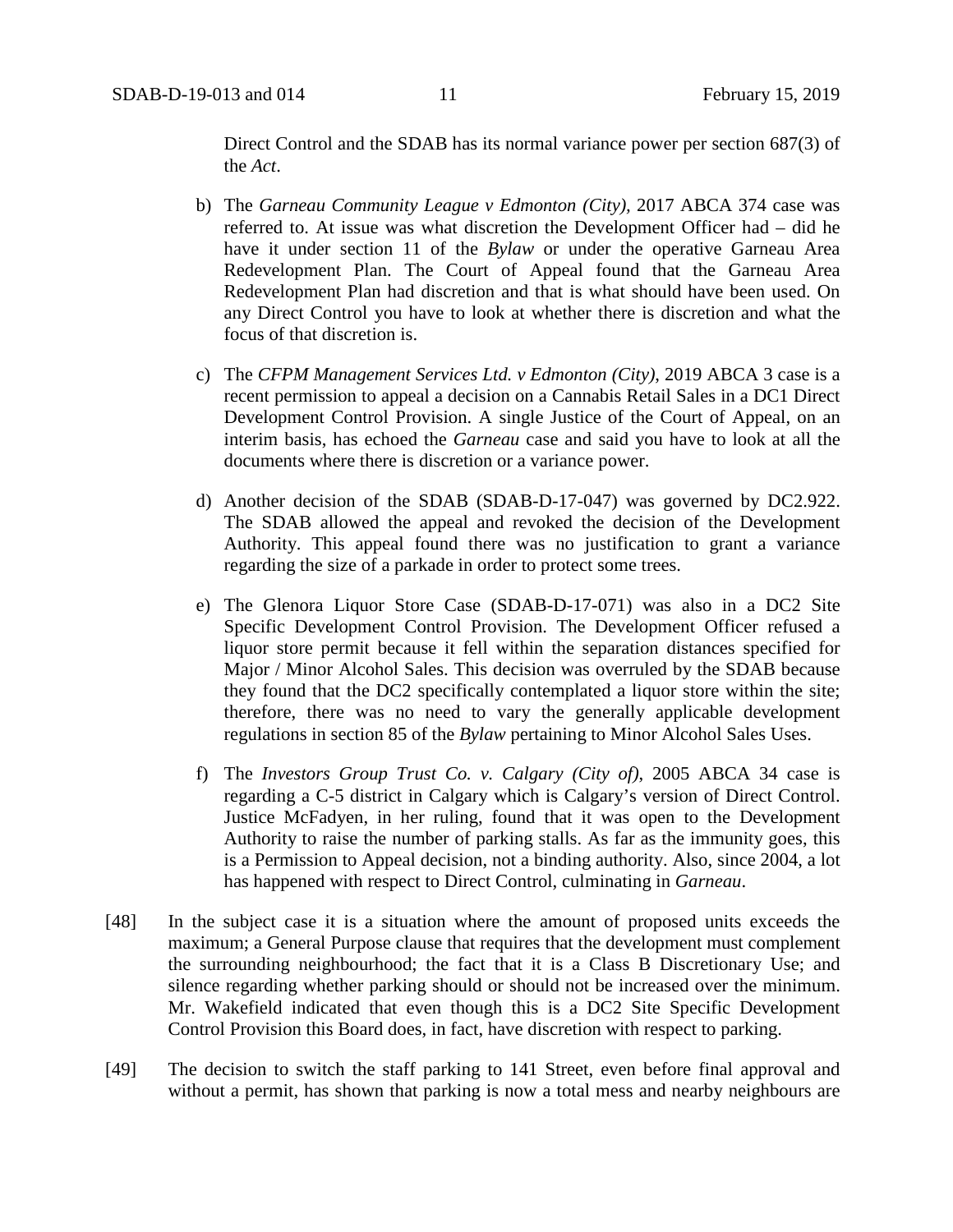already adversely affected. The proposed development is really bad planning and has turned around the neighbourhood's previously positive view of Canterbury.

- [50] Mr. Wakefield submits that the Board has two choices. They could quash the decision and send it back to the developer and architects to come forward with a better fix on parking, or the Board could condition that more on-site parking is required. The January 6, 2017 GMAC letter referenced by Ms. Hamilton outlines possible alternative parking options (Tab D of the Respondent's submission).
- [51] The current underground parking is mostly rented to tenants and no parking is planned for under the tower. The whole five block stretch of 141 Street from 80 Avenue to 85 Avenue is monopolized by Canterbury staff from as early as 6:00 a.m. This is not the typical parking situation where people come and go as the vehicles remain parked for the entire shift.
- [52] Mr. Wakefield provided the following information in response to questions from the Board:
	- a) Staff access from 141 Street was not added until 12 to 18 months ago and was moved to this location without a permit and prior to the subject drawings being approved. Mr. Wakefield believes a Development Permit would have been required for this change.
	- b) Because this is a Class B Discretionary Development the Development Officer would have been able to use discretion regarding the amount of parking stalls required. As per Professor Laux, where you have discretion you do not have full Direct Control zoning and the Board then has its jurisdiction under section 687 of the *Act*.
	- c) The Development Officer could have requested an urban design context plan per section 13.3(3) of the *Bylaw* as this is a Class B Discretionary Development. This plan is intended to show the relationship of the proposed development to its surroundings. The General Purpose clause of DC2.970 requires that the development must be compatible with adjacent existing development in Laurier Heights. An urban design context plan would have required the Development Officer to look at human activity patterns which includes parking vehicles and would have identified the issues with parking. Council would have wanted the Development Officer to look at that under the General Purpose clause.
	- d) The two permits have been treated as separate permits every step of the way and there has never been any legal nexus between the two. The Development Officer had an application in front of him that was not technically compliant with the maximum number of units and should have denied the permit.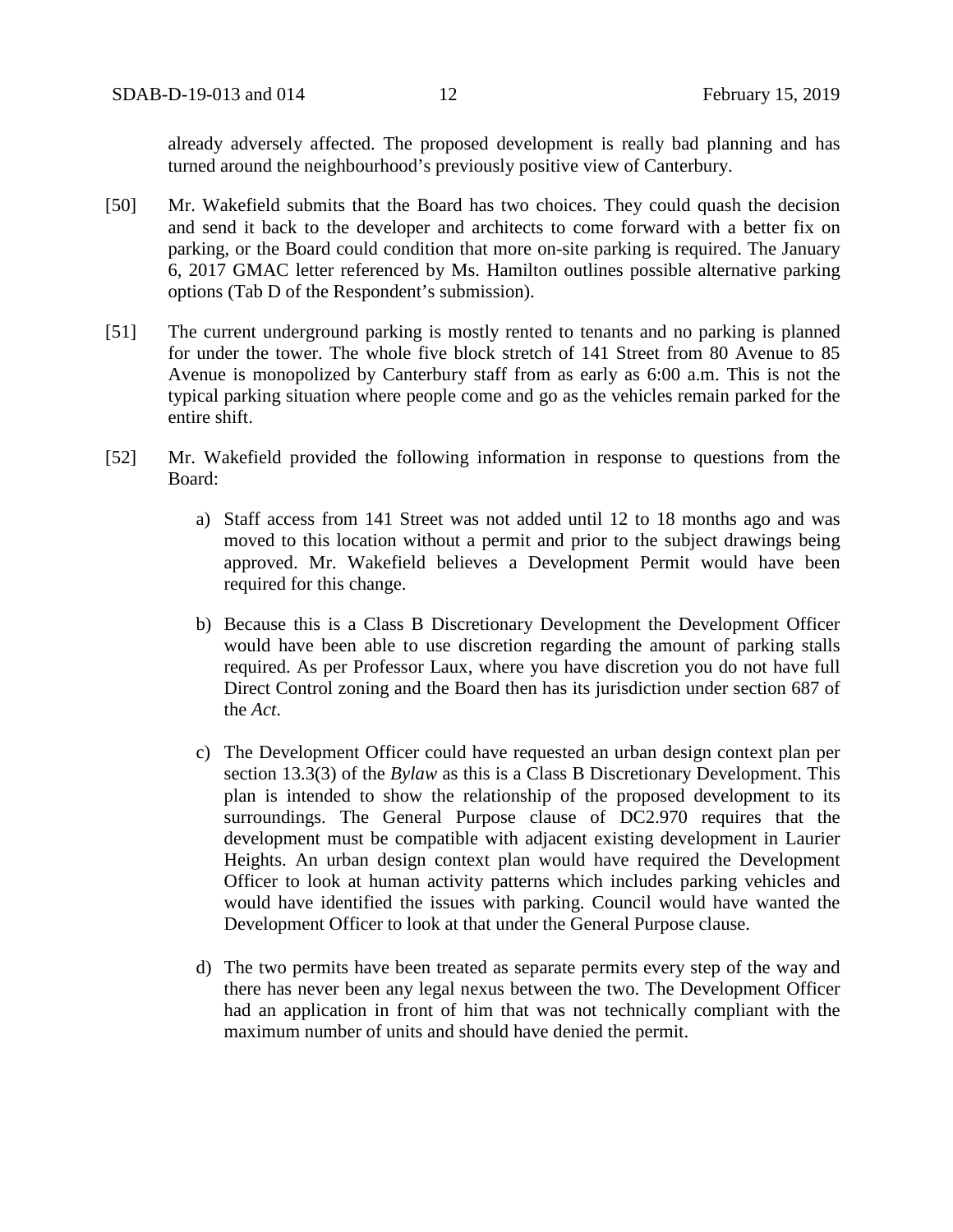- e) Mr. Wakefield acknowledged that the Board would not be able to require more underground parking as this would require a total re-design and new drawings. The better option is to simply overturn the Development Officer's decision.
- f) Mr. Wakefield confirmed that his arguments can be summarized as follows:
	- i) The General Purpose clause of DC2.970 was ignored by the Development Officer.
	- ii) To allow a stand-alone permit that could result in 366 units is unlawful.
	- iii) The Development Officer has classified these developments as Discretionary Developments. According to Professor Laux, whenever there is discretion in a DC the Board has its authority under 687(3)(d) of the *Act*.
	- iv) There is no evidence that the Development Officer gave any thought as to whether the minimum amount of required parking stalls should be increased.
	- v) There is no evidence that the Development Officer gave any thought as to whether an urban design context plan per section 13.3(3) should be ordered.

#### **S. Cooper**

- [53] Mr. Cooper moved into the neighbourhood in June 2017 and was never notified of the proposed development.
- [54] The five main reasons he is opposed to the Canterbury development are:
	- 1. Partnership.
	- 2. Safety.
	- 3. Employees.
	- 4. Revenue from parking.
	- 5. Follow through on obligations.
- [55] It is concerning that the Canterbury Board Chair will not help in removing vehicles and is not even aware of the location of the only coffee shop in Laurier Heights (adjacent to Canterbury). Canterbury is acting like they own the public street; this is unfair to tax paying residents who should have the same right and access to the street. Current leadership is not returning e-mails and is unwilling to meet with residents.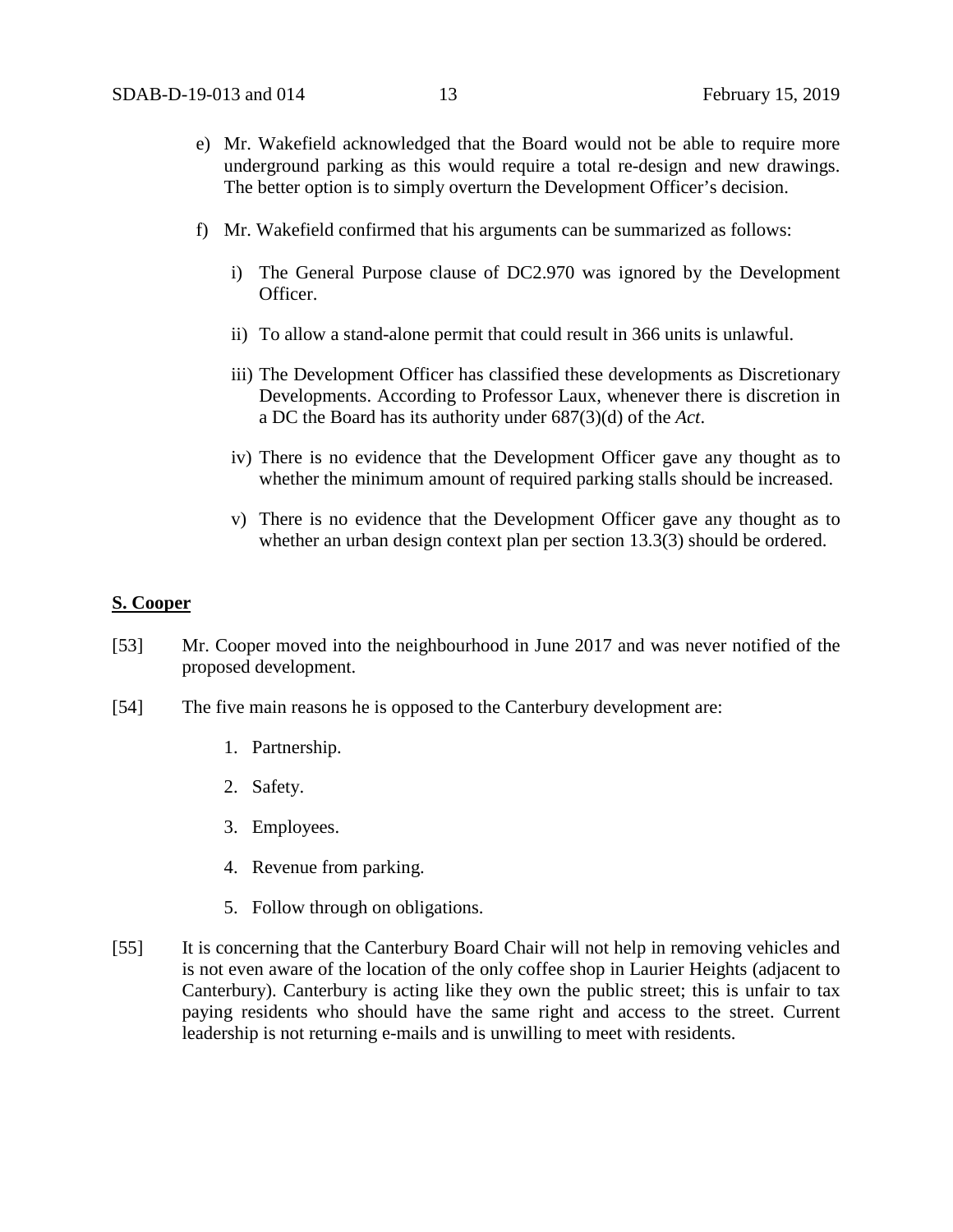- [56] There have been several near misses between vehicles and pedestrians, especially since the staff entrance was moved to 141 Street. The Canterbury issues have been added to the Laurier Heights School agenda as a concern.
- [57] There is conflicting information as to the number of employees. In 2014 the Canterbury annual report indicated 170. In 2018 the report indicated 195 while LinkedIn shows 200 employees. The parking study was based on 182 employees.
- [58] Canterbury rents 45 of the underground parking stalls to residents. It is unfair that Canterbury can profit from parking while taking away street parking from residents.
- [59] There has been no follow-through of the following obligations / promises made by Canterbury:
	- 1. HVAC is not proofed or matched to neighbourhood.
	- 2. Light pointed at houses.
	- 3. No permit was obtained for the existing staff entrance.
	- 4. No negotiation with Laurier Strip Mall.
	- 5. Not asking Laurier about converting old gas station land to car lot.
	- 6. Not willing to help with illegally parked vehicles.
	- 7. No removal of snow drifts or removal of cars on cleaning days.
	- *iv) Position of the Appellant No. 4 (722383 AB Ltd.)*
- [60] Mr. J. Shafir is the owner of the Laurier Heights shopping centre northwest of the subject site.
- [61] His major concern is regarding parking and it is his position that the parking impact assessment was incomplete and is misleading. Page 26 of that document refers to the possibility of renting parking spaces at his shopping centre; however, nothing came as a result of several meetings with the Canterbury Foundation regarding this.
- [62] Once construction starts there are going to be quite a number of construction workers on site. Nothing in the study addresses that and he does not want interference to his tenants by having his parking lot become a staging area to accommodate this construction.
- [63] Mr. Shafir summarized some of the problems he has encountered with parking: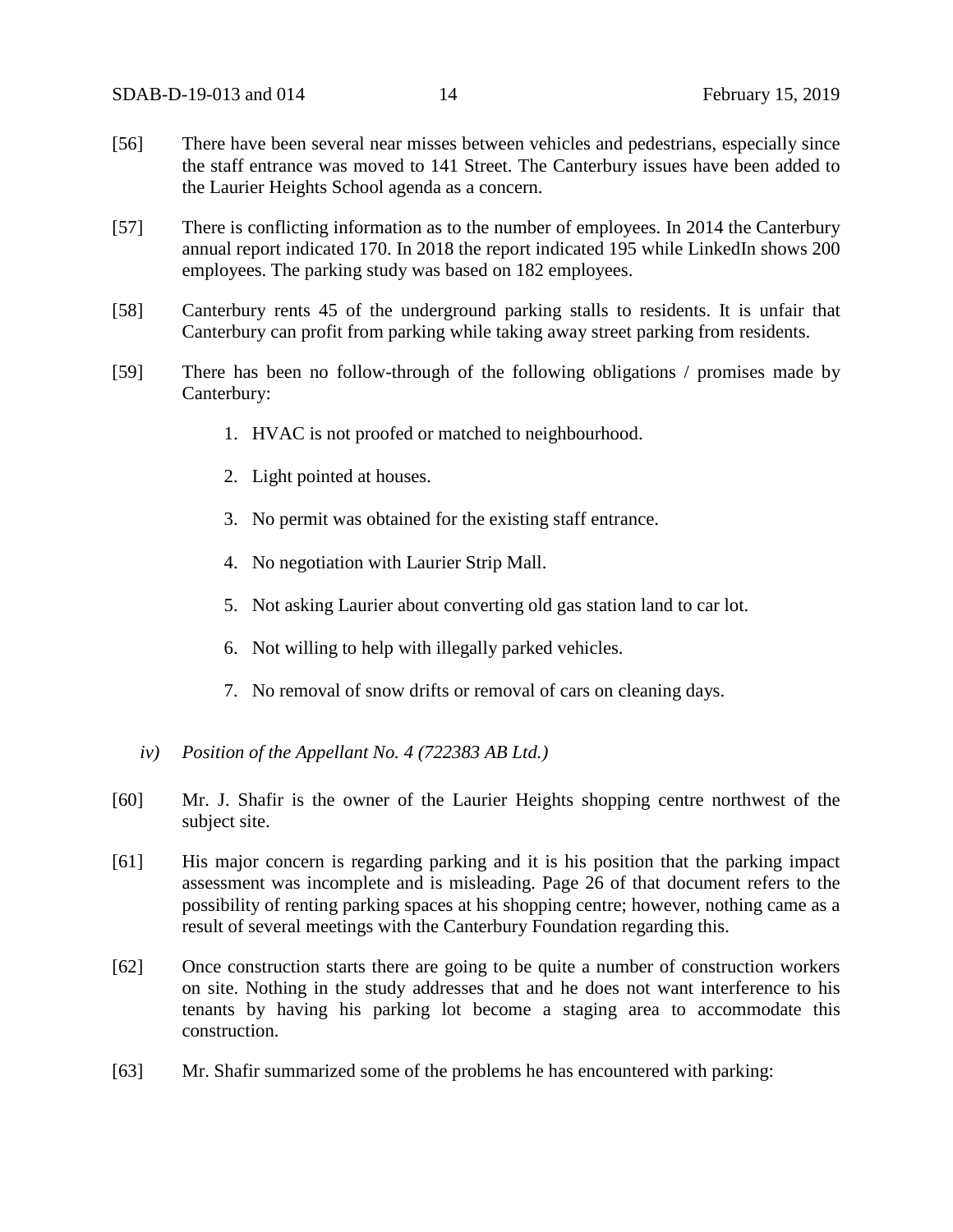- a) A white van associated with Canturbury was removed from his parking lot within 10 or 15 minutes after he called to complain.
- b) People visiting Canterbury continuously use his lot for free parking and drive away without doing any business with his tenants. He has been subjected to an attitude of entitlement and a string of foul language when he has consulted these people.
- c) A "Driving Miss Daisy" vehicle was waiting in his lot to pick up someone from Canterbury as the Canterbury parking was full.
- d) On-street parking is almost always completely filled up. Occasionally there is the odd space available.
- e) He has had employees of Canterbury park vehicles on his lot all day. It is not his job to provide free parking for their employees.
- [64] Mr. Shafir provided the following information in response to questions from the Board:
	- a) There is a sign on the shopping centre pylon saying it is private property.
	- b) He is not sure if off-site accessory parking is permitted in the CNC Neighbourhood Convenience Commercial Zone.
	- *v) Position of Affected Property Owners in Support of the Appellants*

#### **R. Clarkson**

- [65] Mr. Clarkson lives just outside of the 60 metre notification area but is directly affected by the proposed development. He must use the intersections at either 141 Street and 84 Avenue or 141 Street and 80 Avenue to enter or exit his crescent.
- [66] He has been a resident in the area for 38 years and his father was one of the residents that were promised that parking on 141 Street would never be an issue. This has been the case until recently when the staff entrance was moved to 141 Street.
- [67] Safety is an issue and he himself was involved in a near-miss with a child while he was only driving 30 kilometres per hour during good driving conditions. The outcome could have been different had it been winter when it was dark out.
- [68] The population of Laurier Heights School has increased and soccer season is approaching which will increase the amount of pedestrians at the 84 and 82 Avenue intersections.
- [69] The parking impact study is inaccurate as the data is three years old. The study considered that parking was permitted on both sides of 142 Street which is no longer the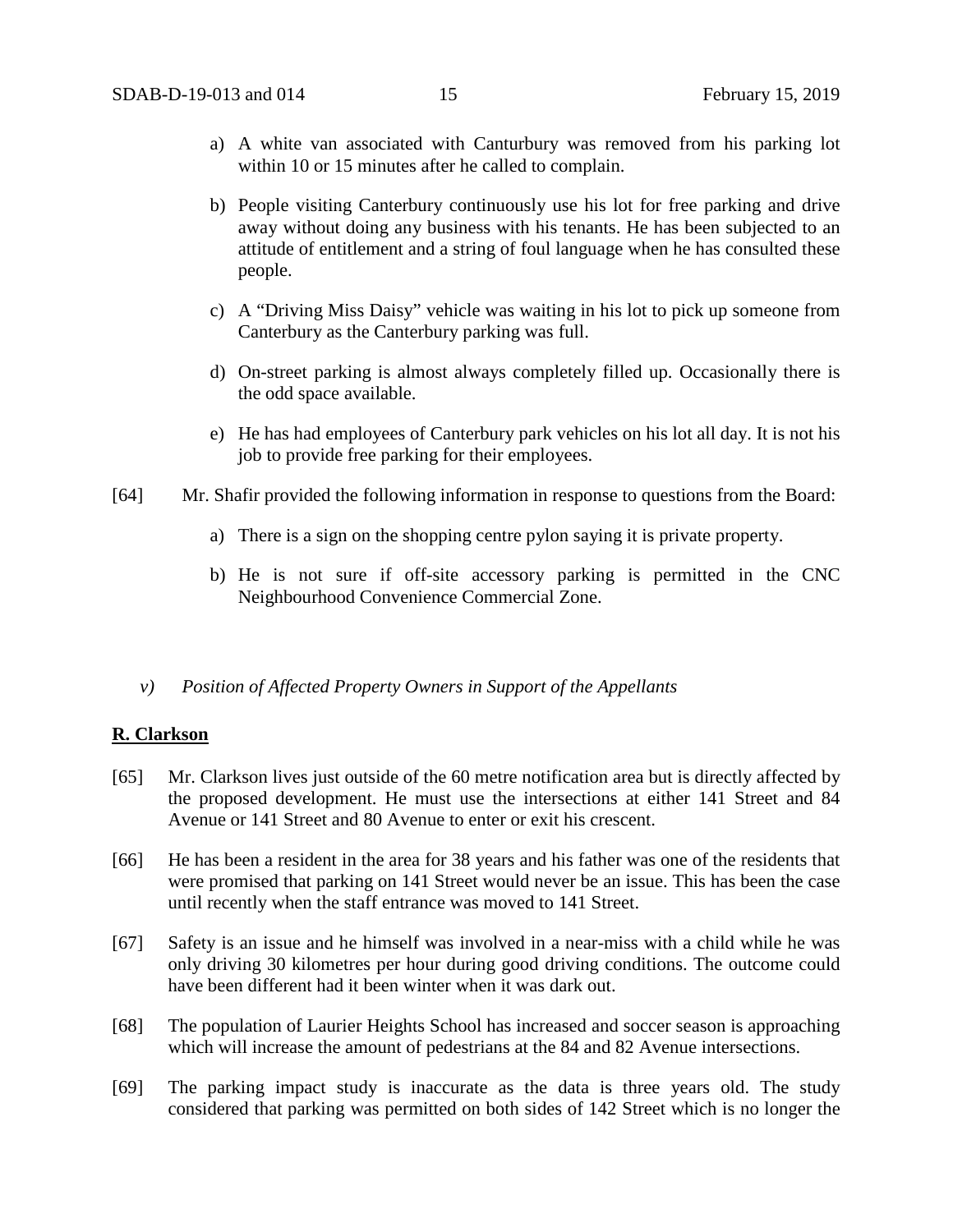case. It also did not correctly account for bus and school parking areas that are not available for parking. It totally underestimated available street parking spaces. The report also does not consider that the demand for parking by health care workers will increase with the proposed development.

- [70] In addition to being an affected resident, Mr. Clarkson is a member of the committee that acts as a liaison between the Community League and the Canterbury Foundation. While he spoke to Ms. King, the executive director of Canterbury, in 2017 there has been no communication since then. One possible solution to the problem could be car-sharing by employees – currently every parked car only has one person it.
- [71] Mr. Clarkson provided the following information in response to questions from the Board:
	- a) The residents do not feel like they have been heard by Council or the Canterbury Foundation.
	- b) While he did speak to Council at the re-zoning meeting he did not have access to any supporting documents such as the parking impact study.

#### **J. Smith**

- [72] Mr. Smith lives within the notification area and had previously provided a written submission to the Board.
- [73] He has resided in the neighbourhood for 30 years and was heavily engaged with the neighbours at the time the new part of the manor was developed in 1990. Representations were made to Council and while they did not get everything they wanted, some adjustments were made and the building was lowered to reduce shadows. There was to be no employee egress or ingress from 141 Street and there was to be no employee parking along 141 Street. That commitment was upheld until about 18 months ago.
- [74] The information from the City stating that 18 of 19 property owners were consulted is incorrect. Ms. Pateman, one of the previous Appellants, mentioned that she was not consulted. He was not consulted either.
- [75] Similar to Mr. Shafir, Mr. Smith does not want to police parking. It should be the responsibility of Canterbury Court to ensure employees obey and respect the law and the neighbourhood; he should not have to constantly report parking violations to have the offending parties ticketed. Earlier this month he had to report a vehicle that was parked five feet away from the curb due to the windrows.
- [76] The parking study is flawed and assumes the weather will be dry. It does not take into account what occurs during the winter. Windrows range from 51 to 58 inches wide and are largest on the Canterbury side. The City bylaw stipulates the minimum distance to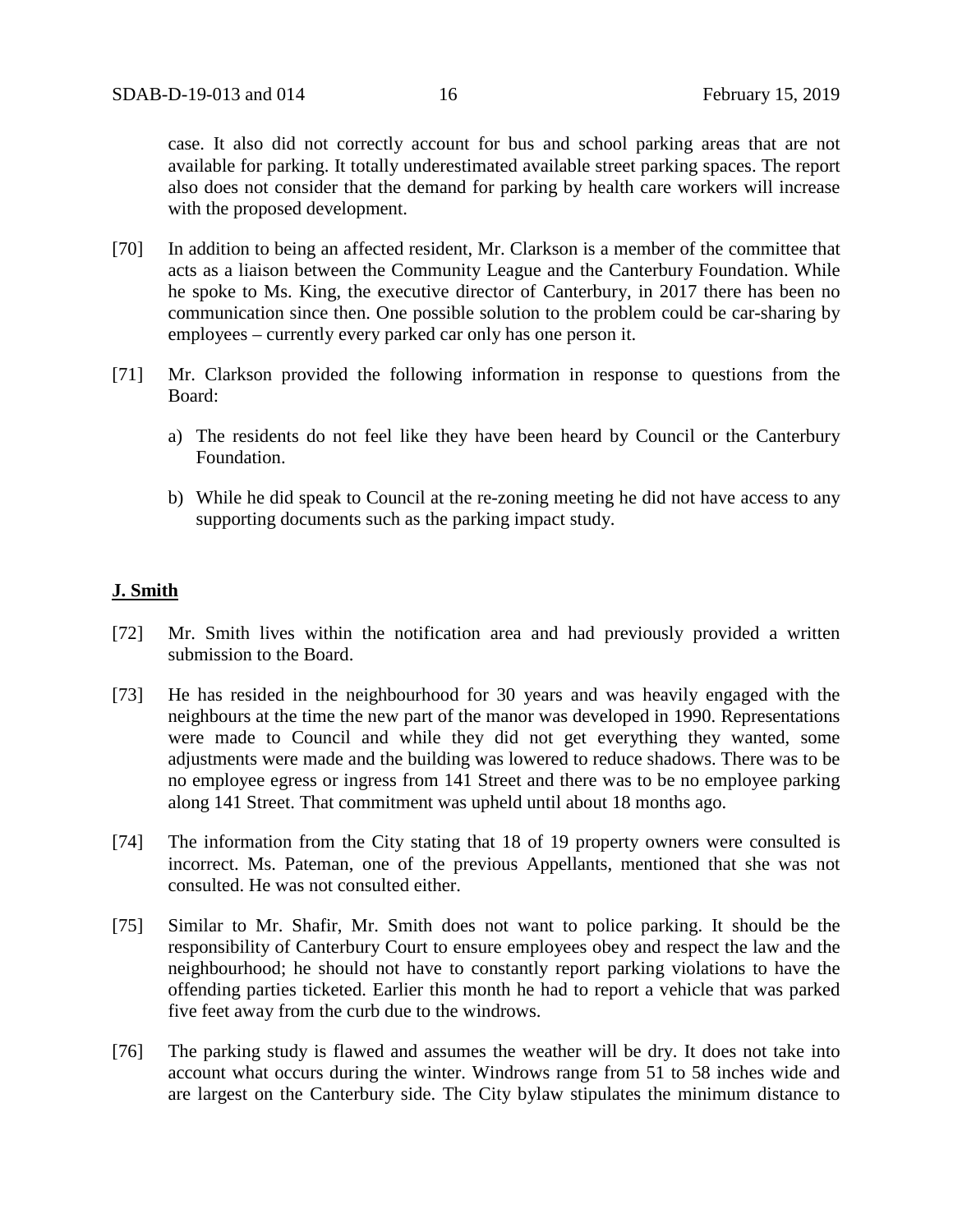park a vehicle from the curb; therefore, anyone parking alongside a windrow is in contravention of the bylaw. As well as 141 Street, there are also windrows on both sides of 80 Avenue. It is incumbent on Canterbury Court to remove windrows but they have not done so.

- [77] The parking assessment assumed that vehicles would park rationally but as the photographs show there are large gaps between parked vehicles. This results in a lot of wasted space and not as many parking spaces as the report suggests.
- [78] Safety is a concern due to congestion. He was witness to an accident in which a young boy came out of an alley and smacked into a vehicle.
- [79] 141 Street has been privatized resulting in property values going down. It is difficult to sell a home if there is no parking in front of it.
- [80] Perhaps Canterbury could pay 50 percent toward bus passes for employees to encourage the use of public transit.
- [81] Mr. Smith asked that he and the neighbourhood be respected and the proposed development not be built based on a flawed study.

#### **C. Roskin**

- [82] Mr. Roskin resides directly south of Canterbury and was also not included in the consultation. He is also representing his wife and the Krugers who reside directly to the west and were not able to attend the hearing.
- [83] He has been at this location for 18 years and has lived in Laurier Heights for 30 years. He is concerned about the effect of the proposed development on residential housing values. An experienced realtor has advised him that residents can expect a 5 to 10 percent reduction in the value of their homes as a result of the proposed development.
- [84] Noise is also an issue. He has been awoken at all hours of the day by the arrival or leaving of shift workers and the accompanying loud talk and honking horns.
- [85] Lack of parking for their family members and guests has been an on-going issue over the past 18 months to two years.

#### **L. Roberts**

[86] Ms. Roberts is not within the notification area and resides four to five blocks away. However, an institution of this size at this location affects everyone in Laurier Heights.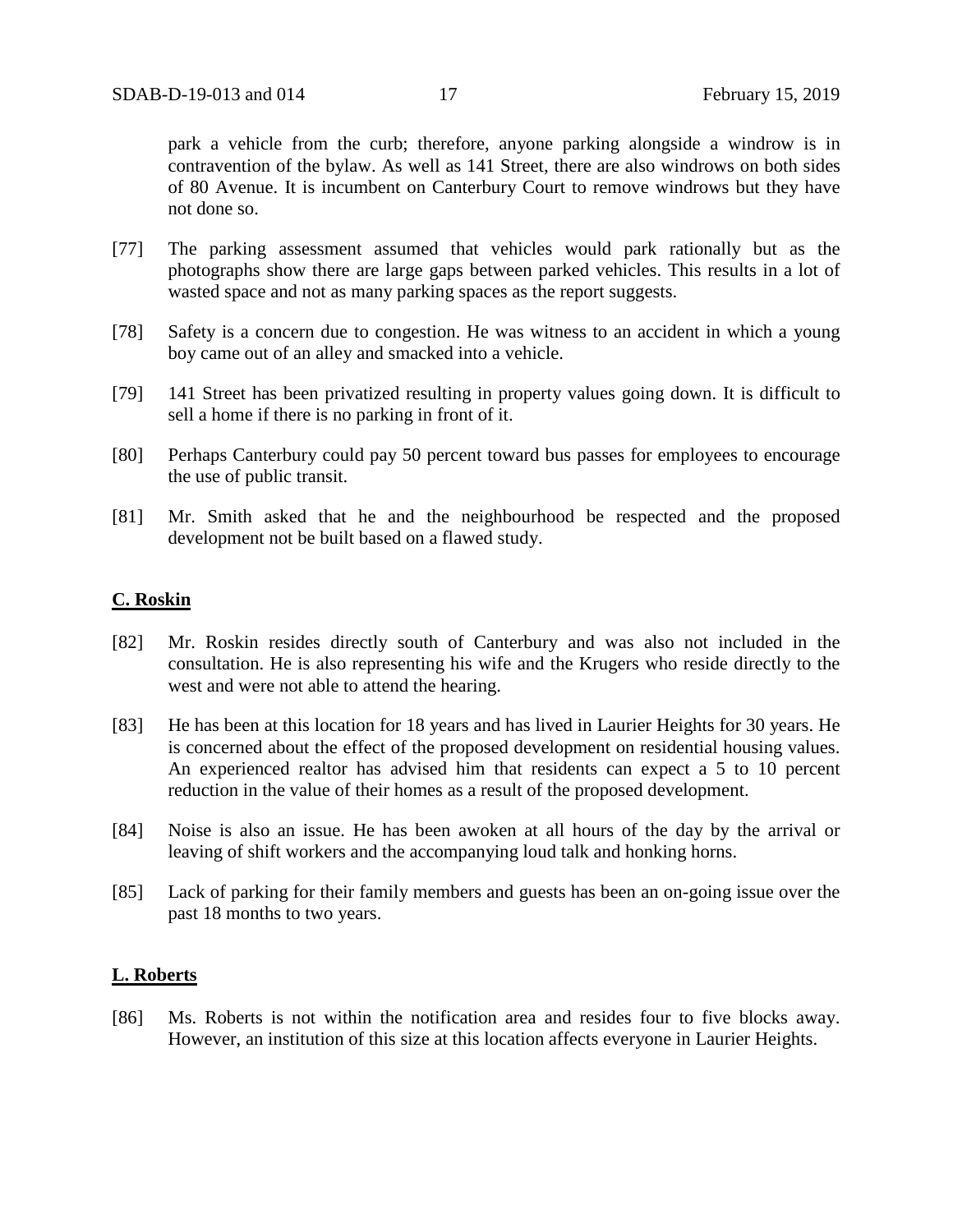- [87] Her elderly mother was recently injured when the bus she was on slammed on its breaks because a vehicle pulled out of the entrance from Canterbury Court. Many Canterbury Court residents also take the bus and could be at similar risk.
- [88] The parkade entrance is often obscured by parked cars and windrows in the winter.
- [89] The neighbourhood is changing and there is currently a large multi-family townhouse complex in the works nearby. This will lead to a huge spike in traffic.
- [90] No underground parkade is planned for the proposed development and she was told there was sufficient parking. She disagreed with this conclusion; at some point Canterbury will have to deal with parking.
- [91] Compared to other existing seniors' residences in Edmonton, Canterbury's application and permit is too large for the location. Parking issues will only get worse.
	- *vi) Position of the Development Officer, J. Angeles*
- [92] Mr. Angeles stated that he attended the hearing to answer questions from the Board and provided the following responses:
	- a) The minimum parking number has been met for this application; therefore, he did not exercise his discretion on the parking requirement.
	- b) The parking study was reviewed during the rezoning process and that is why that parking number was established in the DC2.970. He did not review the parking study because there is already a number specified in the DC2.970.
	- c) He did not review the original 1990 public hearing and conditions and he was unaware of promises made at that time with respect to parking.
	- d) The change of access for employees from 141 Street was included in the drawings. The connecting path walks from 141 Street to the Canterbury building had no Development Permit because they already exist. However, the path walks are included in the subject application. He did not see the connecting path walks on the previous Development Permit and reiterated that they are included in the permit he approved.
	- e) He considered the two permits at the same time because the Applicants applied for two permits at the same time. He is unsure why the applicants applied for two separate permits, but they can be reviewed at the same time because the ultimate outcome will be the same. Both applications were circulated to City departments and both permits were issued on the same day.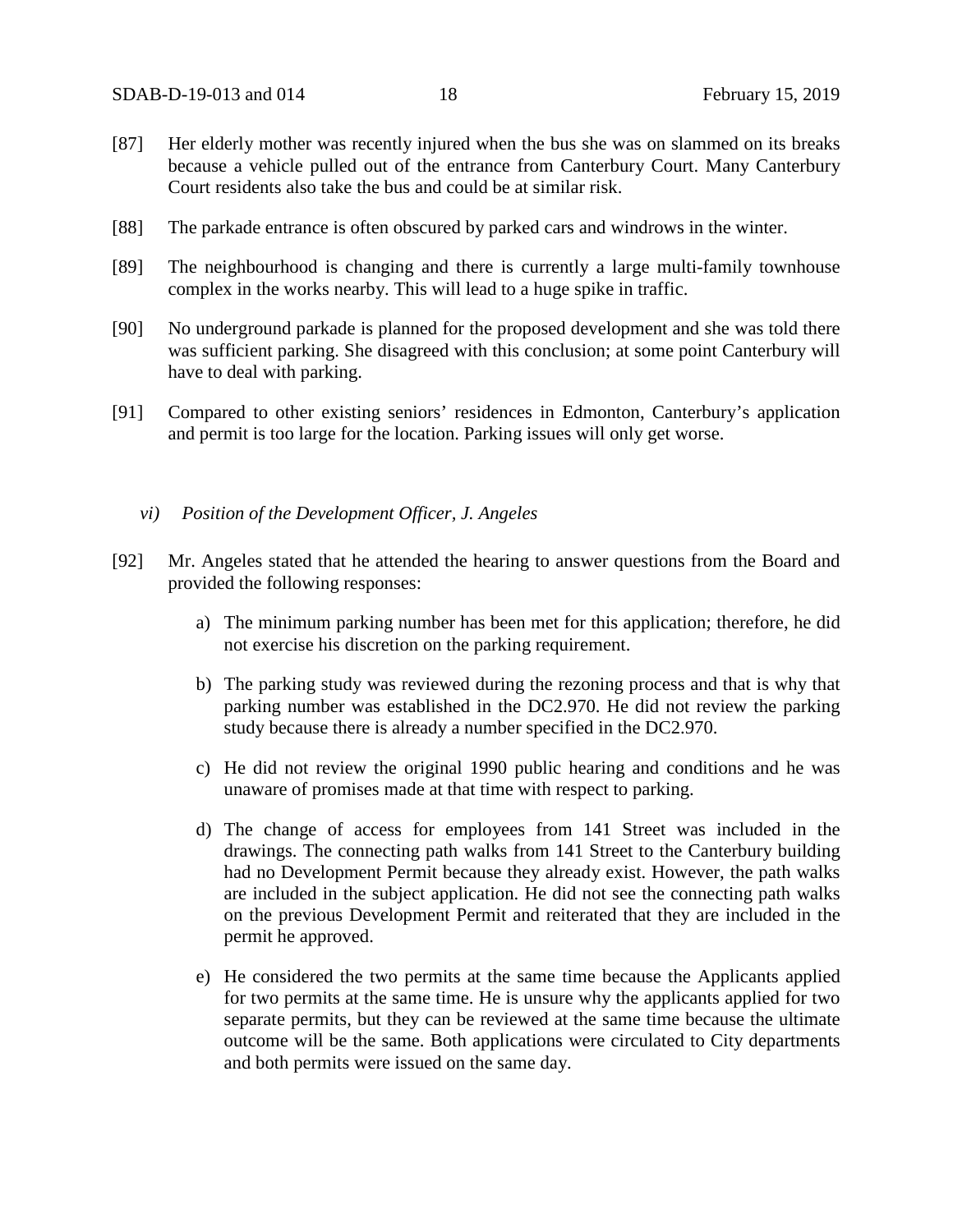- f) When a Development Permit is issued, the permit will stand for a maximum of two years and if the application is not developed, the Development Permit will expire. However, if the applicant applies for a building permit and has paid the building permit fees prior to those two years, the Development Permit will stay intact unless a building permit application has been cancelled or expired.
- g) He had to make sure both permits were approved at the same time so that the total number of units would be in accordance with the DC2.970. There are no conditions to link the two permits to meet the total maximum unit requirement.
- h) An urban design context plan was not considered because the re-zoning has been completed for the subject development and a traffic impact assessment, a sun shadow study, and a public engagement study was conducted. In his opinion, everything has been taken care of during that rezoning process and he is not in the position to require another urban design context plan for this application. He is not saying he does not have the authority to request an urban design context plan but he reiterated that it is no longer required because it has been dealt with during the re-zoning process.
- i) The Urban Form and Corporate Strategic Development report on City Bylaw 18161 was not looked at; however, he acknowledged it was part of the re-zoning process because the DC2.970 has already been approved.
- j) He considered in his decision that the DC2.970 has been complied with.
- k) He did not consider any suggestions or recommendations in the re-zoning report to Council if they were not mentioned in the DC2.970.
- l) He could not consider any traffic issues since the parking impact assessment was conducted because he could only consider the DC2.970 that states the minimum number of parking spaces.
- m) He was not involved in the re-zoning process but there were public engagement surveys done; however, he has limited information about those surveys and the information provided to Council. He is not in the position to comment on those details.
- n) In his opinion, the development is already compatible with the whole neighbourhood pursuant to the General Purpose of the DC2.970, because the building exists and the Applicants are only adding a small part of the building. The five storey addition meets the height requirement of the DC2.970. He agreed that because the development is compliant with the Height regulation and it is an existing Use, the General Purpose is met.
- o) He agreed that there is no condition that requires the south permit to be built but not the north permit. He agreed if the north permit was built first it would meet the DC2.970 requirement. He agreed that if the south permit with the five storey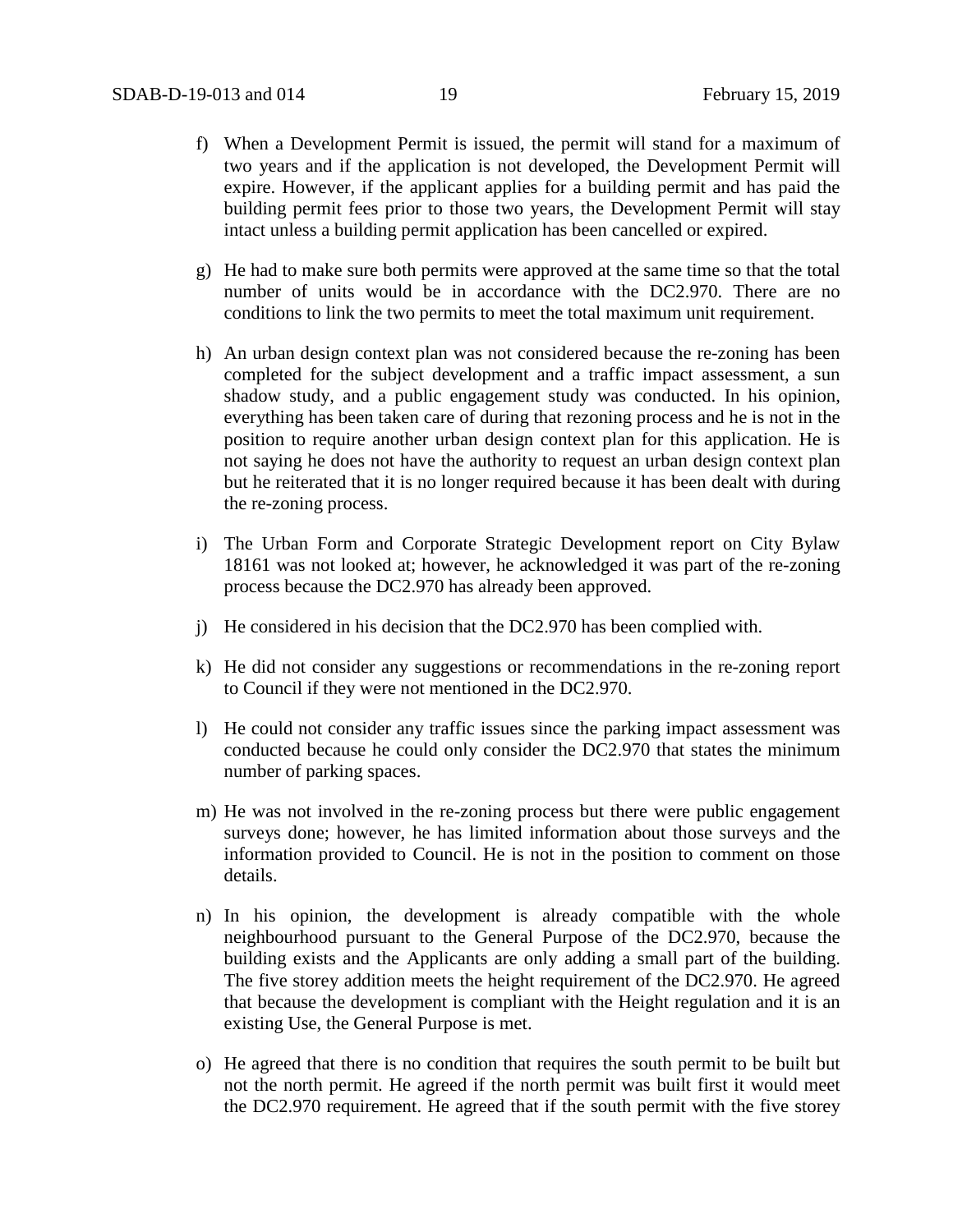addition was built and the north permit was not, the site would be over the maximum number of dwellings allowed. He reiterated that there is no condition to link both permits together.

- p) The 66 required underground parking spaces already exist. When the new addition is built, the surface parking will be reconfigured to meet the 48 surface parking space requirements. The new development will create 24 new parking spaces.
- q) In his opinion, if the minimum parking requirement is met, the development meets the intent of the DC2.970. For other applications, regulations are reviewed on a case to case basis. However, most of the time if the parking meets the minimum requirement the Development Officer will not demand anything greater. There are other regulations in the *Bylaw* that have minimum and maximum requirements. If the minimum parking requirement in the DC2.970 is 114 parking spaces, the development is compliant with the DC2.970.
- r) He agreed that the applications are considered as a Class B Discretionary Development because it is a Direct Control Provision. Section 13.3(2) of the *Bylaw* states "If required by the Development Officer, […]". He decided not to ask for any plans under section 13.3 because the DC2.970 has been met. If section 13.3 was actually required in the DC2.970, he would have asked for it. He reiterated that he would never ask for plans in section 13.3 if it was not included in a Direct Control Provision.
- s) He agreed that he looked at both applications in conjunction as one that were both proceeding. He looked at both applications together to decide whether or not they met the requirements in DC2.970.
- *vii) Position of the Respondent, ONPA Architects*
- [93] Ms. M. Conroy and Mr. J. Di Liello of MLT Aikins appeared to represent the Canterbury Foundation. They were accompanied by Ms. W. King, Executive Director of Canterbury Foundation, Mr. P. Byrne with ONPA Architects and Mr. G. MacKenzie of Greg MacKenzie & Associates Consulting Ltd.
- [94] The Appellants' reasons for challenging the Development Permits relate to traffic and parking arising from the Canterbury facility.
- [95] Because the site is zoned as Direct Control, the threshold question in this appeal is whether the Development Permits are consistent with Council's directions. If the Permits are consistent with Council's directions, then the Board has no authority to change the Development Permits and the appeals must be dismissed.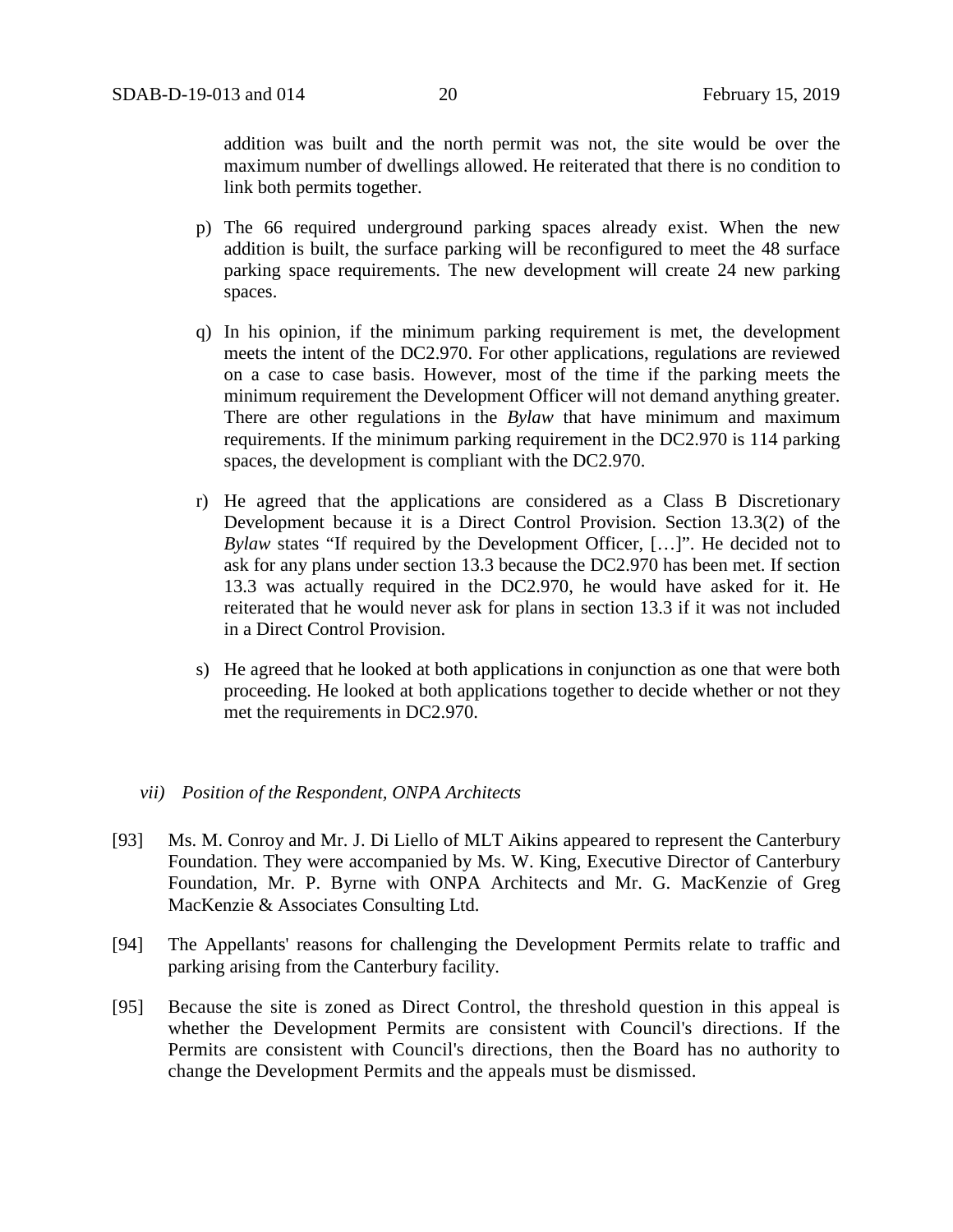- [96] Canterbury submits that it is clear that the Development Permits comply with Council's directions, including DC2.970. Specifically with respect to the grounds raised by the Appellants, DC2.970 mandates a minimum of 114 parking stalls on-site. The Development Permits confirm the minimum parking requirement in DC2.970 is met.
- [97] The Canterbury Foundation a non-profit organization with charitable status operates Canterbury Manor, Canterbury Court, and Canterbury Lane which provide a range of living options for senior citizens.
- [98] Canterbury Court was built in 1974. It is the renovation of the Court that has prompted all of these changes.
- [99] The Site was first zoned as a Direct Control District under DC2 in 1990. This previous DC2 mandated a minimum of 90 parking spaces (66 underground and 24 surface stalls). In 1992, the facility was expanded to include Canterbury Manor. An underground parking garage with 66 stalls was included as part of the Manor development.
- [100] The forthcoming development at issue in this appeal will not result in any changes to the Manor or its underground parking garage.
- [101] In 2017, Canterbury submitted an application to amend the DC2 provisions applicable to the Site to reflect the present-day *Bylaw* and enable the development of a mid-rise apartment on a portion of the Site ("Rezoning Application"). Some of the changes to the DC2 provisions sought in the Rezoning Application included:
	- a) An increase of maximum number of units to 355;
	- b) An increase in the Floor Area Ratio from 1.3 to 1.5;
	- c) An increase in the maximum Height on the west portion of the Site to accommodate a new addition; and
	- d) An increase in the minimum parking from a total of 90 spaces (24 at grade and 66 underground) to a total of 114 spaces (48 at grade and 66 underground).
- [102] Canterbury consulted extensively with the community in advance of submitting the Rezoning Application (above and beyond what was required). Pre-application public engagement on the Rezoning Application included:
	- a) A meeting with Laurier Heights Community League on June 13, 2016;
	- b) Distribution of brochures to 140 houses in the neighbourhood in August 2016;
	- c) Door-to-door consultation with adjacent homes in August 2016;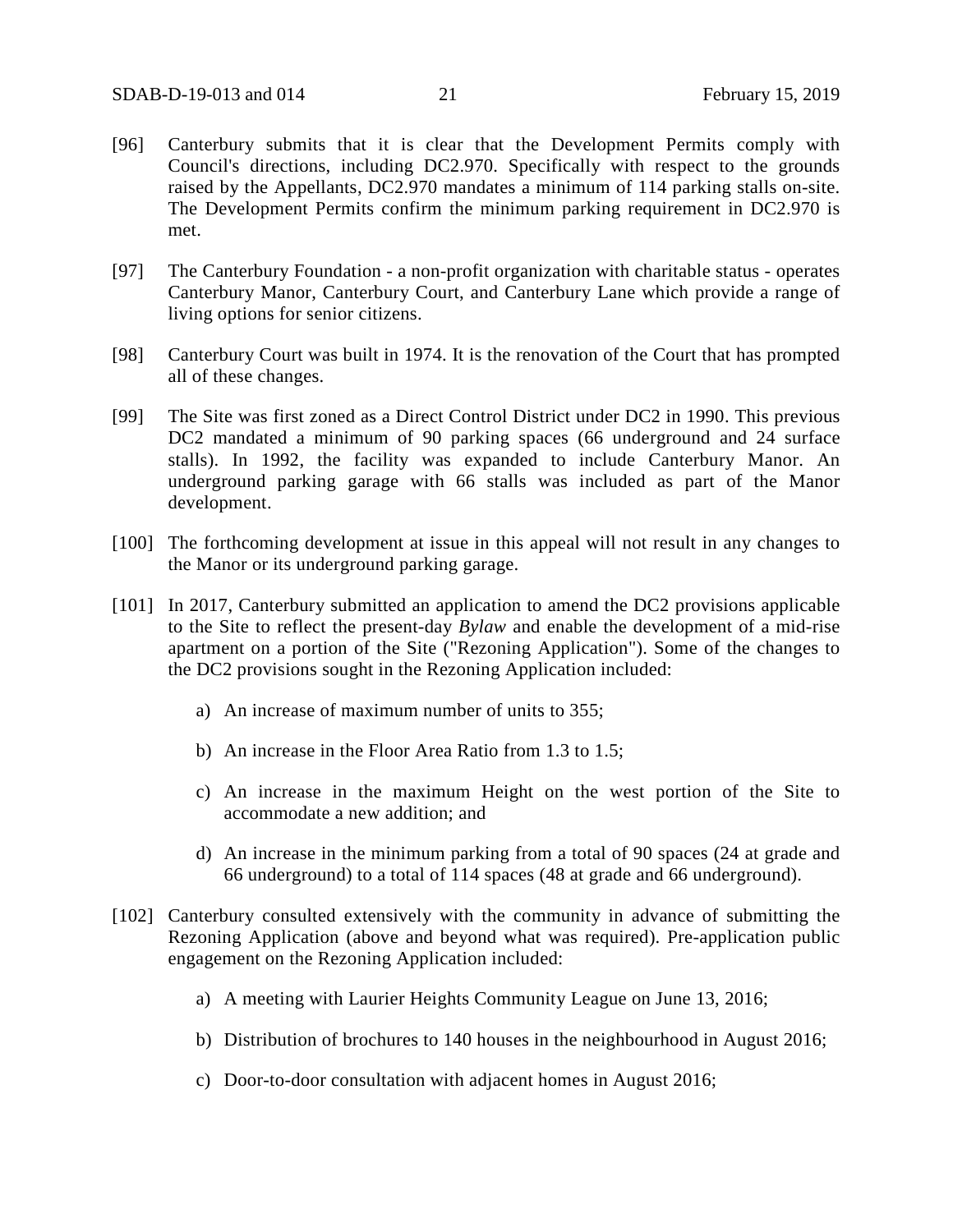- d) Engagement with a nearby school and churches; and
- e) An open-house on September 8, 2016 that was advertised in the Laurier Heights community newsletter, on Community League signage, and in the above noted brochures.

More detailed information on this public consultation can be found under Tab F of the previously submitted background information.

- [103] The draft site plan shared during the pre-application consultations provided for 102 parking spaces (an increase of 12 stalls from the existing development). In response to concerns raised by some residents at the pre-application stage, Canterbury revised its plans to increase the number of on-site surface parking spaces to 114 (an increase of 24 stalls from the existing development).
- [104] Additionally, Canterbury tried to negotiate an agreement to rent parking stalls from a neighbouring strip mall located on 142 Street, kitty corner to the Site. On December 2, 2016 and February 13, 2017, a representative from Canterbury met with Mr. Shafir, whose company owns the strip mall, and who is an Appellant in this hearing. The parties were unable to come to an agreement.
- [105] In January 2017, Canterbury's agent submitted the Rezoning Application which included a proposed new DC2. The proposed DC2 included a term that mandated a minimum of 114 parking stalls on-site (48 surface stalls, and 66 underground).
- [106] In February 2017, the City sent notice of the Rezoning Application to 99 recipients, including property owners surrounding the Site and on June 1, 2017 the City held another open house to discuss the Rezoning Application.
- [107] On or about April 2017, Canterbury provided the Development Authority a Parking Impact Assessment ("PIA"). The PIA concluded that the projected parking demand arising from the expansion of Canterbury could be accommodated within the study area (the "study area" included on-site parking, and on-street parking immediately adjacent to the Site, including 141 Street, 142 Street, 85 Avenue, and 80 Avenue). This PIA can be found under Tab I of their submitted documents.
- [108] After being advertised in the Edmonton Journal twice, Council held a public hearing on September 11, 2017, to consider the Rezoning Application. Four parties in opposition to the Rezoning Application attended and participated in the Council hearing: P. Lefebvre, R. Clarkson, J. Shafir, and 722383 Alberta Inc. They presented their concerns about parking. The video of this meeting is available for viewing on the City website.
- [109] It appears that others who participated in the Council Rezoning hearing have filed letters for this Appeal. The concerns about off-site parking and traffic generated by Canterbury were fully canvassed in the Rezoning hearing before Council.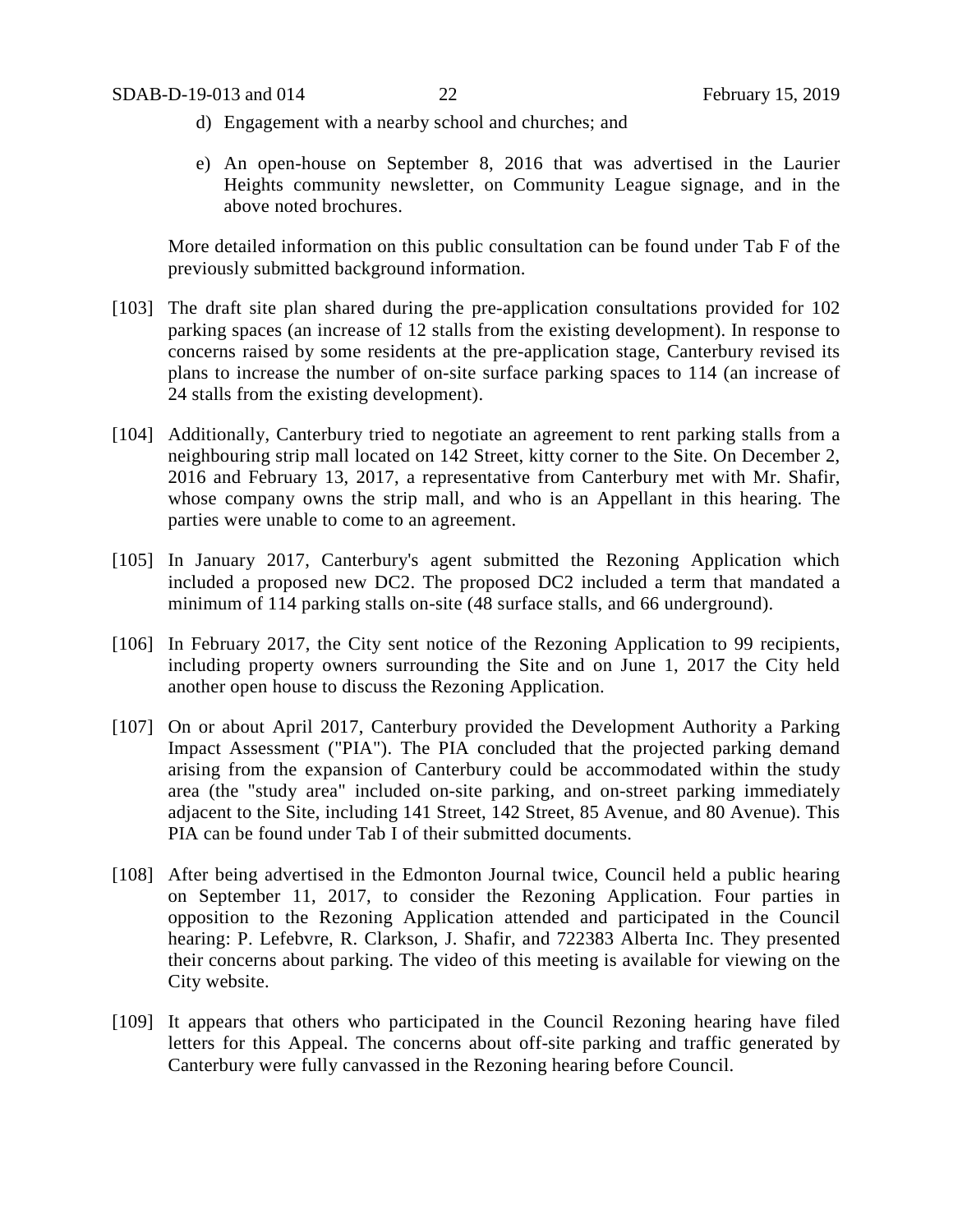- [110] After hearing from the interested parties, Council unanimously approved the Rezoning Application ("Rezoning Decision"). The provisions in DC2.970 replaced the old DC2 provisions governing the Site. No judicial review was commenced challenging the Rezoning Decision.
- [111] In August 2018, the architects for Canterbury applied for the Development Permits and on December 14, 2018 the Development Permits were approved by the Development Authority.
- [112] Ms. Conroy acknowledged the total amount of units is confusing. The net increase is 39 units when both permits are taken into account. There is also an increase in 24 parking stalls from what is exists.
- [113] Canterbury is aware of the neighbourhood concerns and Tab K of their supporting documents lists the steps that Canterbury has taken since late December to mitigate parking concerns. They have tried to educate their staff about parking legally and in a respectful manner. Canterbury has also considered the options outlined in the GMAC report and has not dismissed them without regard.
- [114] There is a meeting planned with residents for March 7 and a representative of Canterbury will be there. That is the forum where many concerns / solutions can be addressed. The Board in its role in this appeal does not have the power to do what might resolve some of these concerns.
- [115] There are three issues in this appeal:
	- a) Scope of SDAB's authority for development appeals in Direct Control Zones.
	- b) Did the Development Authority follow the Directions of Council?
	- c) Are the remedies sought by the Appellants available in this Appeal?
- [116] The Development Permits are located in a Direct Control District and the decision to approve the Permits was made by the Development Officer. Accordingly, this appeal is governed by section 685(4)(b) of the *Act*, which provides:

Despite subsections (1), (2) and (3), **if a decision with respect to a development permit application in respect of a direct control district**

(a) is made by a council, there is no appeal to the subdivision and development appeal board, or

**(b) is made by a development authority, the appeal is limited to whether the development authority followed the directions of council and if the subdivision and development appeal board finds that the development authority did not follow the directions it**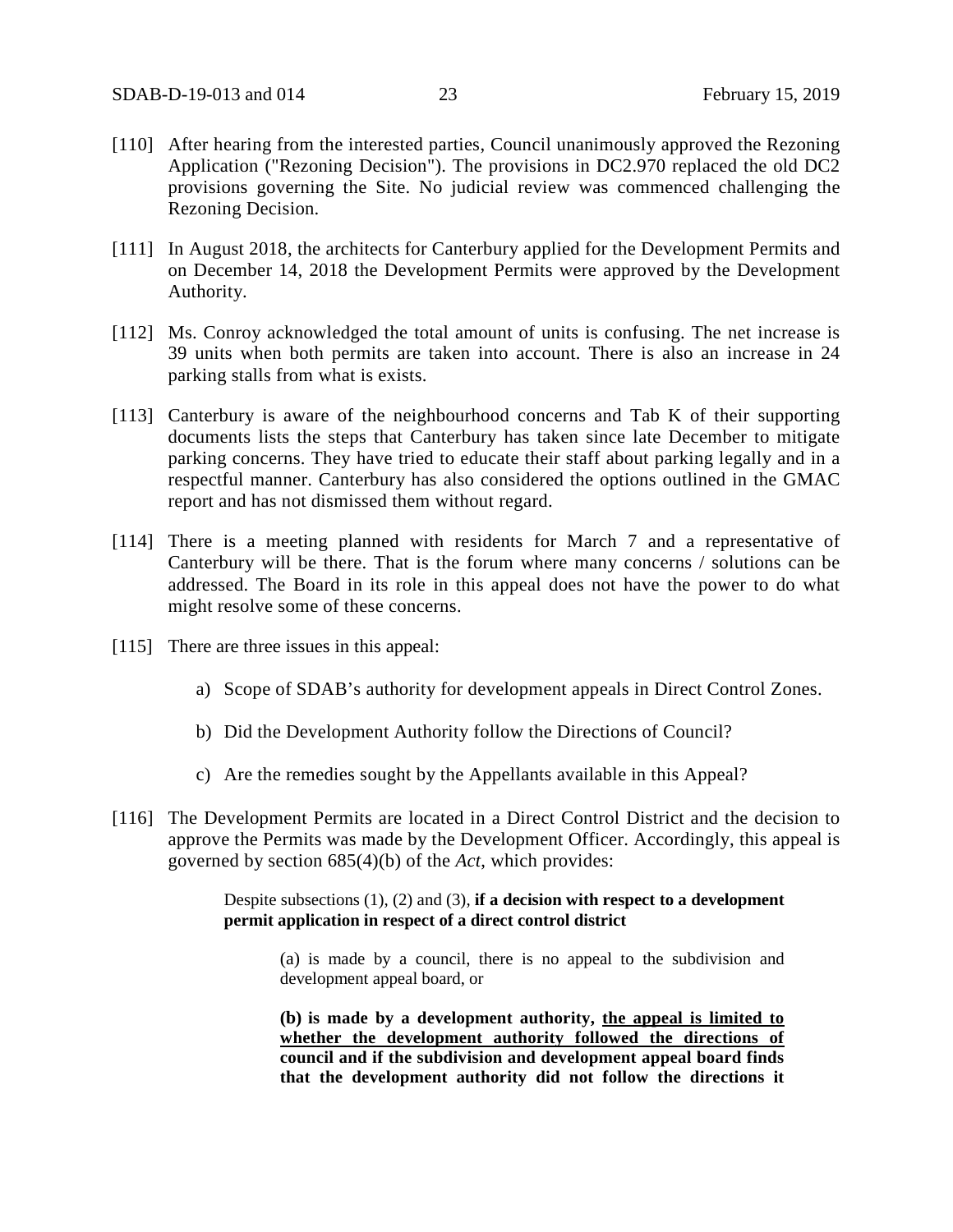#### **may, in accordance with the directions, substitute its decision for the development authority's decision.** [emphasis added]

- [117] An appeal under section 685(4)(b) of the *Act*, is not a hearing *de novo* on the merits of the development. The threshold question to be addressed by the Board in this appeal is whether the Development Authority, in approving the Development Permits, followed the directions of Council.
- [118] The onus rests on the Appellants to provide evidence that the Development Officer failed to follow the directions of Council.
- [119] It is patently obvious that the Development Officer followed the directions of Council. It his not his job to look behind the reasons why Council set those minimums when they re-zoned the area. As to the argument whether the Development Permit should have included parking spaces past the minimum, the Board must first decide that Council's directions were not followed by the Development Officer before this can be addressed.
- [120] Ms. Conroy referred to the *Garneau* case where on page 25 it was found that the Development Officer did not follow the directions of Council. In that case there was discretion under the Garneau Area Redevelopment Plan that was not considered. The Court of Appeal honed in on that and said that is the threshold question. It goes on to say that the SDAB only has the discretion the Development Officer had when it steps into his shoes. Unless and until it is found that the directions of Council have not been followed, section 687(3)(d) of the *Act* cannot be considered.
- [121] Exercising section 13.3 of the *Bylaw* could be considered a collateral attack on the rezoning decision. Mr. Wakefield suggested that Council's direction was that something like an urban design context plan or report would be valuable. If Council wanted to direct that to happen it could have included it in the DC2. As the Development Officer stated, if it is not stipulated in the DC2 there is no reason to do it because he felt it was considered already when the DC2 was drafted.
- [122] Further to the discussions regarding Professor Laux, footnote 175 is being ignored: "But not including, of course, the variance power conferred in s. 687(3) in so far as council has prescribed a development standard." The SDAB can assume the authority of the Development Officer but the SDAB is confined by the instructions of Council.
- [123] Ms. Conroy does not believe there is discretion for the Board in its decision to ask for more than the 114 minimum required parking spaces. Previous cases where the Development Officer refused a development based on looking at something outside of the DC2 provisions were overturned. There arguably is discretion for the Development Officer to bump the parking up, but the Board does not get to the question whether the Development Officer should have bumped it up unless he did not follow the directions of Council. He followed the directions of Council when he ensured that it met the minimum.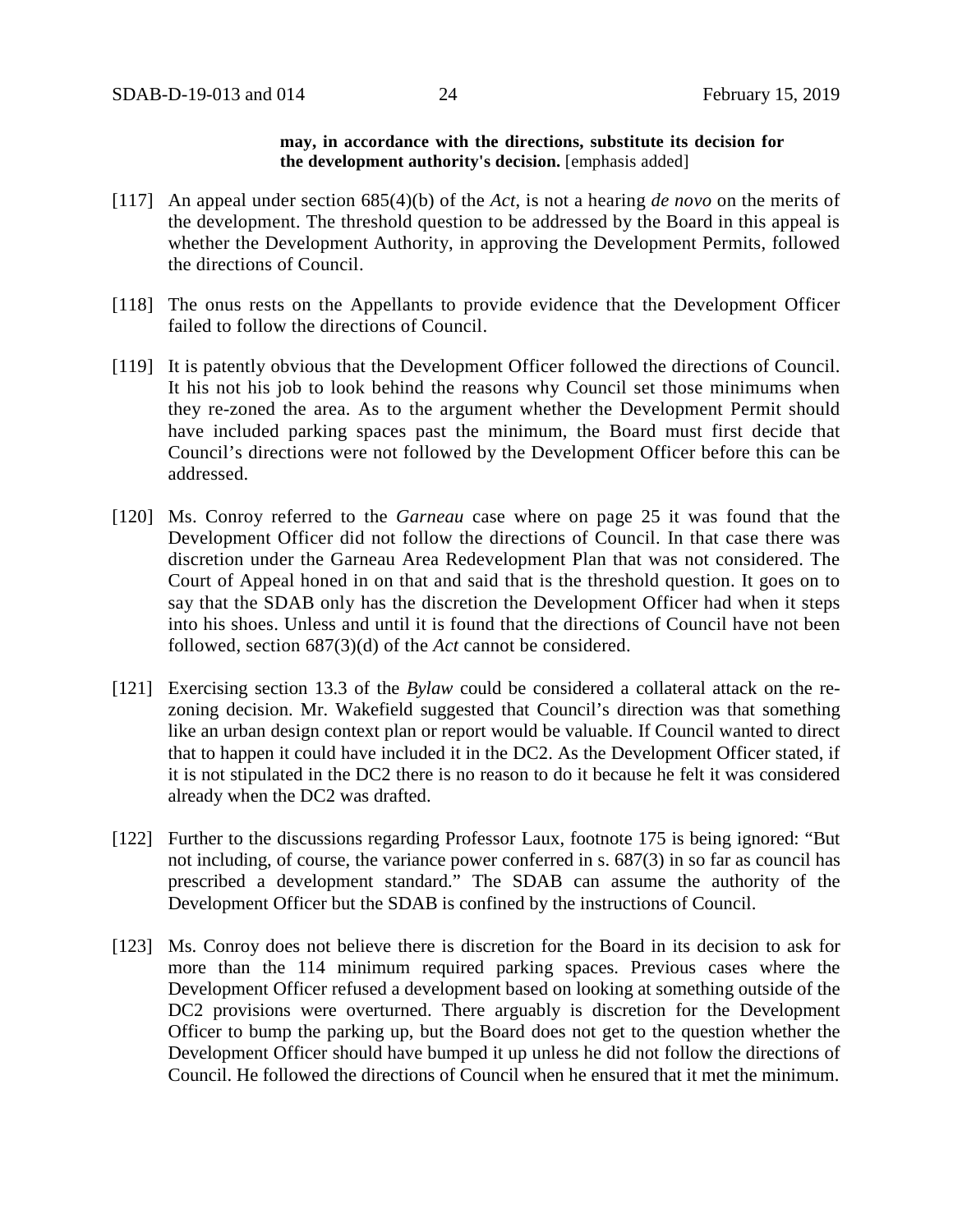- [124] As per the Development Officer's submission, it was Council's job to review the parking impact analysis and he relied on their examination when they came up with 114 parking spaces. Ms. Conroy submits it would be a collateral attack on Council's decision if he were to look behind this decision.
- [125] The PIA cannot be disregarded just because some conditions may have changed. By their very nature things change and traffic flows are never static. Different developments happen. Further, the Appellants have not provided a certified parking analysis. It was Council's job to look into the PIA. That is not what the Board is here to do.
- [126] Ms. King of Canterbury Foundation advised that the only change to 141 Street is that the school zone changed decreasing the permitted speed limit. She is not aware of any other changes and her position is that the PIA still applies and that is why the Development Officer has no discretion to look beyond it.
- [127] Although two separate permits were issued, the drawings submitted with 277039391-002 contemplated both the renovation and the reduction of units in the Court and the tower addition. There is a need to renovate the Court but in order to renovate there had to be a place to move people to. Once the Court is complete the people that were moved to the new addition can move back to the Court. The two developments cannot be done independently of each other.
- [128] Page 4 of the approved permit for 277039391-002 references the Development Permit for 277039391-004 under the Transportation Advisements. While this is arguably not a condition it does show that the two permits are not separate from each other. The two permits do not exceed the maximum number of units directed in DC2.970.
- [129] The Development Permits comply with the Uses listed in the DC2.
- [130] The Development Permits comply with Council's direction in the City's Municipal Development Plan ("The Way We Grow") to provide a broad and varied housing choice, incorporating housing for various demographic and income groups in all neighbourhoods, and to support redevelopment and residential infill that contributes to the livability and adaptability of established neighbourhoods.
- [131] The Development Permits also comply with Council's direction in Edmonton's Strategic Plan, including policy objectives to ensure that Edmonton is attractive and compact, and that Edmontonians are connected to the city in which they live, work, and play.
- [132] The Development Permits do not consider provisions in Overlays because Council's direction, as expressed in the *Bylaw*, is that Overlays do not apply to Direct Control Districts.
- [133] The 1990 DC2 does not apply any more. Perceived verbal promises made, unless included in the actual DC2 or the permits, are not legally enforceable.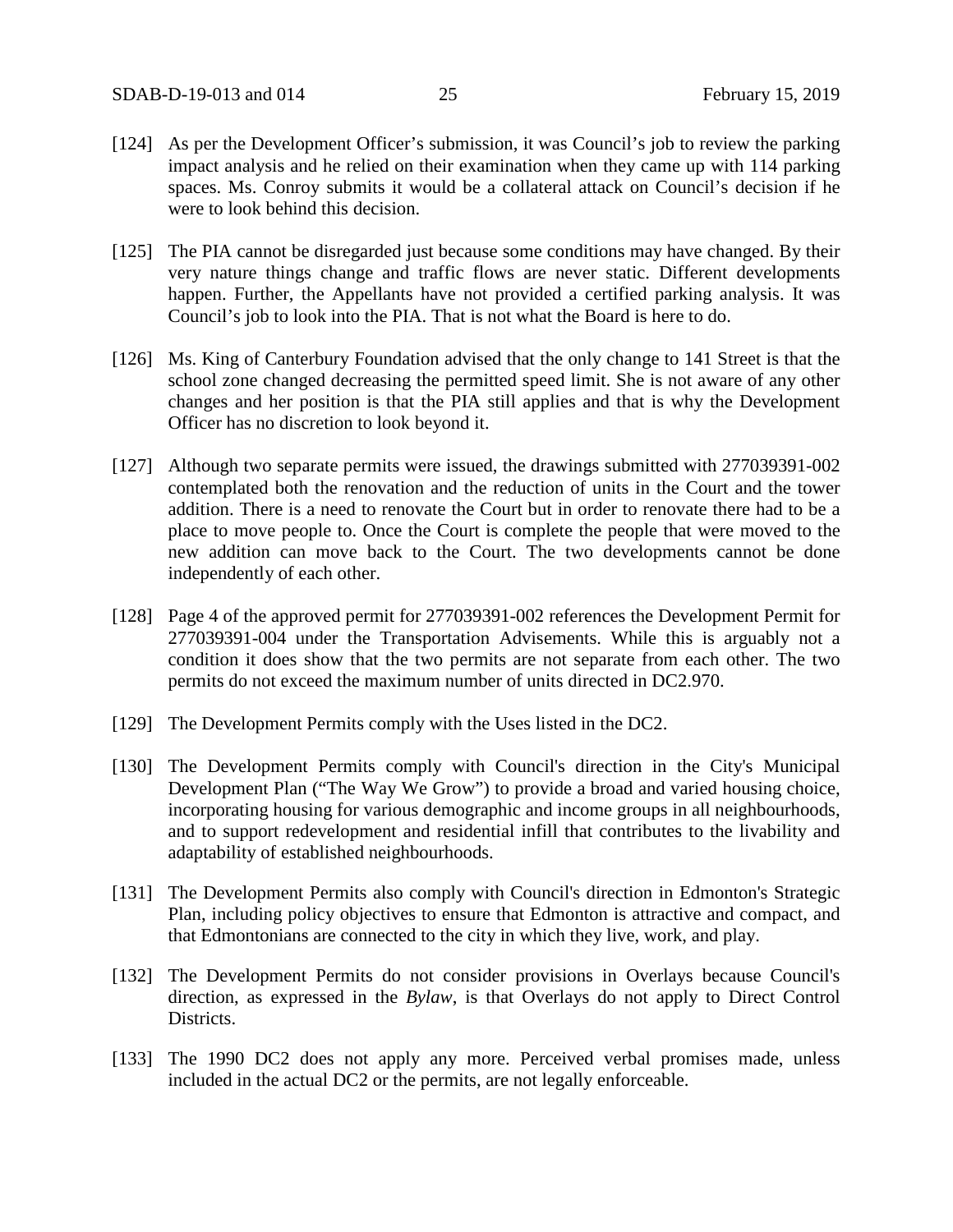- [134] The findings of the SDAB regarding SDAB-D-14-246 (paragraph 19 was referenced by Mr. Wakefield) were overruled by paragraphs 28 and 29 of the *Garneau* decision.
- [135] Regarding SDAB-D-17-047 referenced by Mr. Wakefield, a developer consulted with the community based on a certain number of parking spaces. Later in the process, when he applied for a permit, the number of parking spaces was actually lower. He received that permit and the appeal was allowed by the SDAB. In the subject case it is the opposite. The community was consulted and after hearing what they said Canterbury increased the number of parking spaces. Contrary to SDAB-D-17-047 the minimum number was specified in the subject DC2.
- [136] The Respondents submitted that the remedies requested by the Appellants in their appeals are either issues outside of the scope of an appeal of this nature under 685(4) of the *Act* or are matters that should be handled by Bylaw Enforcement.
- [137] A good deal of the evidence filed by the Appellants appears to attack the provision that governs parking in the DC2. A desire to have another underground garage, expand the current garage or re-visit the minimum parking requirements are all issues considered by Council in the re-zoning application and is not relevant to the scope of this appeal. While the Appellants do not agree with the directions of Council, evidence as to what Council should or should not do is outside the scope of the hearing.
- [138] If the Appellants were unhappy with the zoning decision, their legal remedy was to commence a judicial review pursuant to section 536 of the *Act* challenging that zoning decision. No such judicial review was commenced.
- [139] Matters concerning alleged on-street parking violations, people parking improperly at the nearby strip mall, and other traffic violations are not within the purview of the hearing. Those are matters within the authority of Bylaw Enforcement.

#### **P. Byrne, ONPA Architects**

- [140] There will be a total of 337 units after the renovations to the Court and the addition of the tower have been completed. There is an overall net increase of 39 units.
- [141] The development application packages were prepared so that they could be submitted together or separately. Mr. Byrne referred to the clause on the drawings that link them together. They spent close to an hour with the intake clerk at the City who determined it was simpler to process the proposed development as two separate applications.
- [142] The actual construction consists of complex phasing. Some of the scope related to the Court will be done first. However, the addition does have to be in place first before the bulk of the work to the Court can be completed.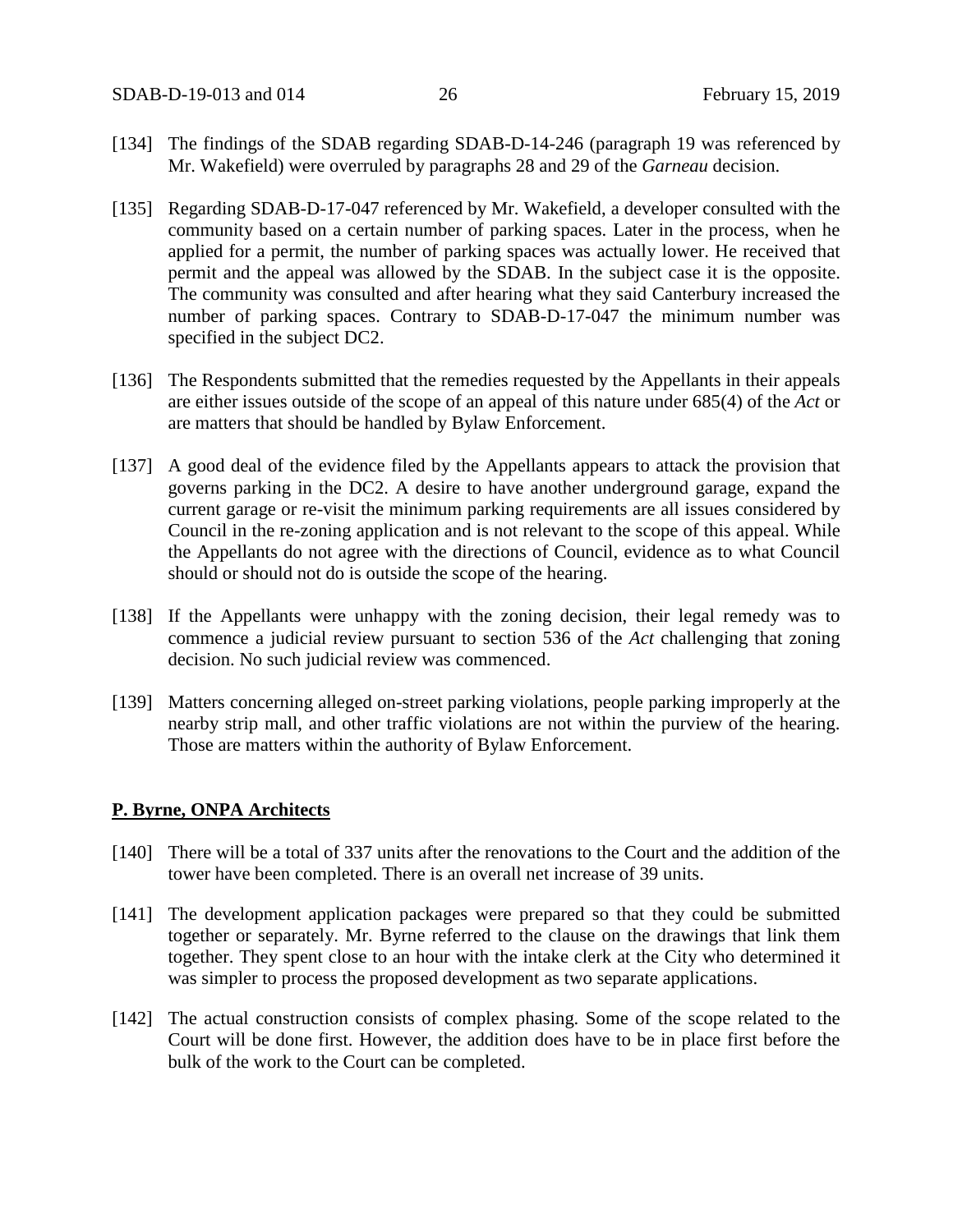#### **W. King, Executive Director, Canterbury Foundation**

- [143] There are currently 310 residents at Canterbury with the average age being 89. 60 percent of the people in the Court have some form of dementia. The last renovation of any kind was done in 1998 which added 20 spaces to the memory care.
- [144] There are approximately 200 staff which include full time, part time, and casual. They are not all on-site at the same time as this is a 24 / 7 operation. The highest amount of staff is present on Wednesdays.
- [145] The Court is 44 to 45 years old and in need of renovations, especially to the washrooms. They also plan to move the second floor dementia patients to the main floor to allow them access to a gated garden space. The only way to do the renovations is to move residents elsewhere and it was found that developing a five storey addition would be the most feasible option.
- [146] They realize parking is an issue and empathize with the neighbours. It was decided to have the staff park on 141 Street as 142 Street is closer to the main entrance and is used by visitors. They have no problem with installing additional "no parking" signs.
- [147] They have tried to accommodate as many concerns of the neighbours as possible and have communicated parking etiquette with staff in memos and in meetings.
- [148] Ms. King provided the following information in response to questions from the Board:
	- a) All plans were made clear at the public hearing where Council finalized parking.
	- b) They are aware that construction will create disruption and are working on trying to find additional spaces for workers to park.
	- a) While the requirement to remove windrows is not documented anywhere it was one of the recommendations in the parking impact study. They do remove windrows but Ms. King acknowledged that there is a portion of 80 Avenue where this has not been done and she has addressed this with staff.
	- b) Canterbury administration is constantly reminding managers and supervisors to address parking in staff meetings. They are doing the best they can.

#### **G. MacKenzie, Greg MacKenzie & Associates Consulting Ltd.**

[149] Mr. MacKenzie referred to Table 4.4 of the Parking Impact Study which shows a future demand of 24 parking spaces will be required. Through design changes they were able to increase the on-site parking of the proposed developments to provide an additional 24 parking spaces so it is a no net impact scenario. This report was submitted to Council as part of the re-zoning process, it was reviewed by City of Edmonton Transportation, and it was explained at the public hearing before Council.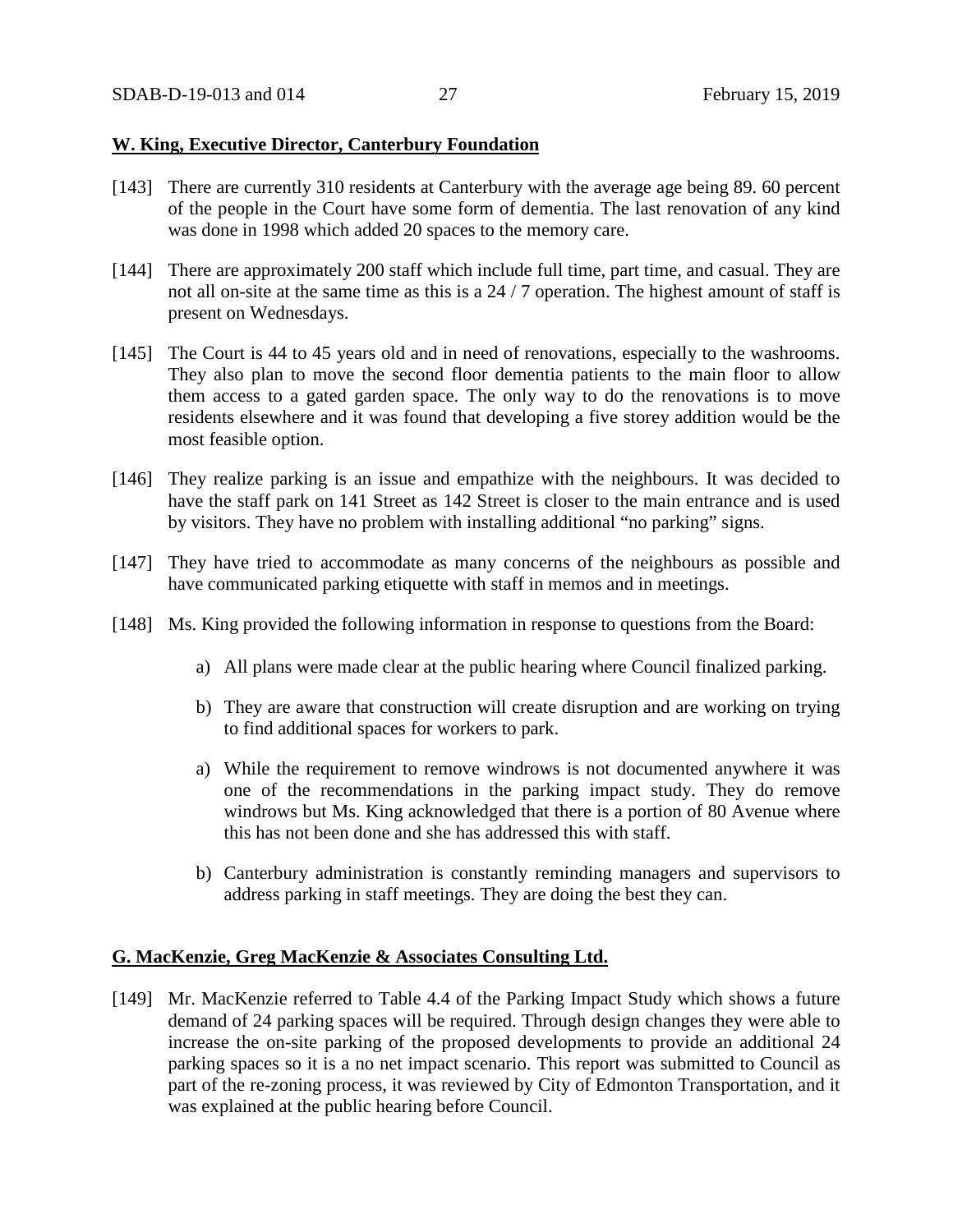#### **Summary of Respondents**

- [150] Ms. Conroy referred to Tab F of her supporting documents which contains the re-zoning report that went to Council. The contents of the PIA are summarized on page 5 and explain to Council that the City technicians have reviewed it.
- [151] Ms. Conroy asked why the Development Officer would question the re-zoning decision. It would also be an error for the Board to look behind the re-zoning decision and at the volume of evidence presented other than to note that the issues were not ignored by Council.
- [152] Ms. Conroy confirmed that her arguments can be summarized as follows:
	- a) The Board only has authority if the directions of Council were not followed. It is their submission that the directions were followed; therefore, the Board is precluded from listening to the merits.
		- (i) The two permits are connected; therefore, you do not get over the maximum 355 permitted number of units.
		- (ii) They recognize that the Development Officer has discretion to require more parking but in this case he should not because he relied on the fact that a professionally prepared PIA was prepared, submitted to the City, reviewed by the Transportation Department, agreed with, and that is how the minimum required 114 parking spaces was established.
		- (iii)The same rationale applies to the urban design context plan referred to in section 13.3 of the *Bylaw*. She asked why the Development Officer would decide to order another report when all of the various professionals came into play.
		- (iv)Within the scope of discretion you can choose to exercise it by choosing to do nothing. The Development Officer relied on the zoning process and he did act by stating the minimum was fine.
	- b) The final argument is if the Board finds that the Development Officer did not follow Council's directions and goes into the merits, anything the Board directs has to be within the scope of the authority of the Development Officer under the DC2. If the Board did anything else it would be a collateral attack on the DC zoning.
	- *viii) Rebuttal of the Appellants*

#### **T. Hamilton**

[153] The recommendations referred to are found in 3 different documents: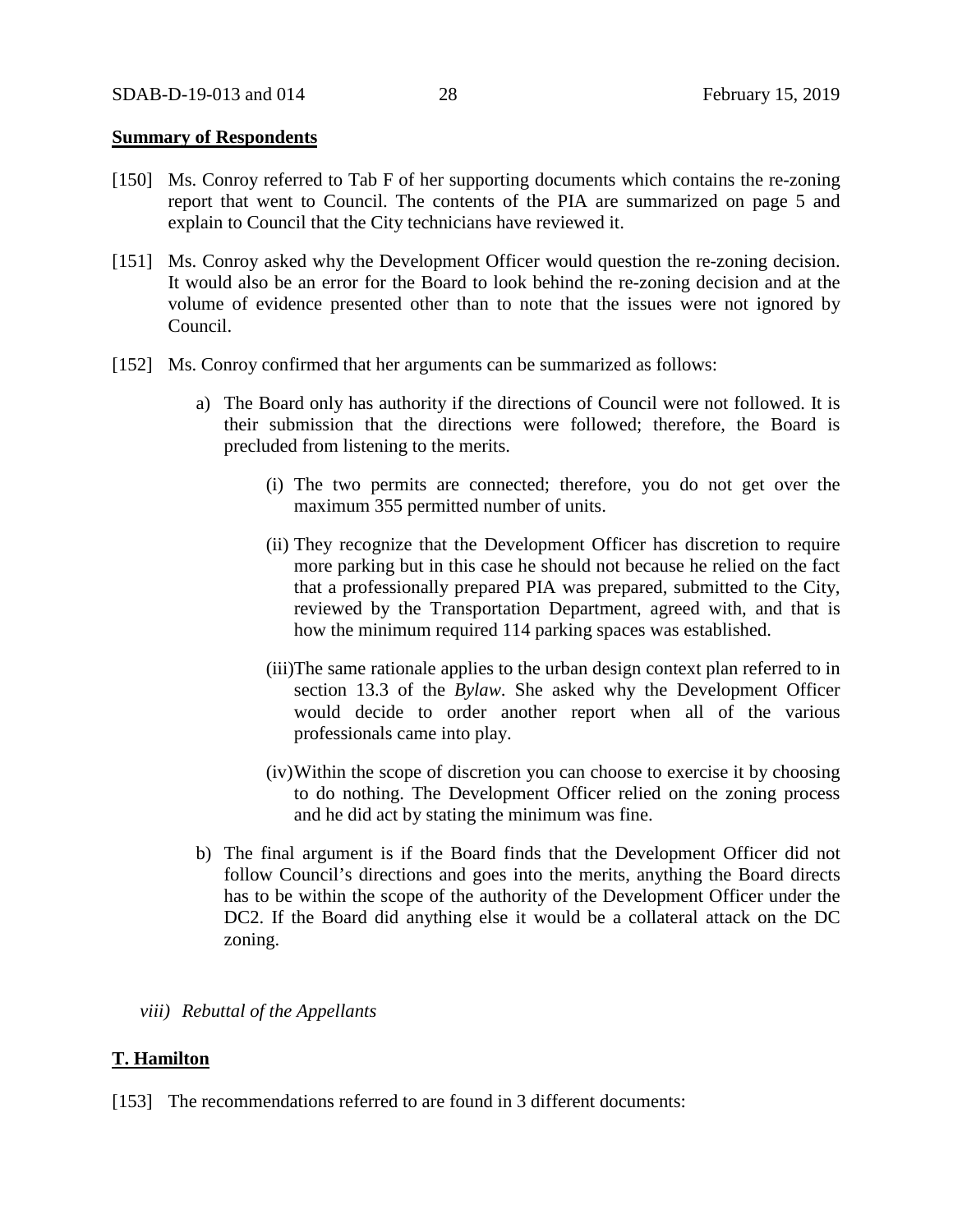- a) The Parking Impact Assessment.
- b) GMAC letter to C. Rutherford dated January 6, 2017.
- c) The re-zoning report itself.

The recommendations are similar in the three documents although the wording may be slightly different.

## **K. Wakefield**

- [154] At the end of the day the Development Officer did not exercise the discretion that he had. If this is correct, it is a repetition of the same type of error seen in *Garneau* and *CFPM*.
- [155] The evidence is clear that the steps taken by the Respondent to mitigate the parking problems are not working.
- [156] He agrees with Ms. Conroy that you have to look first at the threshold question on Direct Control appeals and then you can address the merits if appropriate. He also agrees that one ought not to look behind Council's decision. However, the Development Permit application is a totally separate step from the re-zoning decision.
- [157] The really important part is not whether Council considered the PIA report, either directly or via the Transportation Department. Council speaks through its Bylaws. Once you get through the re-zoning process all you look at is DC2.970 which contains a General Purpose clause, a maximum number of units and a minimum parking number. According to the Development Officer's decision it was a Class B Discretionary Development, not a Class A Permitted Development which would have been a totally compliant Development Permit application. The DC2.970 must be read and applied; this is not looking behind Council's decision.
- [158] Regarding the paragraph in the *Garneau* case where the Court disagreed with what Professor Laux said, what you are left with is the key principle that the SDAB has the same powers of the Development Officer. Since this is a Class B Discretionary Development the Development Officer has extensive power and the Board does as well when it comes to the General Purpose clause and to the parking.
- [159] Due to the outdated data contained in the parking study it would not be a collateral attack for the Development Officer to use discretion regarding parking.
- [160] A Development Officer receiving a Development Permit application should look at how it fits in with the residential zone around it and at that point he has the discretion to require the urban context design plan referenced in 13.3 of the *Bylaw*. While the conclusion reached may be different from the PIA report of 2017 this is not undermining or collaterally attacking Council's decision. Its is simply saying that the General Purpose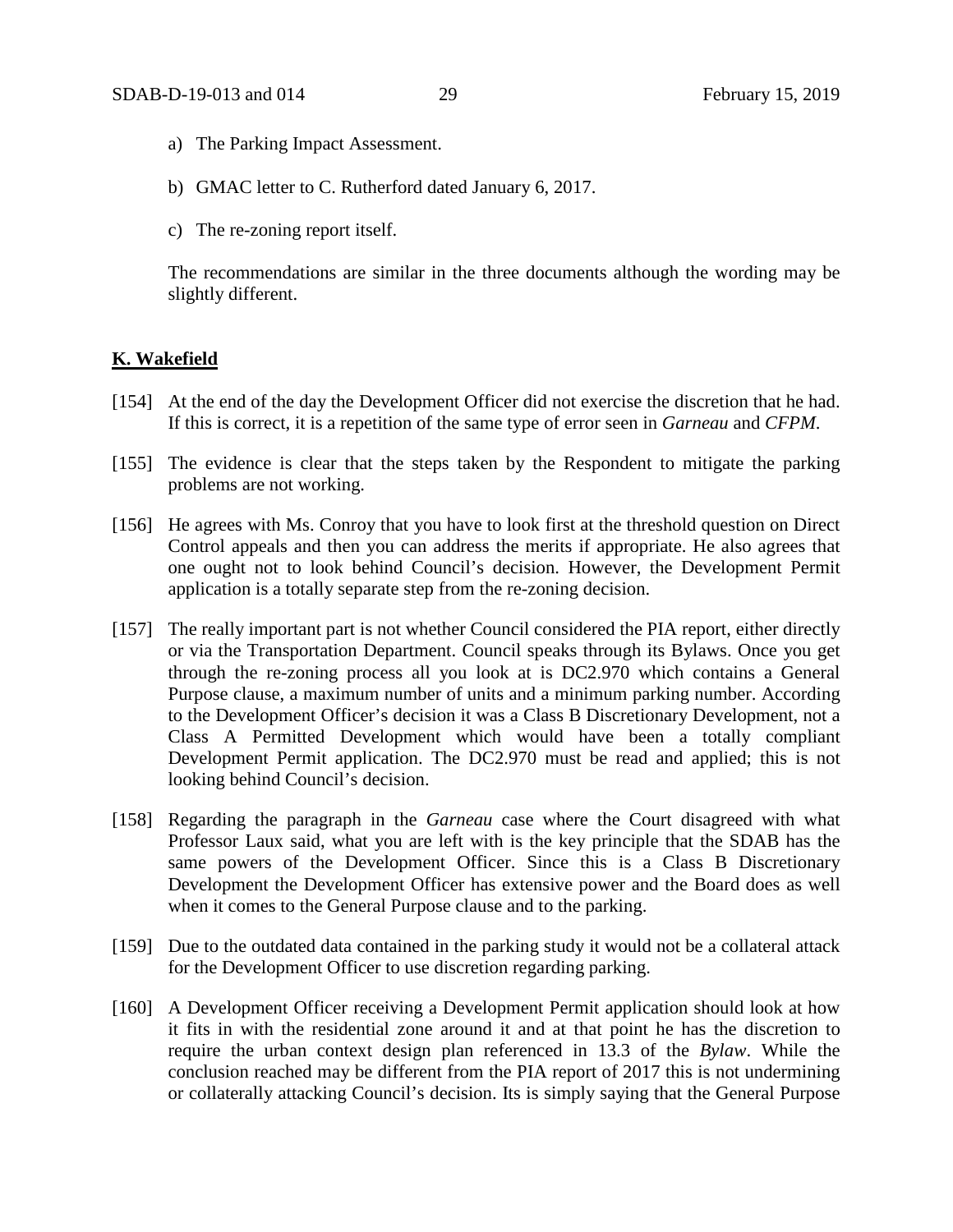is no longer being met as changes have occurred and at that point the Development Officer would have the ability not to just go with the minimum parking requirements.

- [161] To talk about discretion being exercised before or at the re-zoning stage is not relevant to what the Development Officer could do and what he should do at the Development Permit stage.
- [162] Mr. Wakefield understands there may have been some rationale for doing things as they were done but the fact remains that there are two separate Permits, two separate intake documents, two architects, two applications and two separate SDAB PIN numbers; therefore, the legal position has not changed.
- [163] With respect to the Wilson case (SDAB-D-14-246), Mr. Wakefield's point was not the fact that they were subtracting parking stalls rather than adding parking stalls. It was the legal principle involved, namely; that the Development Officer had power under that DC2 but did not exercise it properly.
- [164] Regarding Ms. King's evidence, it does not really speak to the parking issues on 141 Street and 80 Avenue and 85 Avenue. At the end of the day, despite all the meetings and notes to staff, the issues regarding windrows, parking, etc. are still there. Ms. King confirmed there are 200 staff while the PIA said there were only 182. This is a 10 percent increase in staff even before any additional development. At the end of the day there will be more intensive parking.
- [165] While the Respondents submitted evidence that there is surplus parking available the evidence is that there is not adequate parking for the current scale of the development let alone any increase.
- [166] An e-mail in opposition to the development submitted by Ms. S. Butt, a retired senior Development Officer basically said as a Development Officer she would be concerned. She came to a different conclusion than Mr. MacKenzie. Mr. MacKenzie said the Development Officer had no basis for questioning the parking numbers. This is because Mr. MacKenzie did not look at the General Purpose clause, did not look at any addition and did not do a section 13.3 analysis.
- [167] Mr. Wakefield provided the following information in response to questions from the Board:
	- a) Because this is a Class B Discretionary Development the Development Officer has discretion because he can look at the General Purpose clause. The Board can also look at the General Purpose clause and come to a different conclusion.
	- b) If the Board accepts 277039391-002 as a separate permit with no legal nexus to the other permit the Board can say the Development Officer had no business approving a Development Permit for something that exceeds the express provisions in the bylaw.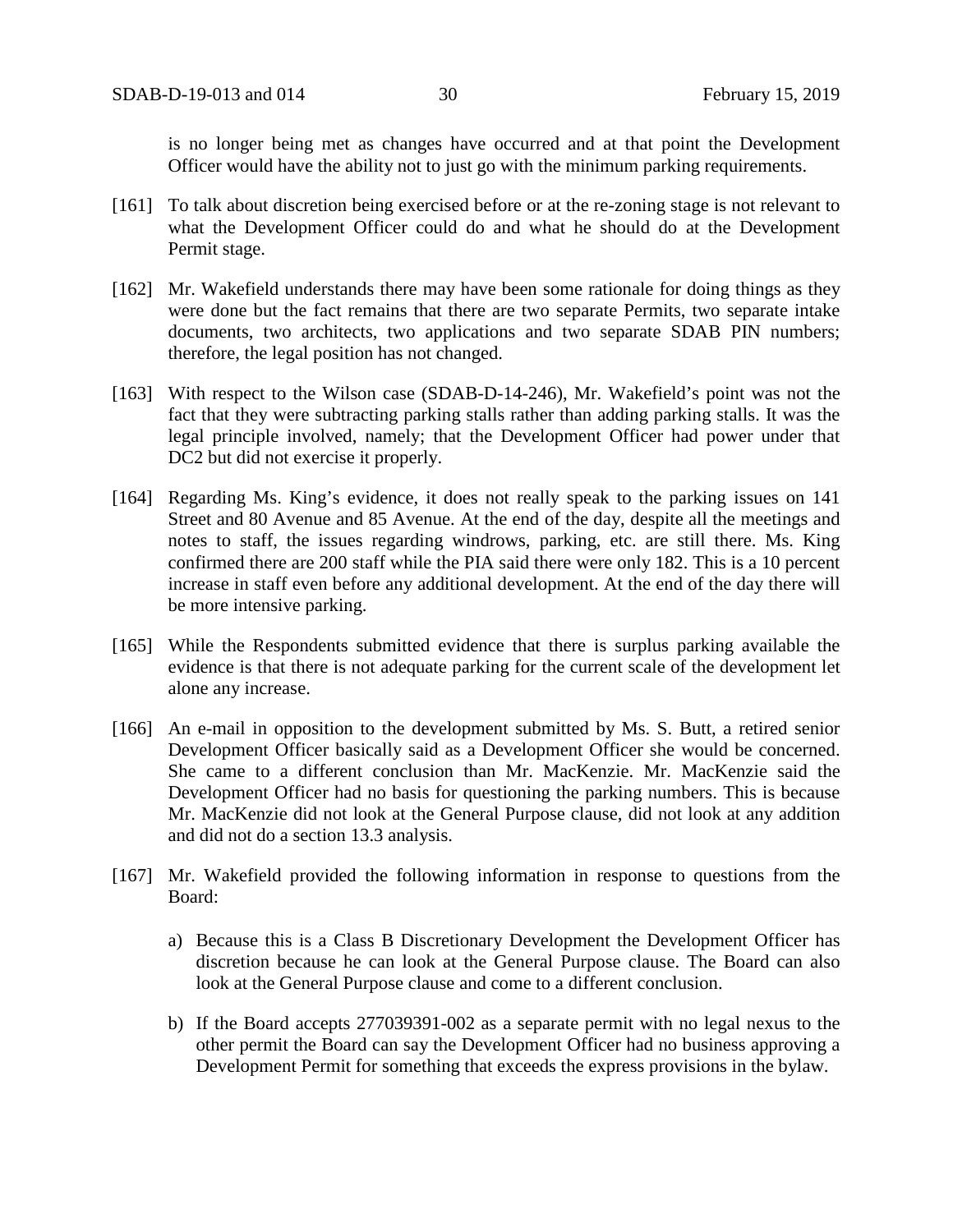- c) The issue of the 114 parking stalls can to some extent be tied to the General Purpose clause. If the minimum is 114 do we stop thinking about it just because the bylaw says that is a minimum? The Board, with or without using section 13.3, can come to different conclusion just as the Development Officer can.
- d) Since this is a Class B Discretionary Development it gives the Board the ability to use section 687 of the *Act*.
- e) Every DC zone is different and you have to parse each one independently.
- f) The rezoning process is separate from the Development Permit process and he has steered clear of making a collateral attack on the re-zoning process. The evidence shows a lot has changed since the time of the rezoning process and the Development Officer did not put his mind to these changes. He had some discretion, but he did not exercise it. His fatal error was connecting the rezoning process to the Development Permit process.

## **S. Cooper**

- [168] He took possession of his property on June 18, 2017 and moved in early July 2017. He was never notified or consulted of the proposed development, contrary to the Respondent's evidence.
- [169] Renting 45 stalls to tenants is not in the spirit of partnership. It should have been disclosed that these 45 stalls are not available for staff or residents.
- [170] He refuted Ms. King's comments that the management of Canterbury is willing to meet with neighbours and stated it has been very difficult to contact anyone at Canterbury.
- [171] It takes anywhere from three to nine hours to have parking issues corrected once a complaint has been made to Canterbury.

## **Decision**

[172] The appeals are **DENIED** and the decisions of the Development Authority are **CONFIRMED**.

#### **Reasons for Decision**

[173] This hearing concerns four appeals of two Development Permit applications submitted on behalf of the landowner Canterbury Foundation ("the Foundation") related to the Canterbury Court building and approved by the Development Officer: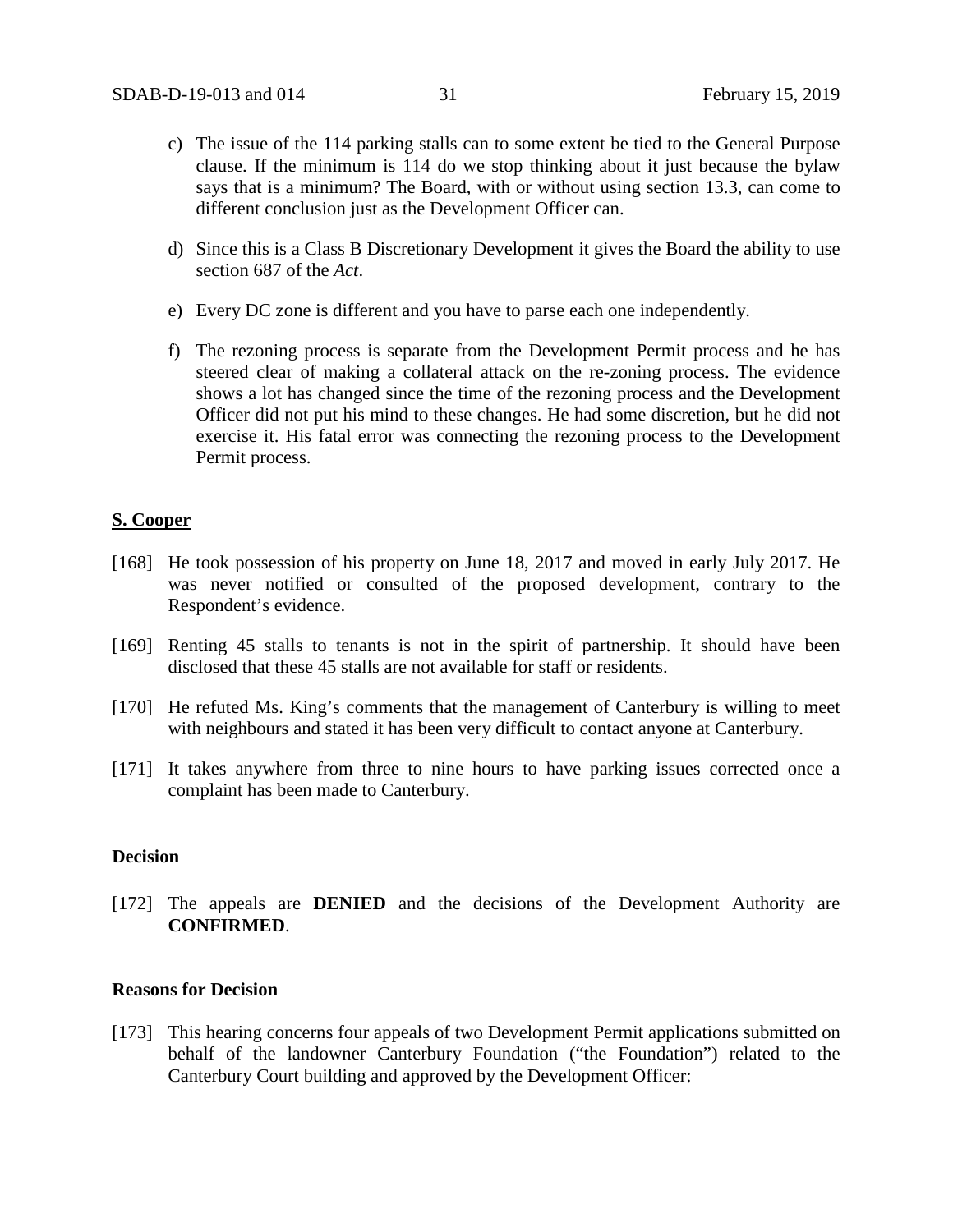DP 277039391-002 submitted by ONPA Architects to "Construct additional 58 Dwellings (new total number of Dwellings 236) to an existing Lodging House/Apartment Housing (Court building - 8403 142 Street NW) and construct exterior alterations (reconfigure the parking and landscaping area)" (the 002 Tower Permit); and,

DP 277039391-004 submitted by PGA Architects to "Construct additions and interior alterations to an existing Lodging House/Apartment Housing (expansions/landscaping, pergola on main floor, a roof patio on 2nd floor and to reduce the total number of Dwellings from 236 to 209 for Court building - 8403 142 Street NW)" (the 004 Renovation Permit).

- [174] The proposed developments are located within DC2.970, a Site Specific Development Control Provision ("DC2.970"). The Foundation has operated living facilities for seniors on the Site since the mid 1970s when Canterbury Court was constructed. The Site was first zoned as a DC2 Site Specific Development Control District in the early1990s when the Foundation received rezoning to build another building, Canterbury Manor. Canterbury Manor has 128 independent living suites and is not changing as part of the two Development Permits under appeal.
- [175] In 2017, the Foundation submitted a rezoning application to amend the DC2.970 provisions for another project to expand the services offered by Canterbury Court by renovating and improving accessibility of existing suites in Canterbury Court and by adding a five storey building to Canterbury Court.
- [176] After an initial meeting with City staff about the project, the two Development Permit applications were submitted on August 2, 2018. The Development Officer circulated and considered the two applications for compliance with the *Edmonton Zoning Bylaw* (the *Bylaw*) and DC2.970 together as one. The Development Officer determined that together the 002 Tower Permit and the 004 Renovation Permit complied with all the provisions of the DC2.970 and because the Site is a Direct Control Zone, he issued both permits on December 14, 2018 as Class B Discretionary Developments (Development Officer's Written Reports).
- [177] The 002 Tower Permit was appealed by three neighbouring property owners (Ms. Hamilton, 722283 Alberta Inc. through Mr. Shafir and Mr. Cooper). Mr. Cooper was represented by Mr. Wakefield. The 004 Renovation Permit was appealed by one neighbour (Ms. Pateman). The Board received several submissions opposed to the proposed developments and 15 people attended the hearing to provide oral submissions in opposition. They suggested that the Board should either deny the proposed developments or approve them on the condition that additional parking spaces be provided on the Site (underground or at grade), or else be secured off-site. The Laurier Heights Community League did not take a formal position and Laurier Heights School located directly across 142 Street to the west had no objections to the proposed developments.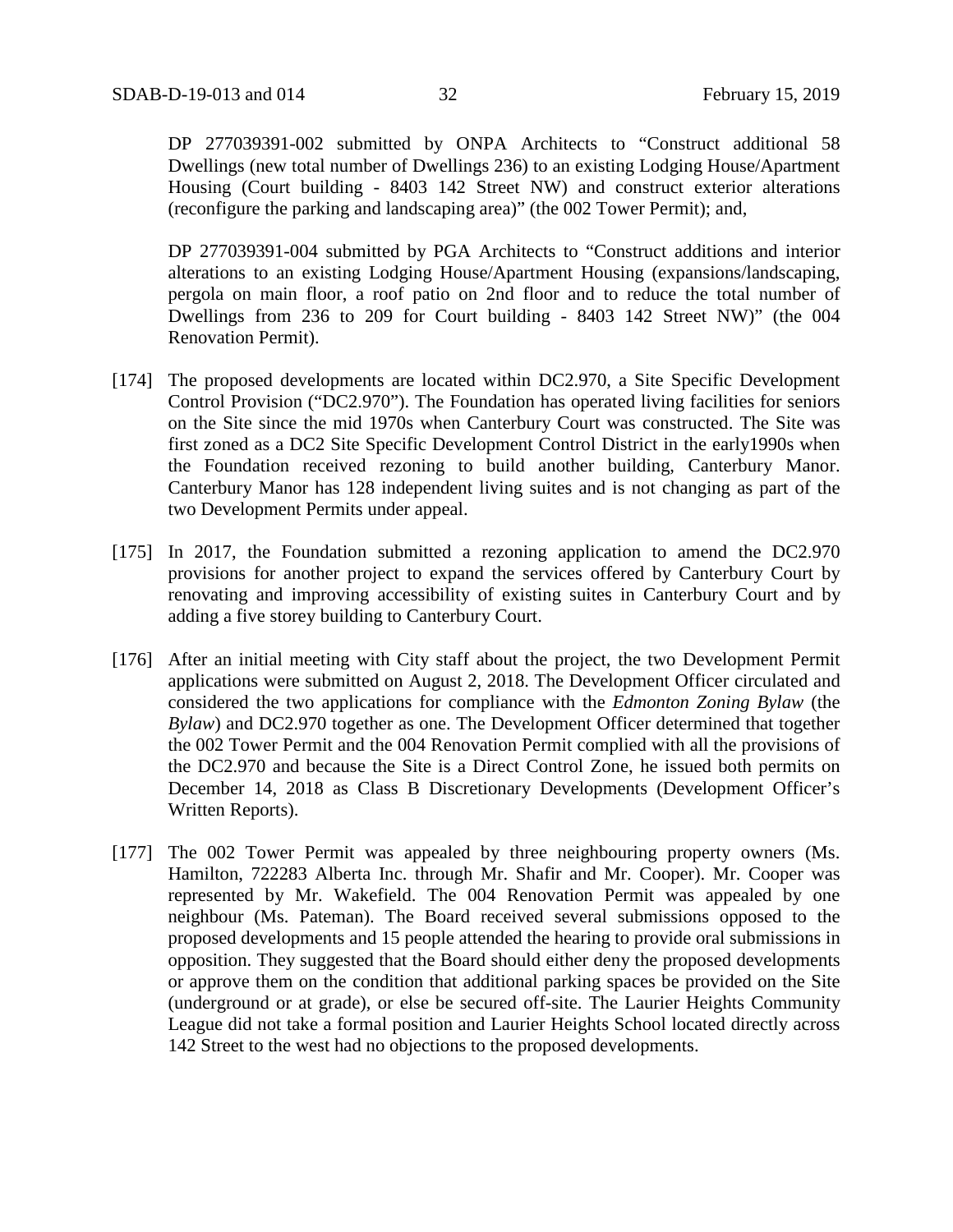- [178] The Board heard that the main concerns of the Appellants and others in opposition relate to consultation and parking, specifically:
	- a) There should have been more consultation with the neighbours about the proposed developments and more cooperative behaviour by the Foundation as it failed to live up to recommendations in the Parking Impact Assessment ("PIA") dated April 2017 and effectively turned the streets along the Canterbury perimeter into parking for its employees and visitors.
	- b) The parking situation is now congested due mainly to staff parking and currently creates traffic and safety concerns as well as negative impacts for neighbouring property owners and passersby.
	- c) Existing Bylaw Enforcement mechanisms are inadequate to address the situation.
	- d) The situation will worsen significantly if the proposed developments proceed.
	- e) The proposed 114 on-site parking spaces are inadequate and bring material adverse impacts and decreased property values.
	- f) The PIA Final Report relied on information from 2016 which was flawed from the outset and is out of date due to two intervening developments (first, restrictions have been added along the west side of 142 Street; and second, staff now exit the building at 141 Street significantly increasing employee parking along 141 Street and 85 Avenue).
- [179] Mr. Shafir's corporation owns a shopping centre with an on-site parking area kitty corner to the north west of the Site. He had some discussions about shared parking, but no agreement was reached. Nonetheless employees and visitors to Canterbury currently park on his private parking lot creating issues for his tenants. It is difficult to restrict parking on his land and he believes the proposed developments will exacerbate these issues during construction and thereafter.
- [180] Mr. Wakefield also made the following arguments for Mr. Cooper:
	- a) Council did not exercise full control in this particular Direct Control District and therefore the Board has a broader jurisdiction to substitute its own decision in place of the Development Officer's decision, particularly with respect to parking.
	- b) The Development Officer failed to follow the directions of Council when he approved two completely separate development permits because the 004 Tower Permit on its own results in a total of 366 Units which is unlawful as it exceeds the maximum of 355 Units allowed per DC2.970.4.c.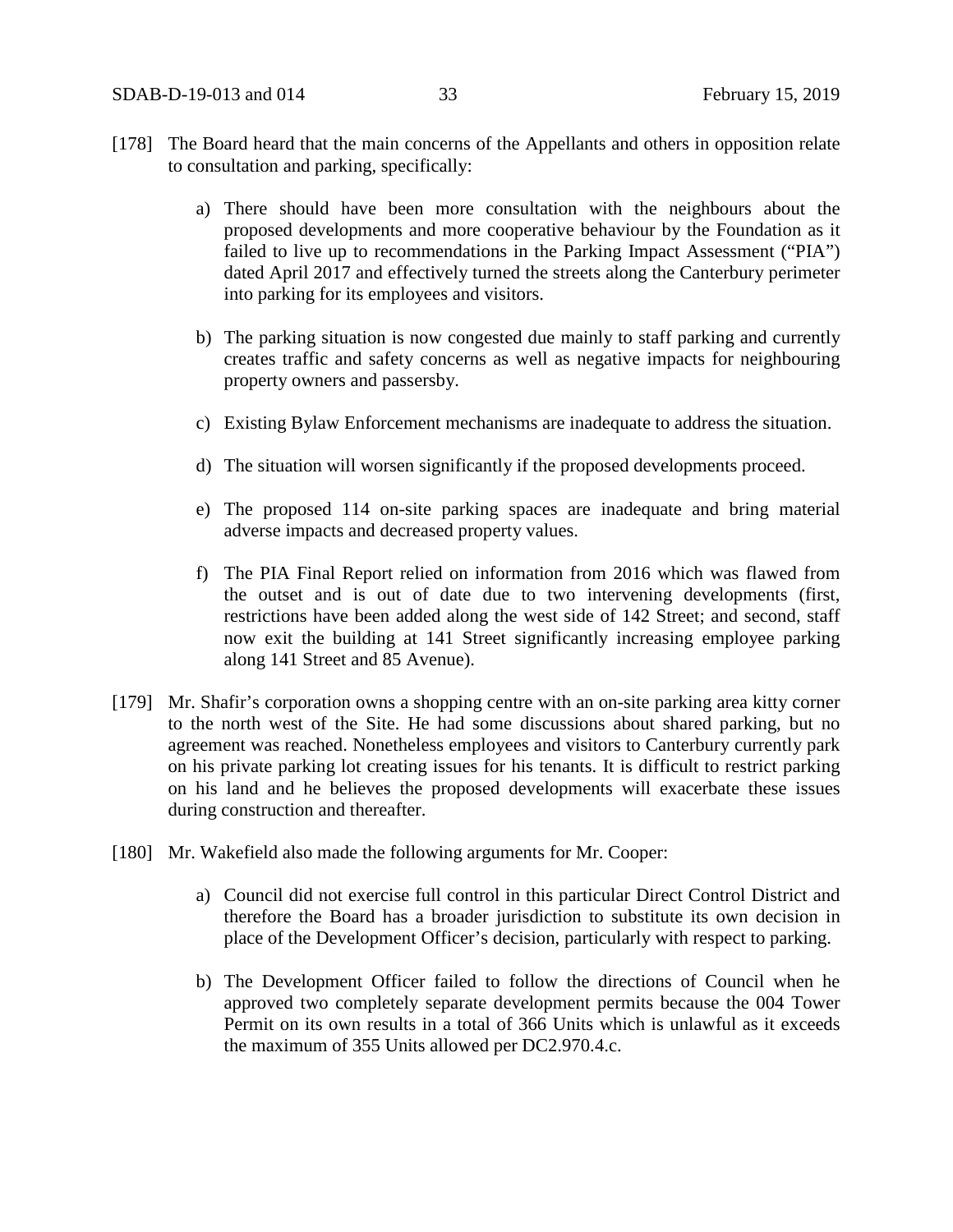- c) The Development Officer failed to follow the directions of Council with respect to the parking by relying on the rezoning process and not exercising his discretion to require more than 114 on-site parking spaces or to require the applicants to submit a new urban design context plan and vicinity map and a new PIA with their Development Permit applications.
- [181] The Respondents argued the appeals should be denied for the following reasons:
	- a) The Site is within Site Specific Development Control District DC2.970. The proposed developments comply with all its provisions. Therefore, the directions of Council have been followed and per section 685(4) of the *Municipal Government Act* (the *Act*), the Board has no authority to substitute a decision of its own for the decision of the Development Officer.
	- b) The Board has no jurisdiction to deal with traffic generally and the bylaw compliance issues cited by the Appellants are beyond its authority.
	- c) The appeals are in substance a collateral attack on Council's decision to rezone the property. Council heard the parking concerns raised by the Appellants and the other parties in opposition and nonetheless passed the Bylaw to change DC2.970 and set the parking requirements. The Bylaw amendments were not legally challenged.
	- d) Alternatively, the PIA Final Report anticipated the changes and is not out of date. The circumstances have not changed materially. It is the best evidence available about parking and the Board should not impose additional parking requirements over and above the minimum set by Council based on all of the evidence before it.
- [182] Per section 720.1 of the *Bylaw*, the General Purpose of a Site Specific Development Control Provision such as DC2.970 is to provide for Direct Control over a specific proposed development where any other Zone would be inappropriate or inadequate. The Board considered the directions of Council in the DC2.970 Site Specific Development Control Provisions governing development for this property:

The General Purpose in DC2.970.1 states "To accommodate low and mid rise residential development with limited supporting Uses, while ensuring compatibility with adjacent existing development in Laurier Heights."

Apartment Housing is a Listed Use per DC2.970.3.a and a Lodging House is a Listed Use per DC2.970.3.g.

DC2.970.4 provides general development regulations applicable to the proposed developments and states in part:

a. The development shall be in accordance with the following regulations and in general accordance with the attached Appendices.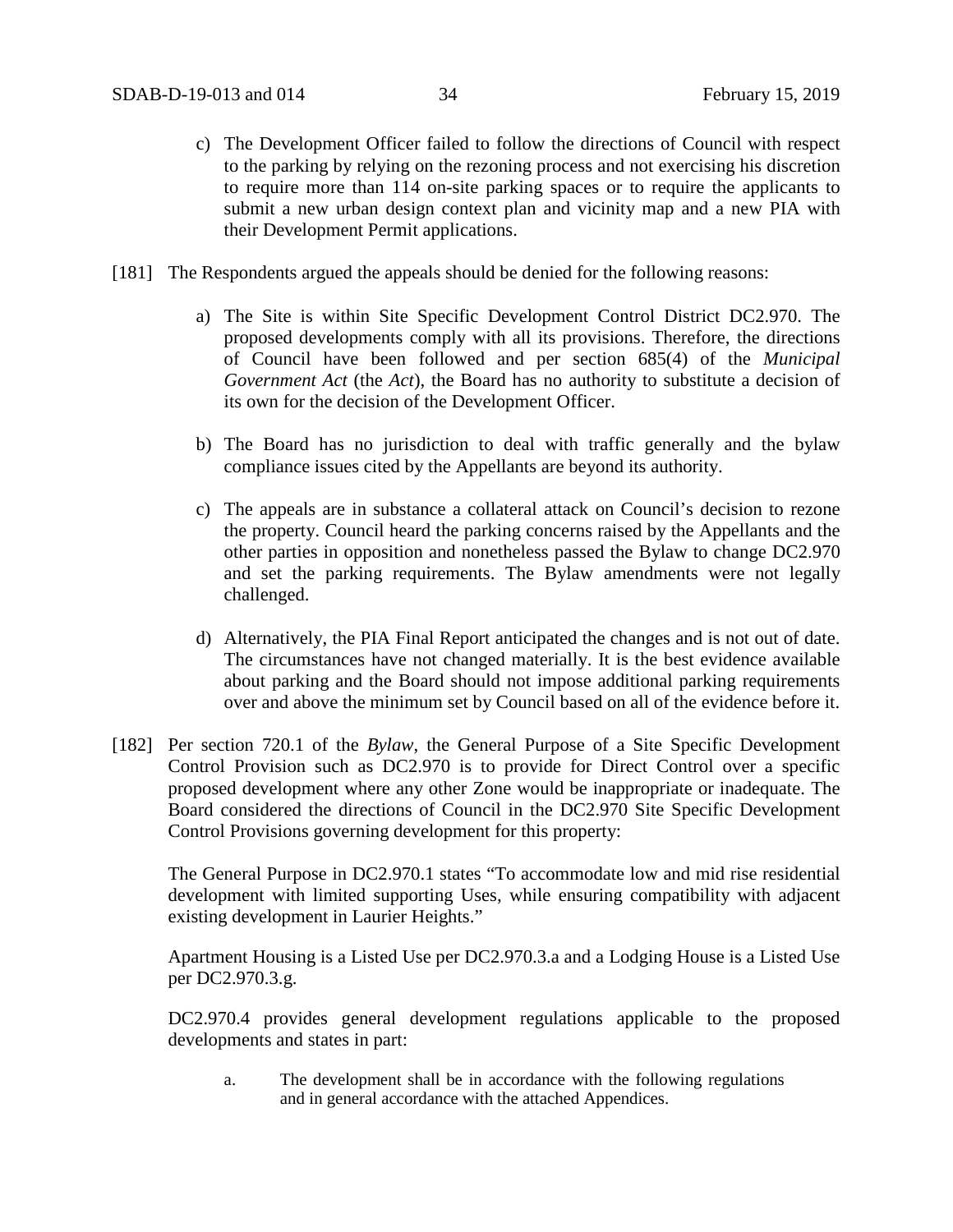…

…

- b. …
- c. The maximum number of units shall be 355. A unit can be either a Dwelling or a Sleeping Unit.

DC2.970.6 provides regulations specific to parking, loading and access and states in part:

- a. Vehicular access shall be allowed to the Site from 80 Avenue NW and 142 Street NW as illustrated on Appendix I.
- b. A minimum of 114 parking spaces shall be provided on Site, comprised of 48 parking stalls at Grade and 66 underground parking stalls contained within the Parking Garage.
- c. Parking is permitted within the required setback along 142 Street NW, limited to a maximum of three parking spaces.

DC2.970 includes three Appendices which include six elevations of Canterbury Court and Canterbury Manor and Site plans showing the location of the proposed additions, the surface parking configuration and the fire access plan.

- [183] The Board considered section 710.3(3) of the *Bylaw*. It provides all Regulations in the Zoning Bylaw shall apply to development in the Direct Control Provision, unless such Regulations are specifically excluded or modified in a Direct Control Provision. Given that the proposed developments are Class B Discretionary Developments under section 12.4, the Development Officer could have required the applicants to submit an urban design context plan and vicinity map or a PIA per section 13.2(a) and (b) of the *Bylaw*.
- [184] Section 685(4)(b) of the *Act* applies to appeals involving Direct Control Districts. It states:

**685(4)** Despite subsections (1), (2) and (3), if a decision with respect to a development permit application in respect of a direct control district

- (a) …
- (b) is made by a development authority, the appeal is limited to whether the development authority followed the directions of council, and if the subdivision and development appeal board finds that the development authority did not follow the directions it may, in accordance with the directions, substitute its decision for the development authority's decision.
- [185] The Board considered the jurisdictional submissions presented by counsel for Mr. Cooper, specifically that: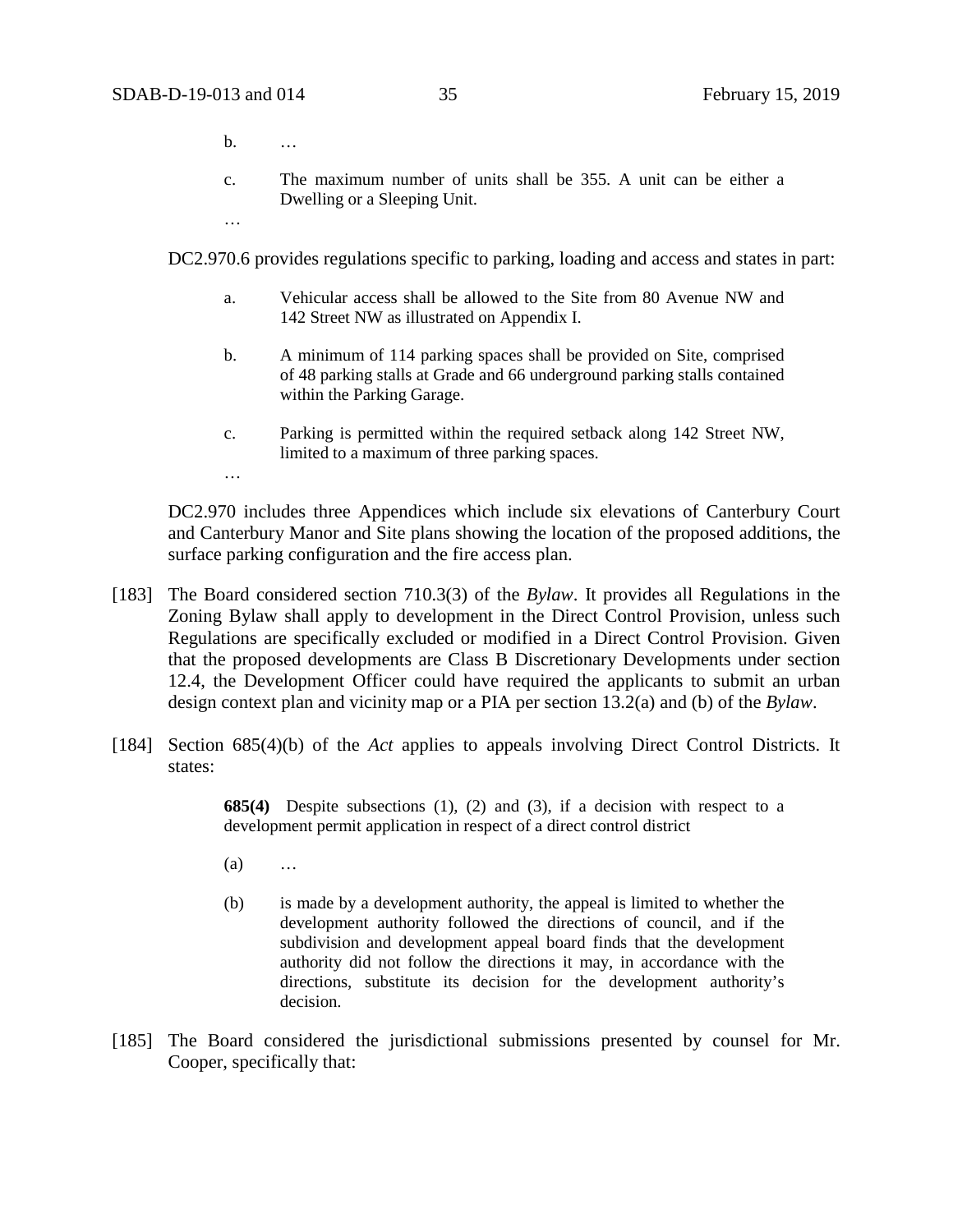- a) Council did not exercise true Direct Control of this Site. Instead they created a measure of discretion for the Development Officer in DC2.970 because: the wording of the General Purpose imports discretion, the Development Officer has the discretion to increase the number of required parking spaces as only a minimum of 114 spaces and no maximum is provided in DC2.970.6.b; and, the proposed developments were classified as Discretionary Developments per section 12.4 of the *Bylaw* which in turn gives rise to a discretion in section 13.3(2)(a) and (b) enabling the Development Officer to require the submission of more documents.
- b) As a result of this discretion, in accordance with the rationale set out by Professor Laux, the appeal rights and powers set forth in sections 684 to 687 of the *Act*  should apply and the Board has the option in this appeal to consider the evidence before it and exercise that same discretion delegated by Council differently than the Development Officer.
- c) In this case the Development Officer should have exercised his discretion by either turning down the development, raising the required number of on-site parking spaces or seeking additional information and that is what the Board should do given the presented evidence.
- [186] The Board is bound by decisions of the Alberta Court of Appeal including *Garneau Community League v Edmonton (City*), 2017 ABCA 374 (*Garneau*) which was cited by both counsels.
- [187] In *Garneau*, the Court addresses this Board's authority on appeals involving Direct Control Districts in view of section 685(4) of the *Act* (then section 641(4)) and states at paragraph 20:

However, when the appeal concerns property that is subject to direct control zoning, [section 641\(4\)](https://www.canlii.org/en/ab/laws/stat/rsa-2000-c-m-26/latest/rsa-2000-c-m-26.html%23sec641subsec4_smooth) limits both the scope of the appeal and the role of the subdivision and development appeal board. It provides, with emphasis added:

641(4) Despite section 685, if a decision with respect to a development permit application in respect of a direct control district

- (a) is made by a council…, or
- (b) is made by a development authority, the appeal is limited to whether the development authority followed the directions of council, and if the subdivision and development appeal board finds that the development authority did not follow the directions it may, in accordance with the directions, substitute its decision for the development authority's decision.
- [188] *Garneau* involved a proposed development located within a DC1 Direct Development Control District which incorporated the development regulations of a regular Zone and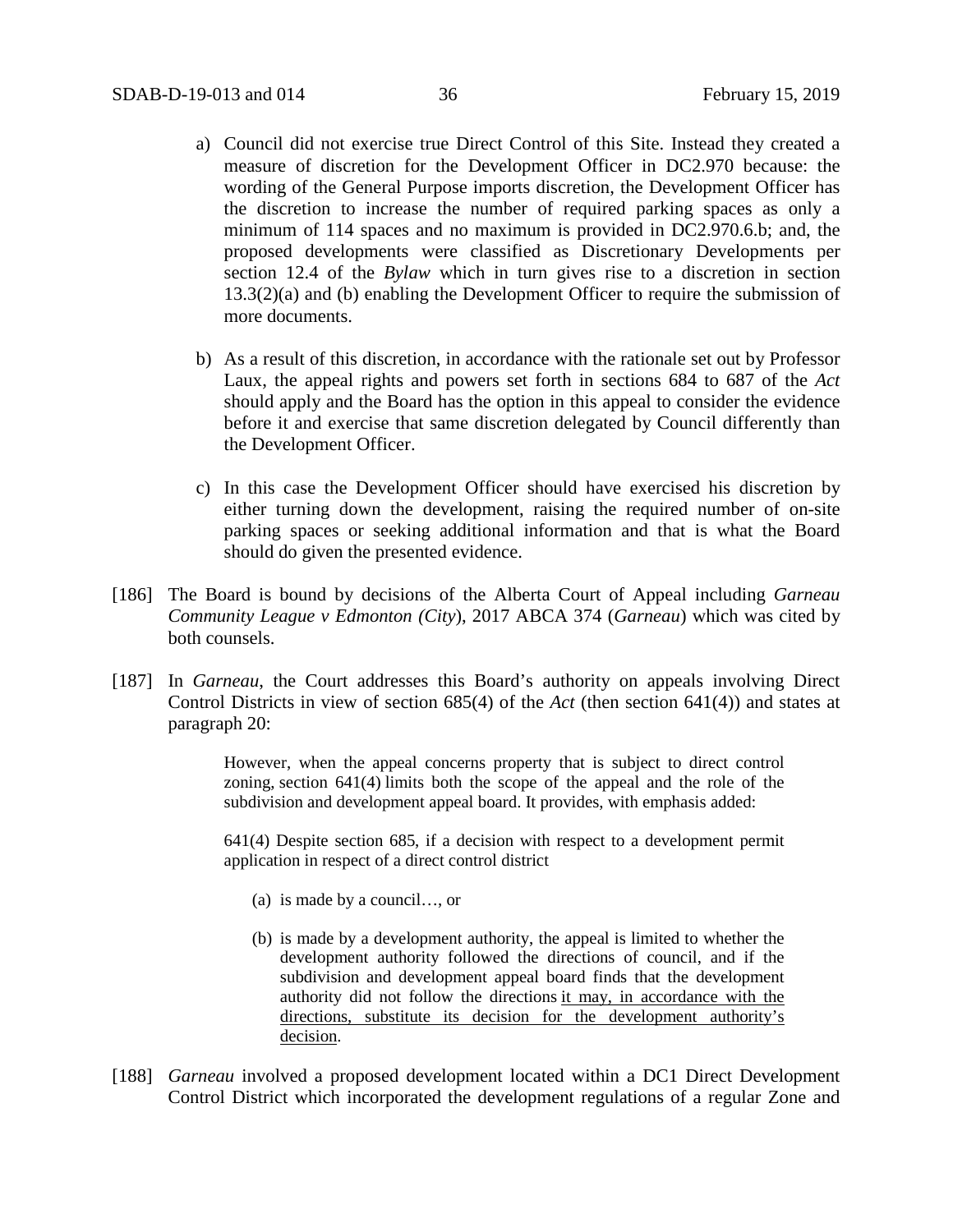was associated with the Garneau Area Redevelopment Plan ("GARP"). The Development Officer had discretion in making that decision as the proposed development was a Discretionary Development and a Discretionary Use which required variances to the applicable development regulations triggering both a specific variance power in the GARP and the general variance authority in section 11 of the *Bylaw*.

- [189] The Court applies a two-stage analysis. First, the Court considers whether the Development Officer failed to follow Council's direction within the terms of section 641(4)(b) and affirms the Board's decision that he did because he considered the general variance power in the *Bylaw*, but not the specific variance power in the associated Plan. Second, the Court rules that only after finding this failure in terms of section 641(4)(b), was the Board entitled to substitute its own decision (provided that it too followed the directions of Council).
- [190] The balance of *Garneau* deals with the extent of the Board's discretion to grant variances after finding the Development Officer failed to follow the directions of Council. The Court concludes the Board has authority to exercise exactly the same discretion as the Development Officer, but no more as the specific limits on its appellate authority in section 641(4)(b) constrains its general section 687(3)(d) authority to grant variances. As the Respondents point out, in this second stage of analysis the Court considers and rejects a portion of the excerpt from Professor Laux cited by Counsel for the Appellant in support of broader authority for the Board to substitute its own decision for the decision of the Development Officer with respect to the two permits currently under appeal.
- [191] The Board finds no indication in *Garneau* that the delegation of discretion in the Direct Control District enables the Board to disregard the first question and proceed immediately to consider the appeal on the merits and substitute its own decision. Following *Garneau*, the Board must first determine whether the Development Officer followed Council's directions including determining whether the Development Officer exercised the discretion granted to him by Council. Only after finding that the Development Officer failed to follow the directions of Council in accordance with section 685(4)(b) does the Board have the discretion (in accordance with the directions of Council) to substitute its own decision.
- [192] The Board considered whether the Development Officer failed to follow the directions of Council with respect to community consultation. DC2.970 includes no requirements for community consultation and the Board was not pointed to any other applicable provision in the *Bylaw* requiring community consultation that was not met by the Development Officer. Accordingly, the Board finds no evidence that the Development Officer failed to follow the directions of Council with respect to community consultation.
- [193] The Board considered the following factors to decide whether the Development Officer failed to follow the directions of Council by issuing the two appealed Development Permits.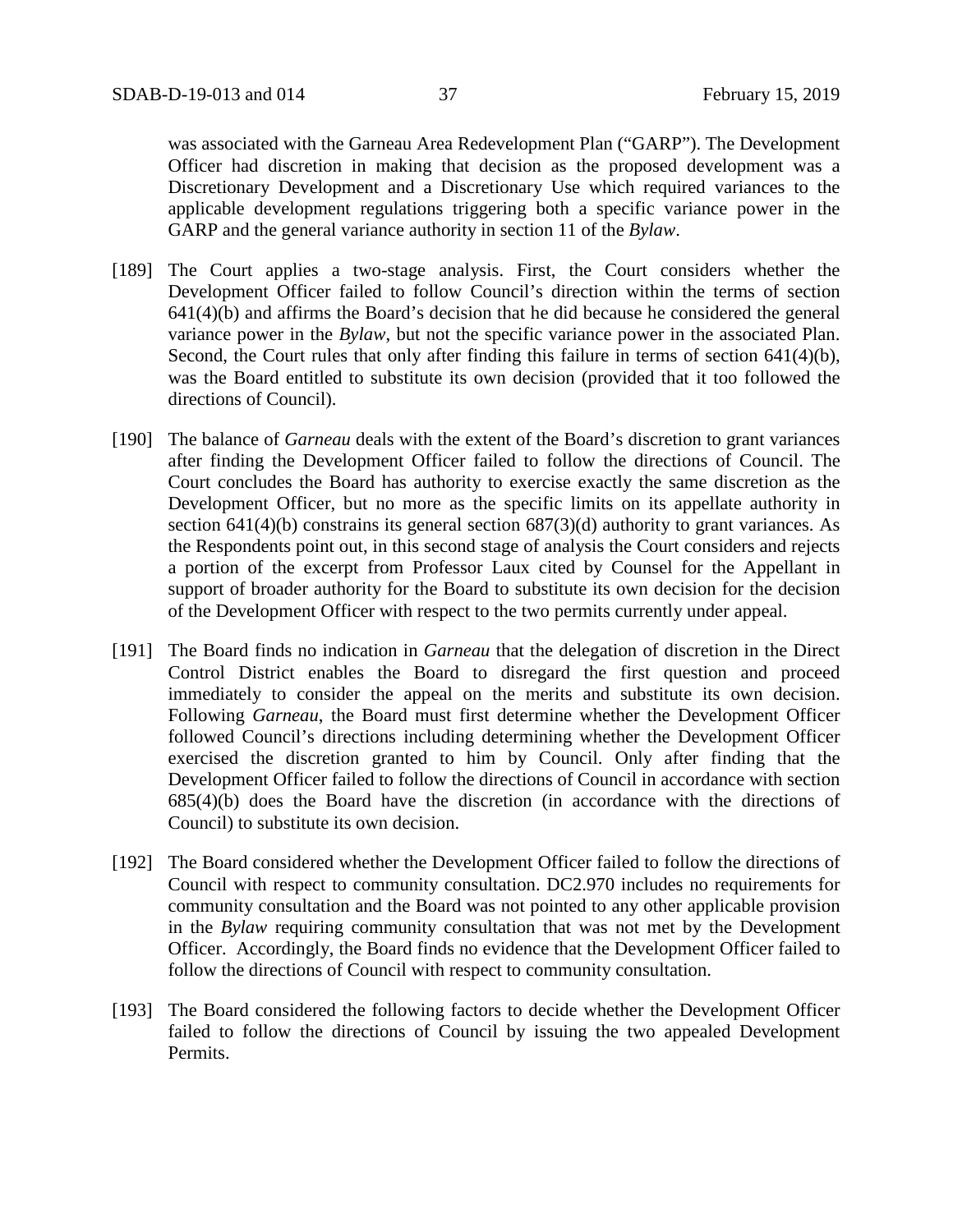- [194] Counsel for Mr. Cooper argued that nothing stops the two permits from operating independently - it is possible for Canterbury to proceed to build the 002 Tower Permit, but not proceed with the renovations per Permit 004. Therefore, the Development Officer failed to follow the Directions of Council because the 002 Tower Permit should not have been approved on its own as it could result in a number of Units on the Site exceeding the 355 units maximum allowed per DC2.970.4.c.
- [195] According to the Respondents, the Foundation proposed rezoning of DC2.970 for a project to enlarge and modernize existing suites (resulting in a reduction of units in one portion of Canterbury Court) and the addition of other in a new five storey building in another portion of Canterbury Court. To achieve the objectives of DC2.970, the overall development requires staging and both proposed developments must be implemented. The two proposed developments cannot be implemented independently of one another and together they comply with the directions of Council. The application packages for the project were prepared and submitted together and then on the request of the intake clerk were separated into two permit applications to facilitate the City review.
- [196] The Development Officer explained that he issued two separate development permits as he received two applications simultaneously. He did not impose any conditions linking the two permits and he agreed that proceeding with the 002 Tower Permit without the 004 Renovation Permit would result in an excess of Units. He had regard for both permit applications when he reviewed and circulated them together and also when he approved them at the same time which he did to ensure that the total number of Units would be in accordance with the limit in DC2.970.4.c. He felt the ultimate outcome would be the same as a single permit because he looked at both applications together as one. His written reports both mention the simultaneous approval of the other concurrent application and note the number of Units. The written report he submitted for the 004 Renovation Permit includes a calculation confirming it reduces the number of Units and that the final result of the approvals will be compliant with DC2.790.4.c.
- [197] The Board also considered the submitted applications. The two Development Permit applications on file show there was a single common preapplication meeting for both developments (Reference meeting #277039391 in the application form). The application for the 002 Tower Permit cross references the 004 Renovation Permit application: "Refer also to concurrent related DP application for Court building renovation." Both applications include a common Site plan for parking configuration and a common landscape plan labeled L101DP prepared by ONPA Architects (the applicant for the 002 Tower Permit). The 004 Renovation Permit application shows the parking spaces proposed in the scope of work for the 002 Tower Permit application to meet the required number at grade parking spaces.
- [198] Plans A001DP and L101DP for the 002 Tower Permit (both stamped approved December 14, 2018) include multiple cross references to the "concurrent" 004 Renovation Permit application. They explicitly contemplate its completion in the compliance calculations for the 002 Tower Permit. The Plans reproduce the DC2.790 provisions in their entirety and include summaries of three applications for the Site which indicate the two permit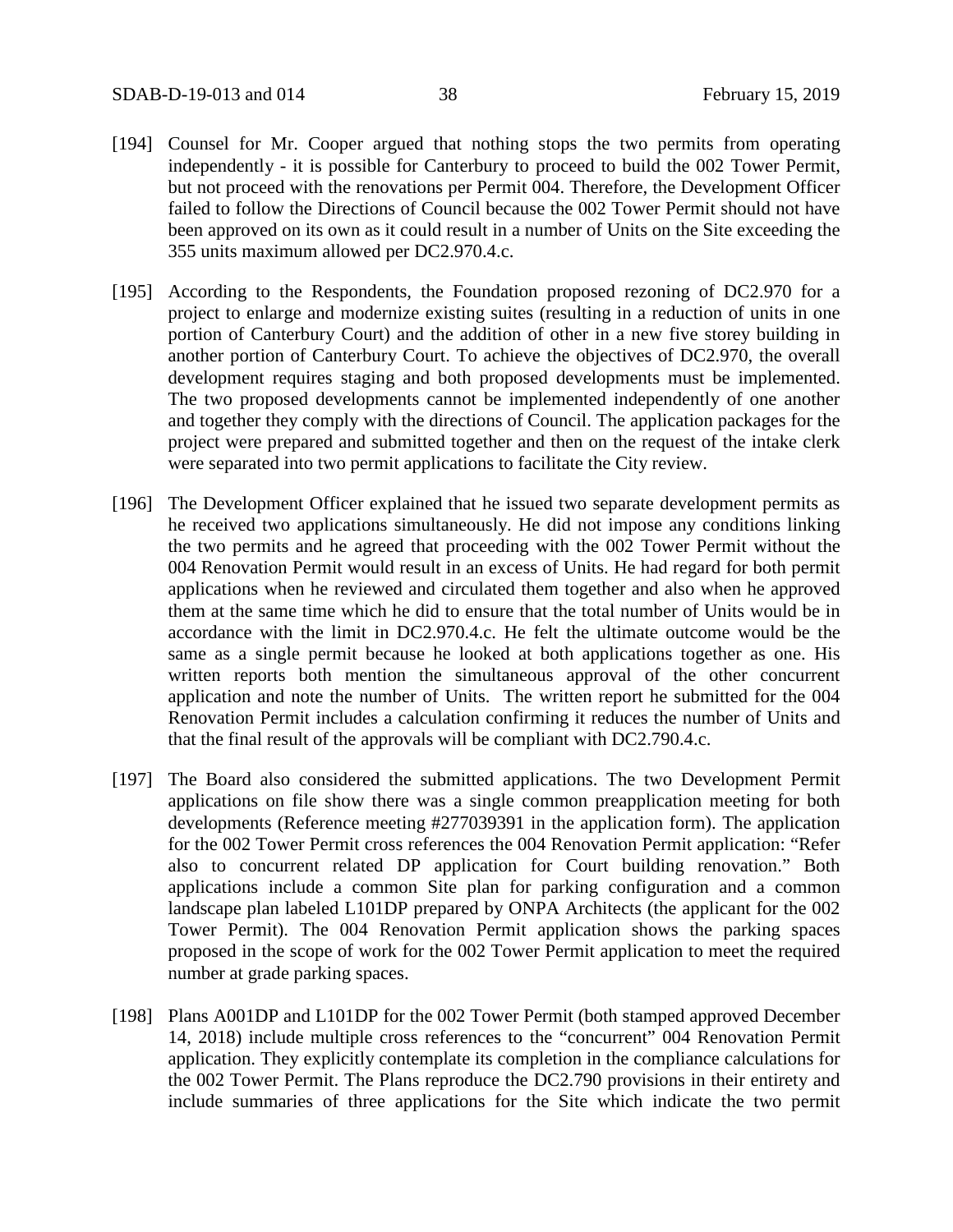applications are intended to be concurrent while a third future application for the Manor is separate. Under the heading Site Information there is a Unit Count Review, a Dwelling Density Review and an Amenity Area Review. Each review includes post renovation calculations indicating compliance with the applicable DC2.970 regulations. It is noted that the existing 180 Units in Canterbury Court will be reduced by 25 pursuant to the separate concurrent application leading to a post renovation count of 155 Units. The Amenity Area Review also explicitly provides that the renovations in Canterbury Court will reduce the number of Units by 25, the addition will add 58, and the Manor will remain unchanged at 128 resulting in a net increase of 33 for a total of 341 Units which is under the 355 Unit maximum.

- [199] The Transportation Advisements in the approved 002 Tower Permit also reflect the understanding that both developments are intended to proceed together as one:
	- 1. Subdivision Planning is currently reviewing a Development Application (DA#277039391-004) for the subject site which includes a reduction of the number of units within the existing Court Building from 236 to 209. This reduction is for the original interior units of the Court Building and the new addition remains the same. An addition of amenity areas and landscaping are also included for DA#277039391-004.
- [200] The Board finds a significant nexus between the two permits, the evidence shows a clear intention and material representations by the Foundation that the two proposed developments will proceed in conjunction with one another and are dependent upon one another. Based on his oral submissions and written report, the Board also finds that the Development Officer acted on this representation and but for his contemporaneous analysis and approval of the 004 Renovation Permit, he would not have approved the 002 Tower permit and vice versa.
- [201] The Board agrees with the conclusion of the Development Officer that when the two applications are analyzed together as proposed they comply with the maximum allowed number of Units and the finds the permits approve a net total of 337 Units based on the following:
	- a) The information and plans in both permit applications show Canterbury Manor has 128 units and is not changing;
	- b) The undated revised drawings of renovations for the main floor of Canterbury Court stamped approved December 14, 2018 show 65 suites in the application for the 004 Renovation Permit;
	- c) The undated revised drawings of renovations for the second floor of Canterbury Court stamped approved December 14, 2018 show 86 suites in the application for the 004 Renovation Permit; and,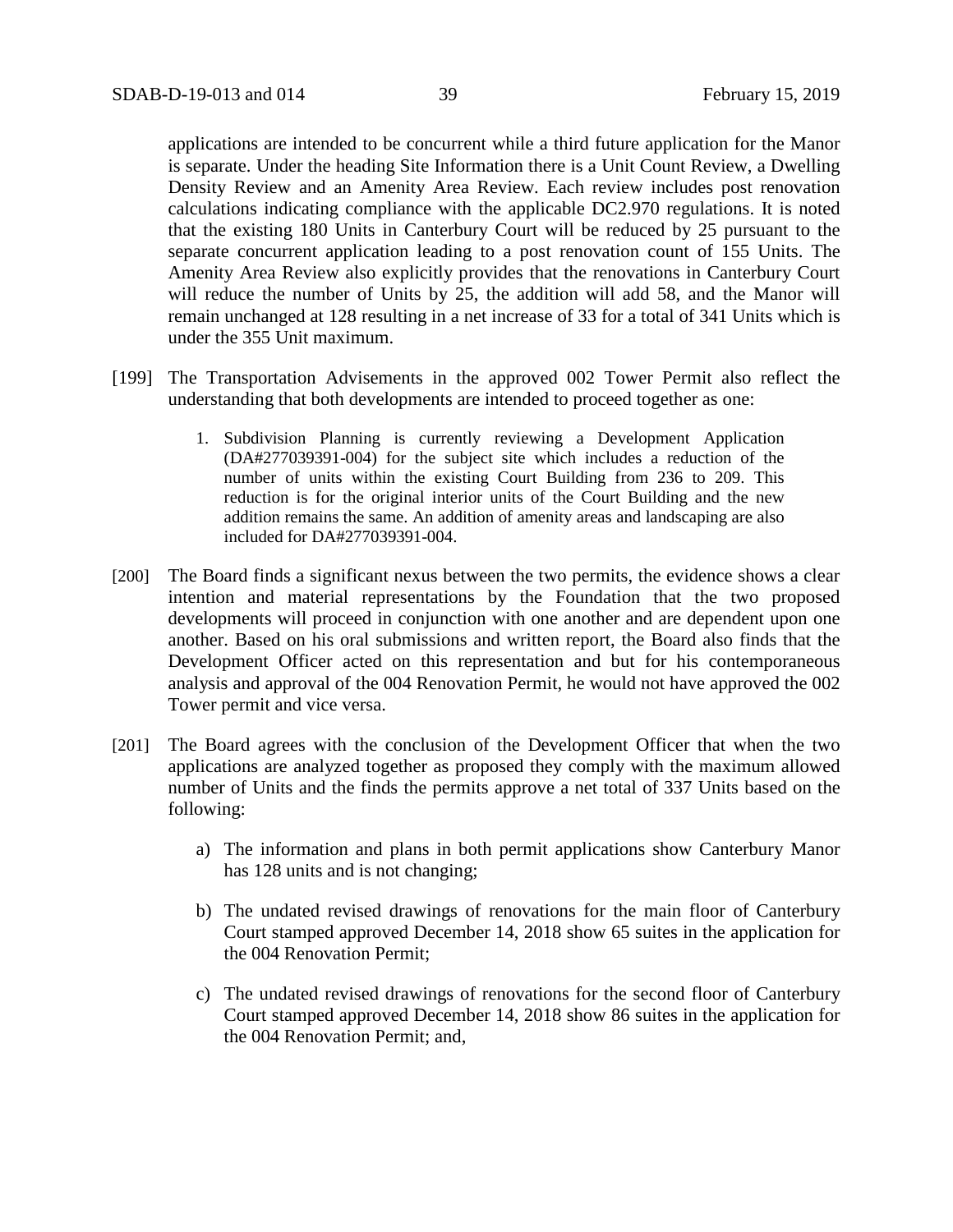- d) The plans A001DP and A101DP both dated August 1, 2018 and stamped approved December 14, 2018 in the application for the 002 tower permit indicate 58 units will be added to Canterbury Court.
- [202] In these circumstances, the Board concludes that the Development officer did not fail to follow the directions of Council when he considered the applications together as one and issued two permits: the 002 Tower Permit and the 004 Renovation Permit.
- [203] Next, the Board considered whether the Development Officer failed to follow the directions of Council with respect to parking - either by not exercising his discretion to require more than the minimum of 114 parking spaces or by not requiring a new urban design context plan and vicinity map or a new PIA.
- [204] Counsel for Mr. Cooper argued that the Development Officer failed to follow the directions of Council because he relied on the rezoning process for the development permit process when he should have exercised his discretion to require the Applicants to provide a new urban design context plan and vicinity map and a new PIA under his general discretion in section 13.3(2)(a)(b) of the *Bylaw*. Further, given the parking situation described by the parties in opposition, he should have exercised his discretion and required more than the minimum 114 parking spaces or refused the proposed developments.
- [205] The Respondents argued that the proposed developments meet all the DC2.970 regulations and issuing the permits follows the directions of Council; therefore, the Board cannot revisit the Development Officer's exercise of discretion.
- [206] The Board notes that unlike many of the decisions cited by the parties, in this case the proposed developments do not require any variances. The proposed developments meet all the applicable regulations passed by Council in DC2.970 and are in general accordance with its Appendices. The proposed developments show a total of 114 parking spaces - 48 reconfigured spaces at grade and 66 existing underground spaces in the Manor. This complies with DC2.970.6.b which states "A minimum of 114 parking spaces shall be provided on Site, comprised of 48 parking stalls at Grade and 66 underground parking stalls contained within the Parking Garage." The proposed parking spaces also comply with minimum setbacks in DC2.970.4.f and the locational exceptions to the minimum setbacks allowed for three spaces in DC2.970.6.c.
- [207] The Board received evidence that community consultation had occurred as part of the 2017 rezoning application. The Foundation submitted a number of documents including an Urban Form and Corporate Strategic Development Report, and a PIA Final Report dated April 28, 2017 prepared by Bunt and Associates. It refers to dates in May 2016, August 2016 and February 2017. Based on the analysis of the proposed expansion and existing situation, the Report concluded that adding 24 surface spaces would sufficiently accommodate the increase in staff and visitors to the Site associated with the proposed increase in density.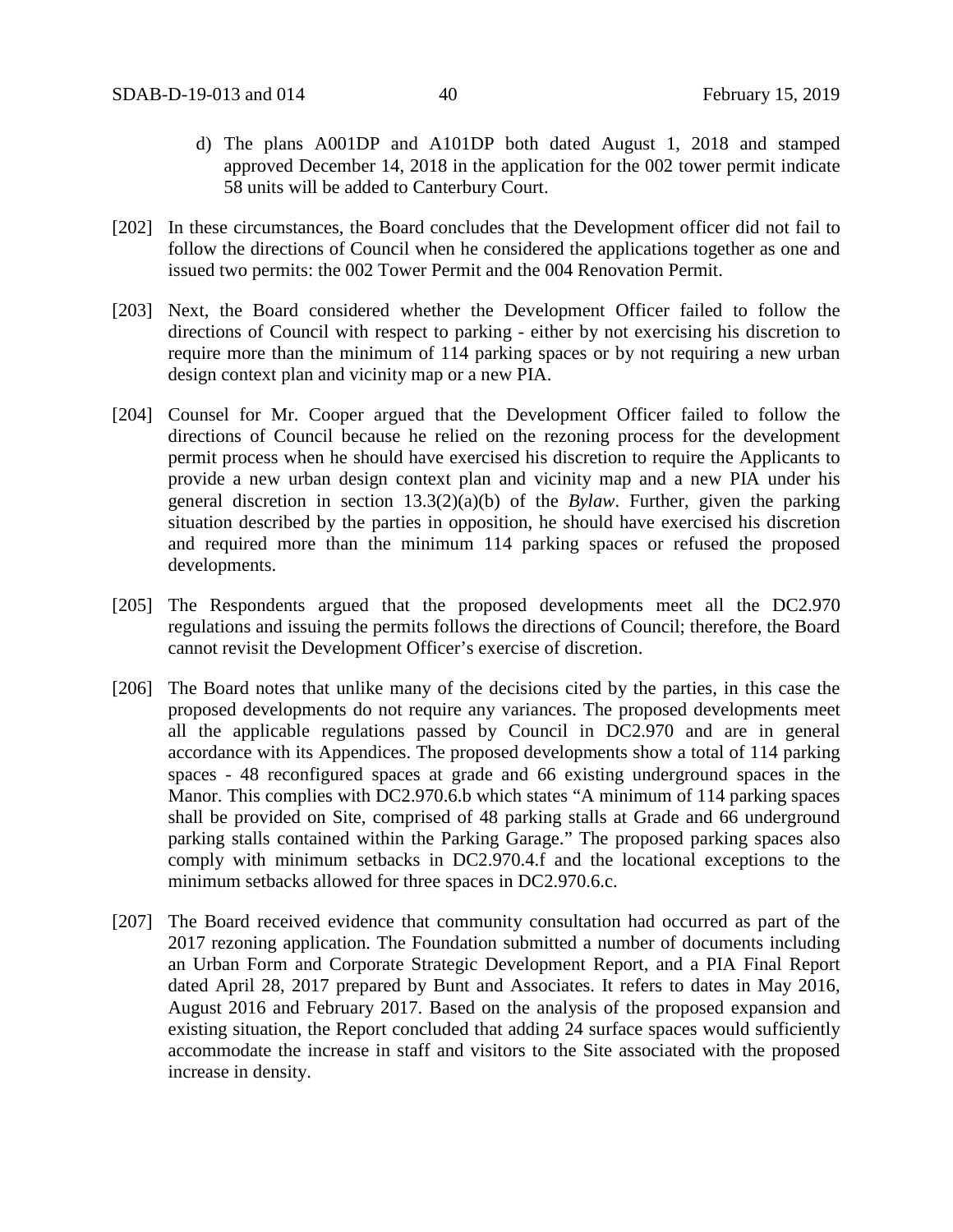- [208] On September 11, 2017 City Council held a public hearing to consider the rezoning application. Council heard from some of the Appellants and other neighbours opposed to the application who spoke to their concerns including parking. Council unanimously passed Bylaw 18161 which amended DC2.970. These amendments included changes to the minimum setbacks and increases to the maximum floor area, the maximum number of Units and maximum building height. The parking, loading and access provisions also changed to increase the minimum number of parking spaces from 90 to 114 (with 24 spaces to be added at grade), to permit a maximum of three parking spaces within the setback along 142 Street, and to remove the requirement for landscaped parking area islands. The amendments were not legally challenged.
- [209] The Board considered the Development Officer's oral submissions. He confirmed that he circulated the two applications to various departments including Transportation and Fire Services who raised no concerns. He approved the proposed developments because they met all the regulations in DC2.970 and then issued the permits as Class B (Discretionary Development) Permits because the Site is located in a Direct Control Zone. As he had determined that the developments met the minimum number of parking spaces, he did not exercise discretion to increase the parking requirement, nor to require the Applicants to provide any additional information per section 13.3(2)(a) or (b) of the *Bylaw*. He was aware that he had authority to order an urban design context plan or a PIA. He did not do so because Council considered an urban design context plan, a PIA, a public engagement study, and a sun shadow study when they set the regulations during the 2017 rezoning process and he had determined that the developments complied with all of those regulations. He felt the documents were no longer required. He also believed compliance indicated that the proposed developments met the General Purpose of the DC2.970.
- [210] Based on his submissions at the hearing, the Board finds the Development Officer was aware of the relevant provisions in the *Bylaw*, including discretionary authority, and aware that DC2.970 had been before Council and amended in the usual course in September 2017 and that documents of the type listed in section 13.3 of the *Bylaw* were part of that process. Once he determined that all provisions in the DC2.970 were satisfied he approved the proposed developments without exercising his discretion to increase the number and without requiring additional documentation. Based on the evidence before it, the Board does not find that the Development Officer failed to follow the directions of Council by approving the developments without exercising his discretion by requiring a new urban design context plan and map or a PIA or by requiring parking spaces be provided over and above the minimum specified in DC2.790.
- [211] For the above reasons, the Board finds that the Development Officer followed the directions of Council in approving the 002 Tower Permit and the 002 Renovation Permit.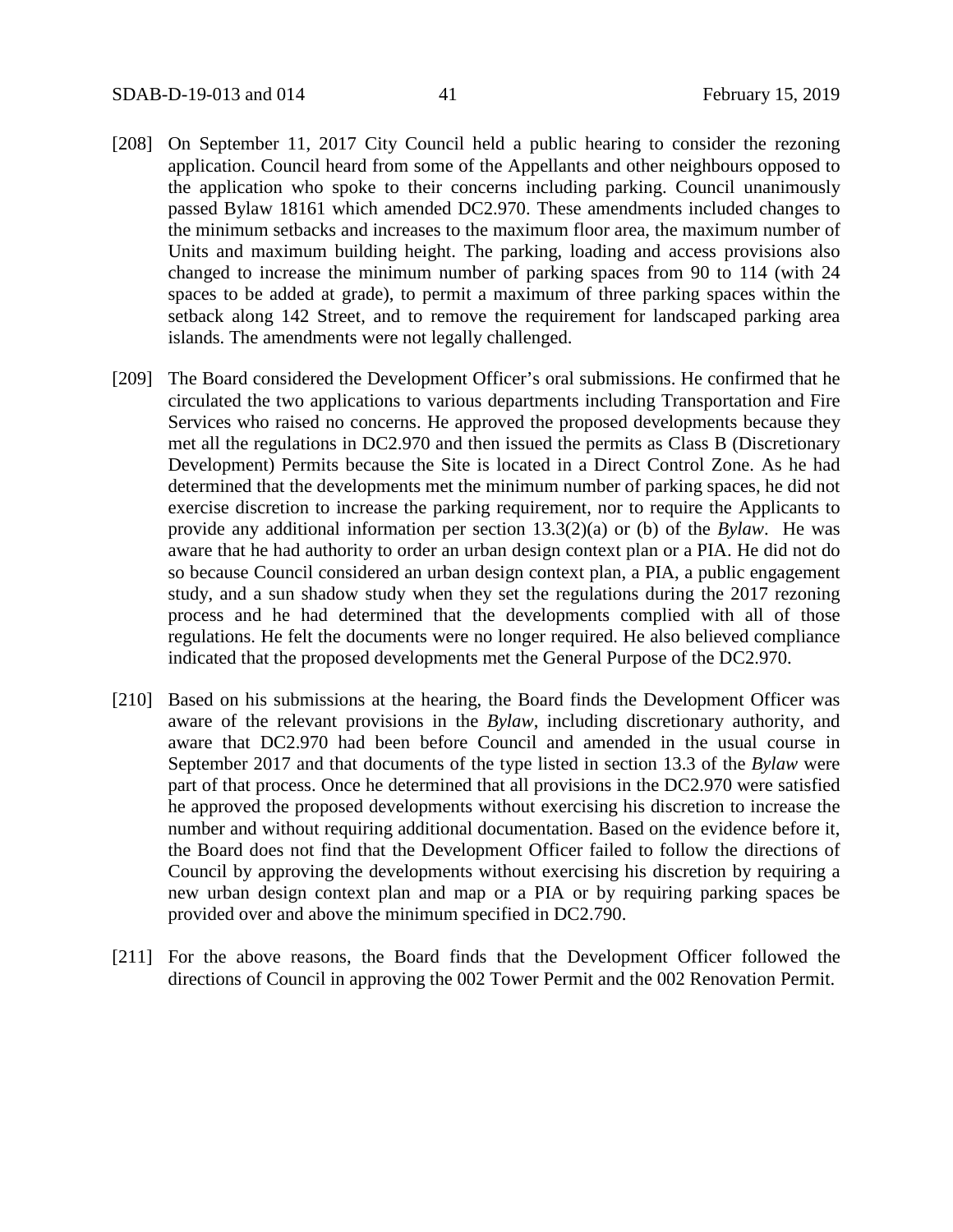In accordance with section 685(4)(b) of the *Act* the Board has no authority in this appeal to exercise its discretion or substitute its decision for the Development Officer's decision.

KChemiau of.

K. Cherniawsky, Presiding Officer Subdivision and Development Appeal Board

Board Members in Attendance: R. Hobson, D. Kronewitt Martin, M. McCallum